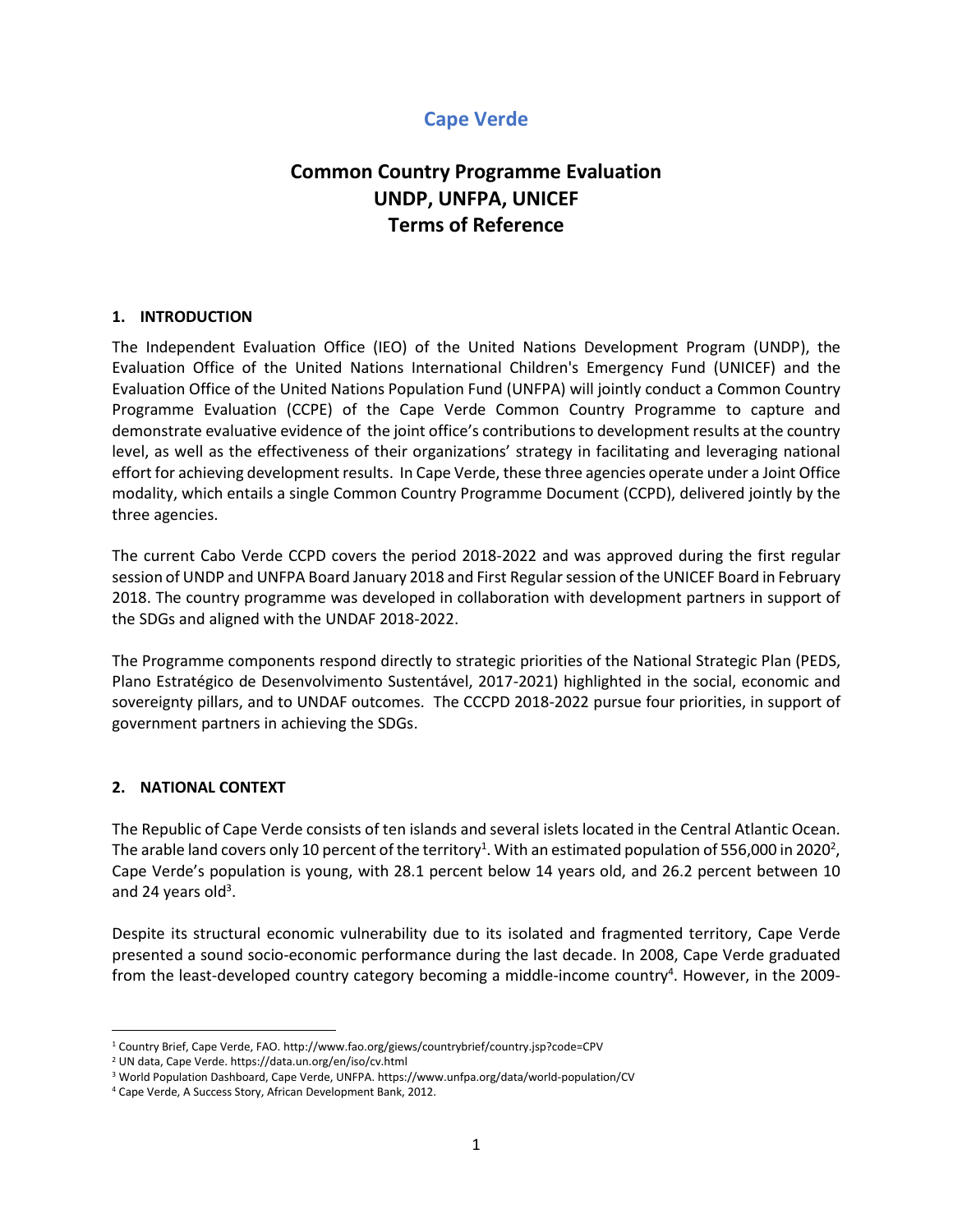2015 period, the country's economic growth slowed down due to the global financial crisis<sup>5</sup>. Since 2016, Cape Verde's economy started to recover. In 2019, the country reached a gross national income per capita of \$3,527<sup>6</sup>, and was categorized in the medium human development category (ranked 126<sup>th</sup> out of 189 countries)<sup>7</sup>.

Cape Verde is a service-oriented economy with dependence on tourism, commerce, transport, and public services accounting for about three-fourth of its GDP. By virtue of its economic activity, Cape Verde achieved a real GDP growth at 5 percent in 2019<sup>8</sup>. Despite its economic strides, poverty, unemployment, insufficient economic diversification, foreign direct investment, and migrant's remittances constitute a challenge for the country. Approximately 30.3 percent of the population is poor, and 10.2 percent is extremely poor<sup>9</sup>. In 2020, unemployment was approximately 12 percent of the labour force<sup>10</sup> affecting particularly young people (25.7 percent) and women (11.9 percent)<sup>11</sup>. Also, in 2019 Cabo Verde has registered medium human development with a Human Development Index at 0.665 in 2019, a marginal increase from its value of 0.660 in 2017 $^{12}$ . Inequality has decreased according to the Gini index from 53 in 2001 to 42 in 2015<sup>13</sup>. Life expectancy is 73 years, the highest in Sub-Saharan Africa and on a par with Mauritius and Seychelles<sup>14</sup>.

Considering these challenges, the government is supporting micro, small, and medium enterprises, and promoting entrepreneurship through start-ups programs targeted to the youth and female population<sup>15</sup>. In addition, the government, implemented the Cape Verde's Strategic Plan for Sustainable Development (PEDS, 2017-2021) and the Ambition 2030 National Strategy, which aim to transform the country in an ocean-based circular economy in the Mid-Atlantic through the diversification of its economic activities and access of export markets<sup>16</sup>.

Women face additional challenges in the context of economic and social inequality, including gender stereotypes, poverty, violence, and political participation. The Gender Inequality Index ranks Cape Verde at the 89<sup>th</sup> position out of 162 countries<sup>17</sup>. In the 2020 Global Gender Gap Report, the country ranks 52 out of 153 countries<sup>18</sup>. Violence is a systemic issue in Cape Verde. Intimate partner violence, sexual harassment, feminicide, and trafficking of women and girls have been the main forms of violence in the last years. In addition, women in Cape Verde are politically underrepresented. In 2020, only 25 percent of seats were held by women in national parliaments<sup>19</sup>. In the field of health, for every 100,000 live births,

<sup>5</sup> Cape Verde overview, The World Bank. https://www.worldbank.org/en/country/caboverde/overview

<sup>6</sup> UN data, Per capita GNI at current prices (US \$), Cape Verde.

http://data.un.org/Data.aspx?q=Cape+Verde&d=SNAAMA&f=grID%3A103%3BcurrID%3AUSD%3BpcFlag%3A1%3BcrID%3A132

<sup>7</sup> UNDP, Human Development Report, Human Development Index, 2019.

<sup>8</sup> Cape Verde Economic Outlook, African Development Bank. https://www.afdb.org/en/countries/west-africa/cabo-verde/cabo-verdeeconomic-outlook

<sup>9</sup> Institute of Statistics of Cabo Verde (INECV), Demographic projections 2010-2030, 2019

<sup>10</sup> UN data, Cape Verde. https://data.un.org/en/iso/cv.html

<sup>11</sup> Country Office Annual Report 2019, Cape Verde, UNICEF. https://www.unicef.org/about/annualreport/files/Cabo-Verde-2019-COAR(1).pdf <sup>12</sup> http://hdr.undp.org/en/indicators/137506

<sup>13</sup> The World Bank, Gini Index. https://data.worldbank.org/indicator/SI.POV.GINI?locations=CV

<sup>14</sup> The World Bank, Life Expectancy. https://data.worldbank.org/indicator/SP.DYN.LE00.IN?locations=CV-MU-SC

<sup>15</sup> Voluntary National Report on the Implementation of the 2030 Agenda for Sustainable Development, Cape Verde, June 2018.

<sup>&</sup>lt;sup>16</sup> Strategic Plan for Sustainable Development (PEDS, 2017-2021), Government of Cape Verde.

https://caboverde.un.org/sites/default/files/2020-02/PEDS%202017-2021%20-%20Vers%C3%A3o%20Final.pdf

<sup>17</sup> UNDP, Human Development Report, Gender Inequality Index, 2019.

<sup>18</sup> World Economic Forum, Global Gender Gap Report 2020. http://www3.weforum.org/docs/WEF\_GGGR\_2020.pdf

<sup>19</sup> Proportion of seats held by women in national parliaments, Cape Verde. https://data.worldbank.org/indicator/SG.GEN.PARL.ZS?locations=CV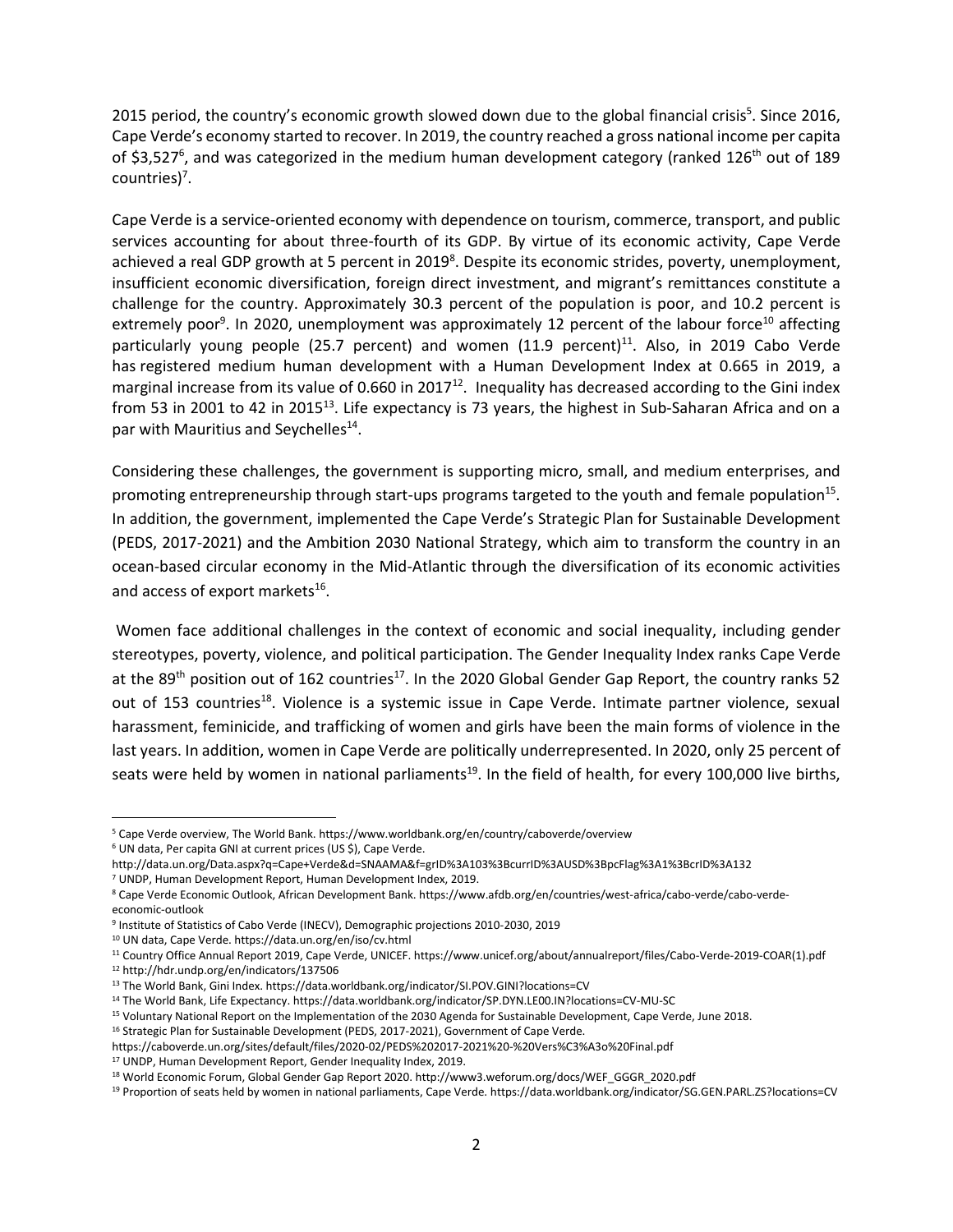58 of women died from pregnancy related causes<sup>20</sup> and infant mortality was 13 in 2019<sup>21</sup>. The Cape Verdean population is young, with an average of 28.3 years in 2016 $^{22}$ , highlighting the need to focus on adolescent and youth health, particularly sexual and reproductive health. Furthermore, social and regional inequalities persist in access to quality health services, including antenatal and perinatal care. In consideration of these issues, the government developed the National Gender Equality Plan (2019-2021) and the Gender Marker for the State Budget<sup>23</sup>.

On 28 March 2020, owing to the outbreak of the COVID-19 pandemic, the government of Cabo Verde declared a State of Emergency, which decreed the cessation of all non-essential services, travel, gatherings, and schools. In light of the link of Cape Verde's economic development to globalization, the country is one of the most affected by the COVID-19 pandemic. Real GDP in 2020 is projected to decrease between 5 and 8 percent due to a 61.6 percent decline in tourism revenues, profit losses in fisheries, and passive manufacturing, transport, and logistics activities<sup>24</sup>. Reduced private domestic investment, diminished foreign direct investment, and shrunk remittances have also hit the economy<sup>25</sup>. As a result, it is estimated that the unemployment rate will increase to 19 percent, affecting mostly the informal sector and women<sup>26</sup>. The government estimates that the country needs at least US\$150 million to overcome the effects of the pandemic<sup>27</sup>. In this context, the government has appealed to the international community. The International Monetary Fund<sup>28</sup>, the World Bank, and the European Union have responded to this appeal<sup>29</sup>. The health sector has been vulnerable due to the shortage of medical staff and equipment. Cape Verde's current health expenditure is 5.2 percent of GPD close to Africa's average (5.3 percent)<sup>30</sup>. A total of 13,897 confirmed cases, and 131 deaths were reported in the country by the end of January 2021<sup>31</sup>.

Given the disproportionate impact of the pandemic, the United Nations, the World Bank, the African Development Bank, and the European Union conducted a joint post-crisis needs assessment (PCNA+) in support to the government. The PCNA+, technically led by UNDP, built on the post-disaster needs assessment (PDNAs) framework and methodology adapted to a health crisis<sup>32</sup>. The PCNA+ provides an overview of the country context in the pre-COVID-19 stage, and presents findings, and preliminary conclusions and recommendations on the impact of the crisis. The findings under four pillars (economic, social, environmental, and governance) highlight the need to create a more resilient and inclusive society to "Build Back Better" or "Build Forward" through institutional change, sustainable financing, decentralization, and sector diversification<sup>33</sup>. The zero draft of the PCNA+ has been the basis for the country's National Response and Recovery Plan, which includes a long-term vision and objectives aligned

<sup>20</sup> UNDP, Human Development Report, Gender Inequality Index, 2019.

<sup>&</sup>lt;sup>21</sup> UN Inter-agency Group for Child Mortality Estimation, 2019. Number per thousand live births

<sup>&</sup>lt;sup>22</sup> Cape Verde Government and UN. UNDAF 2018-2022. https://caboverde.un.org/sites/default/files/2020-01/UNDAF\_FINAL\_En.pdf

<sup>&</sup>lt;sup>23</sup> Cape Verde National Report, Beijing+25 on the implementation of the Beijing Declaration and Platform for Action, Republic of Cape Verde, Cape Verdean Institute for Gender Equality and Equity, April 2019.

<sup>&</sup>lt;sup>24</sup> African Economic Outlook 2020 Supplement, Amid COVID-19, African Development Bank.

<sup>&</sup>lt;sup>25</sup> Socioeconomic Impact Assessment, COVID-19 PCNA+, Phase 1, Government of Cape Verde, United Nations Cape Verde.

<sup>26</sup> Cape Verde, International Monetary Fund Country Report No. 20/297, November 2020

<sup>&</sup>lt;sup>27</sup> UNDP Regional Bureau for Africa, Cape Verde, Support to the National Response to Contain the Impact of COVID-19

<sup>28</sup> International Monetary Fund, Cape Verde. https://www.imf.org/en/News/Articles/2020/04/22/pr20184-cabo-verde-imf-exec-boardapproves-us-32m-disbursement-to-address-the-covid19-pandemic

<sup>&</sup>lt;sup>29</sup> UNDP Cape Verde, Support to the National Response to Contain the Impact of COVID-19

<sup>30</sup> African Economic Outlook 2020 Supplement, Amid COVID-19, African Development Bank.

<sup>31</sup> COVID-19 Dashboard, Government of Cape Verde, National Institute of Public Health, UNDP, 29 January 2021. https://covid19.cv/

<sup>32</sup> Socioeconomic Impact Assessment, COVID-19 PCNA+, Phase 1, Government of Cape Verde, United Nations Cape Verde.

<sup>33</sup> Ibid.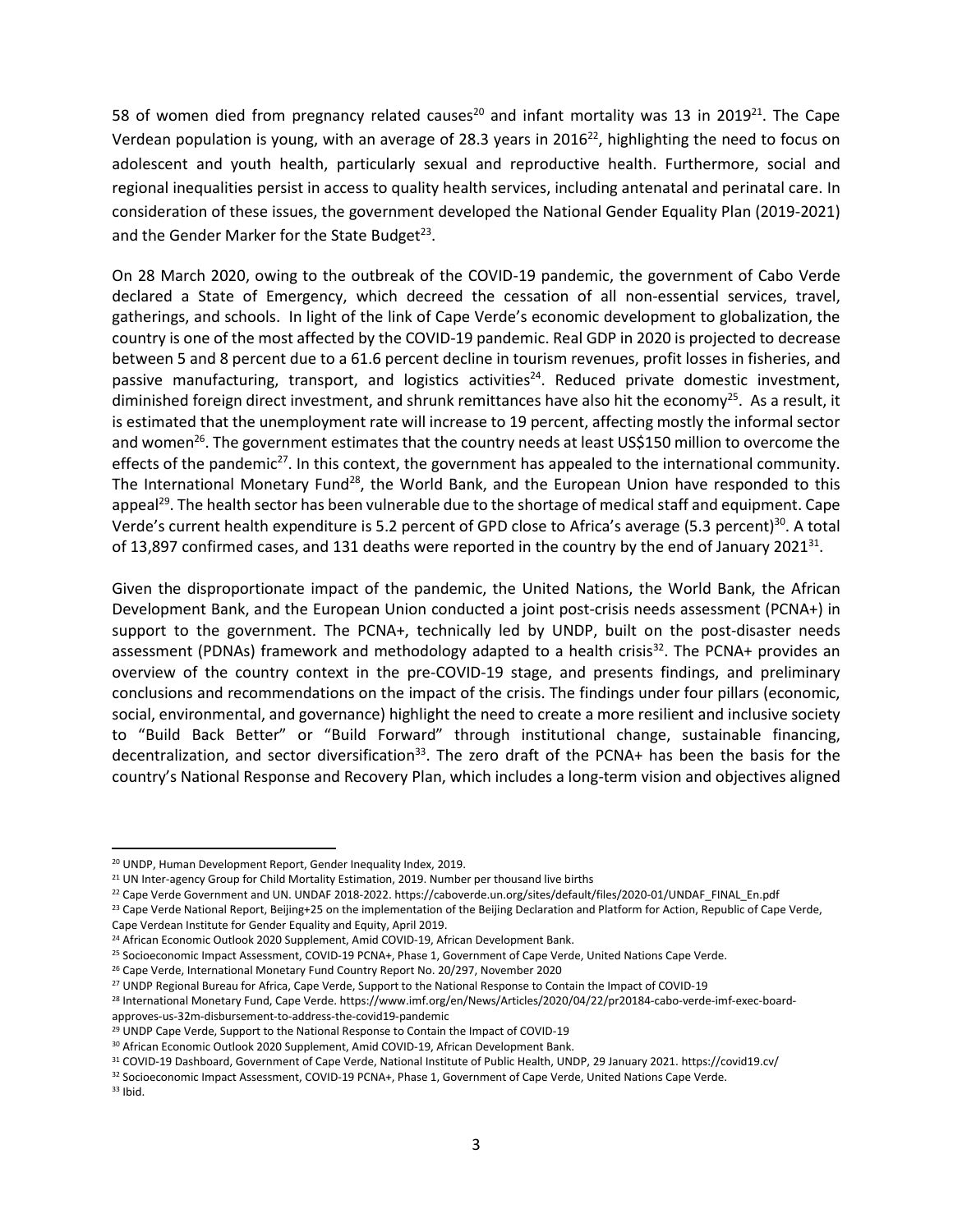to the SDGs, and short and medium-term actions supported by the government, the United Nations, and the World Bank<sup>34</sup>.

Cape Verde is a stable democracy with strong democratic institutions and public governance transparency<sup>35</sup>. In 2016, the opposition *Movimento para Democracia* took government, after the 15-year government under the *Partido Africano da Independência de Cabo Verde*. The next elections will be held the first half of 2021<sup>36</sup>. According to Transparency International's 2019 Corruption Perceptions Index, Cape Verde scored 58 points/100 and ranked 41 out of 180 countries in 2019<sup>37</sup>. The government has been pioneering electronic governance since 1990 to improve the efficiency of public services delivery to citizens and businesses<sup>38</sup>. To advance its digitalization and increase its global connectivity, Cape Verde launched its Digital Strategy (EDCV) in 2019. On the other hand, coverage and quality of justice services for women, youth, and children are still inadequate<sup>39</sup>. Decentralization is an important area due to Cape Verde's territorial fragmentation. Decentralization through the regionalization of the PEDS and the Strategic Municipal Plans for Sustainable Development aims to ensure the participation of local stakeholders to achieve effective distribution of economic opportunities across the country<sup>40</sup>.

Cape Verde is considered one of the world's 11 most endangered marine biodiversity centres at a global level<sup>41</sup>. As a Small Island Development State (SIDS) with volcanic origin, Cape Verde presents a vulnerable environment system. The country is exposed to natural hazards, including extreme weather, floods, landslides, earthquakes, and volcanic eruptions<sup>42</sup>. In addition, climate change, rainfalls, droughts, and soil degradation negatively impact biodiversity, access to water, agriculture, food security, and nutrition. As a result, Cape Verde imports more than 80 percent of food products<sup>43</sup>. Moreover, the availability, affordability, and sustainability of water and energy hinders socio-economic advancement<sup>44</sup>. Considering these challenges, the government is transitioning to a blue economy, which constitutes a crosscutting and evolving economic development model for environmental preservation and resilience to climate change<sup>45</sup>.

With regard to child health, a reduction in infant mortality from 24.9 (2008) to 15.8 (2017) can be observed. Perinatal infections continue to be the main causes of infant mortality, followed by congenital, infectious and parasitic anomalies which also suffered slight increases in the period.

The reduction in mortality in the 0-1-year range is an advance because it is the major component in terms of infant mortality (under 5 years), accounting for about 85percent of deaths in this age group, especially in rural areas. With this, there has been a great reduction in the probability of a 1-year old child dying before reaching the age of 5 in Cape Verde, with mortality between 0-5 years of age falling from 28.1 in 2008 to 17.0 in 2018.

<sup>39</sup> Common Country Programme Document for Cape Verde (2018-2022)

<sup>34</sup> National Response and Recovery Plan, COVID-19, Government of Cape Verde, United Nations Cape Verde.

<sup>&</sup>lt;sup>35</sup> Cape Verde Country Strategy Paper (2019-2024), the African Development Bank.

<sup>&</sup>lt;sup>36</sup> Overview, The World Bank in Cape Verde. https://www.worldbank.org/en/country/caboverde/overview

<sup>37</sup> Transparency International the global coalition against corruption. https://www.transparency.org/en/cpi/2019/index/cpv

<sup>38</sup> Caoe Verde, The Mid-Atlantic Gateway to the world's economy, Techub CV Sector, The Government of Cape Verde.

https://peds.gov.cv/caboverdef4dev/wp-content/uploads/2018/12/TECHUB-CV-Sector-web.pdf

<sup>40</sup> Cape Verde Economic Outlook, African Development Bank. https://www.afdb.org/en/countries/west-africa/cabo-verde/cabo-verdeeconomic-outlook

<sup>41</sup> Cape Verde, Blue Bond Note, West Africa Coastal Areas Management Program, The World Bank, July 2020

<sup>42</sup> Cape Verde Emergency Preparedness and Response Diagnostic: Building a Culture of Preparedness, The World Bank.

<sup>43</sup> Voluntary National Report on the Implementation of the 2030 Agenda for Sustainable Development, Cape Verde, June 2018.

<sup>44</sup> Common Country Programme Document for Cape Verde (2018-2022)

<sup>45</sup> Cape Verde, Blue Bond Note, West Africa Coastal Areas Management Program, The World Bank, July 2020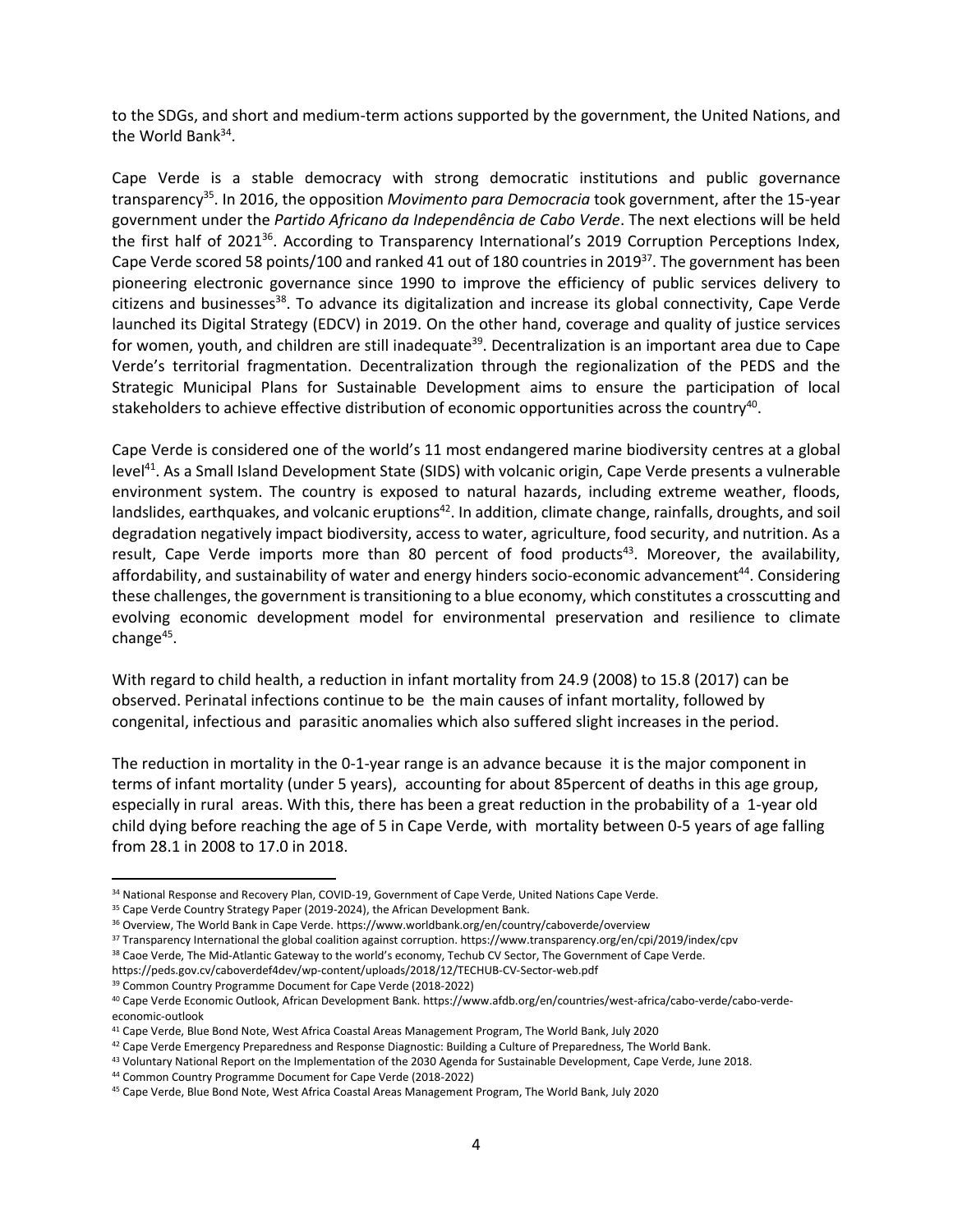On the other hand, maternal mortality has fluctuated over the years. It should be noted that the small population of the country does not allow for a better sizing of the data, considering the denominator per 100,000. The improvement in these mortality indicators is partly related to free access to prenatal and vaccination services.

In the area of malnutrition, Cape Verde has made considerable progress, reflected in the reduction of the acute malnutrition rate from 5.2 percent (2009) to 4.4 percent (2018) and chronic malnutrition from 13.3 percent (2009) to 11.0 percent (2018). Still, one of the biggest challenges facing children under 5 in the field of nutrition is the high prevalence of anemia, which affects 43 percent of children.

In the 2019/2020 school year, due to the COVID19 pandemic, about 24,644 pre-school children, 83,499 primary and lower secondary and 28,543 uppers secondary, a total of 136,686, 67,727 girls were not in school between March 24 and September 30. In the country's capital, Praia, the return to school took place only in November. The students had two trimesters with evaluation and the third had administrative evaluation.

The finalization of the Child and Adolescent Protection Policy document and its action plan (2020-2021), aligned with the CRC constitute an important result achieved in 2019 and the formulation of a new national action plan to prevent and fight against sexual violence (2021 – 2023) in 2020.The reinforcement of ICCA´s and others child protection stakeholders' capacities continued in 2020.

## **3. COMMON PROGRAMME STRATEGY IN CAPE VERDE**

Relations between the Government of Cape Verde and the United Nations system were formalized in 1975. Cape Verde became the first pilot Joint Office of UNDP, UNICEF, UNFPA in 2006. The Joint Office is "a unique model for the integration of United Nations programmatic and operational activities in a small country context within the framework of United Nations reform, enabling each agency to build on and complement the others' strengths; it is uniquely positioned to respond to the challenges of 2030 Agenda implementation and the Common Country Programme would function under an established governance process that preserves the mandates/core issues of all participating agencies<sup>46</sup>. The system put in place, thus ensures that each of the UNFPA, UNICEF and UNDP programme mandates are reflected in a single Programme document and ensures the host government has access to each agency's technical expertise and services<sup>47</sup>.

The Joint Office, which is led by the UN Resident Coordinator, has one organizational structure that entails the activities and mandates of the three participating agencies (UNDP, UNFPA, and UNICEF), and operates with a set of business processes, rules and regulations under a "support agency" arrangement<sup>48</sup>. It was agreed among the agencies that UNDP would provide administrative, financial, and programmatic rules and procedures to the Joint Office, creating economies of scale for the representation of the three agencies<sup>49</sup>. UNDP also provides technical assistance to national partners and their agencies' counterparts

<sup>46</sup> Country programme document for Cabo Verde, 2018-2022 : Executive Board of the United Nations Development Programme, of the United Nations Population Fund and of the United Nations Office for Project Services, Executive Board of the United Nations Children's Fund DP/FPA/OPS-ICEF/CCPD/2018/CPV/1

<sup>47</sup> Summary Brief on the Cape Verde Joint Office model, United Nations Development Operations Coordination Office, March 2016 <sup>48</sup> Ibid

<sup>49</sup> Final Evaluation of the Common Country Programme Document from UNDP, UNFPA, and UNICEF, Cape Verde, Gesaworld S.A., 2016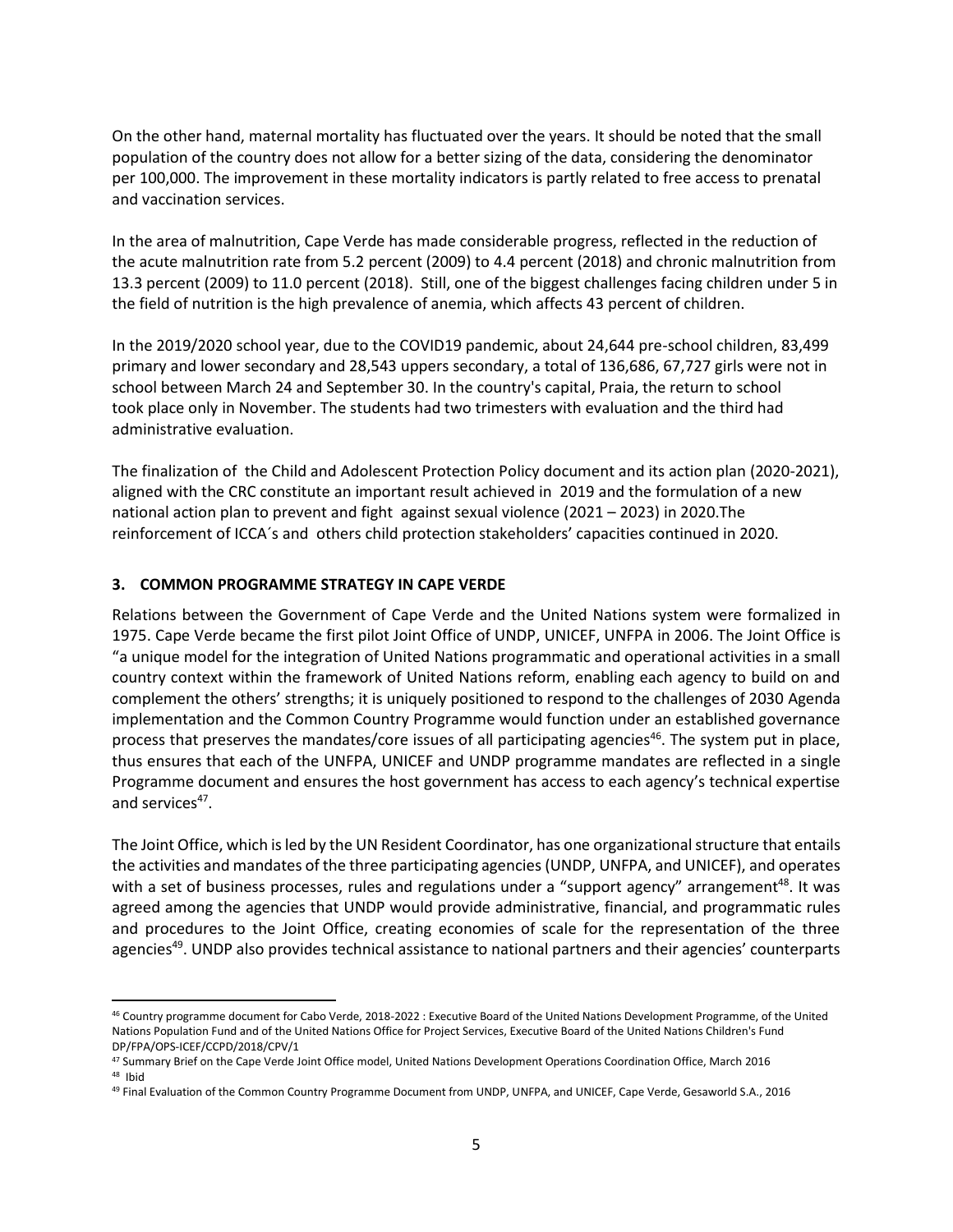on issues related to public administration, employment, governance, environment, and climate change<sup>50</sup>. Meanwhile, UNFPA and UNICEF provides technical expertise in sexual and reproductive health, social protection, gender equality and women's empowerment, gender-based violence, education, and children rights<sup>51</sup>. Hence, the diverse range of activities and projects of the three agencies allows the Joint Office to address the needs of the vulnerable population including children, women, and youth.

Uniquely positioned to respond to the challenges of the 2030 Agenda implementation through the jointness and simplification of activities, the Joint Office has a single Common Country Programme Document (CCPD) that serves as the primary unit of accountability to the Executive Boards of the three agencies<sup>52</sup>. The CCPD, which reflects the mandates of each participating agency (UNDP, UNICEF, and UNFPA) is guided by the United Nations Development Assistance Framework (UNDAF) for the period 2018-2022 and is aligned with the agencies' strategic plans. The CCPD's governance process that preserves the mandates of all participating agencies, ensures that Cape Verde government has access to each agency's technical expertise and services<sup>53</sup>.

The CCPD responds to the priorities of the Cape Verde's Strategic Plan for Sustainable Development (PEDS 2017-2021), which is fully aligned with the SDGs and reflect a "national approach, with a focus on specific local interventions in selected municipalities, and a lifecycle approach, with adolescents, youth and women as the primary target groups, together with children and their caregivers"<sup>54</sup>.

The programme, as defined in the 2018-2022 CCPD, addresses five outcomes, structured around the following thematic areas $55$ :

- *a) Sustainable development of human capital (SDGs 1, 3, 4, 5, 8, 10):* The programme addresses multidimensional poverty and inequality following the "leave no one behind" principle. The programme promotes the use of and access to high-quality, gender-sensitive, integrated and complementary education, health, social, and children-protection services. The programme also focuses on enhancing national and local capacity to provide access and promote effective use of integrated and high-quality, gender-responsive sexual and reproductive health services, including comprehensive sexuality education for adolescents and youth. Further, the programme aims to strengthen the national health information system for maternal, child and adolescent health, including sexual and reproductive health.
- *b) Sustainable management of natural resources (SDGs 1, 2, 3, 6, 7, 9, 11, 12, 13, 14, 15):*; The programme focuses on implementing the national disaster-risk reduction strategy; enhancing institutional mechanisms and community capacities to implement best practices in climatechange adaptation and mitigation; and enforcing the integration of biodiversity conservation and supporting green and blue economic growth.

<sup>50</sup> Ibid

<sup>51</sup> Ibid.

<sup>52</sup> Common Country Programme Document for Cape Verde (2018-2022)

<sup>53</sup> Summary Brief on the Cape Verde Joint Office model, United Nations Development Operations Coordination Office, March 2016 <sup>54</sup> CCPD para 19

<sup>55</sup> The Common Country Programme Document for Cape Verde (2018-2022) has 5 UNDAF Outcomes (1, 2, 3, 4.1, 4.2) included in the "Results and resources framework for Cabo Verde (2018-2022)" (pages 8-12 of this TOR) and 4 Programme Priorities: a) Sustainable development of human capital; b) Sustainable management of natural resources; c) Economic transformation and sustainable and inclusive growth; d) Governance, public policies, partnerships and justice (pages 5-6 of this TOR).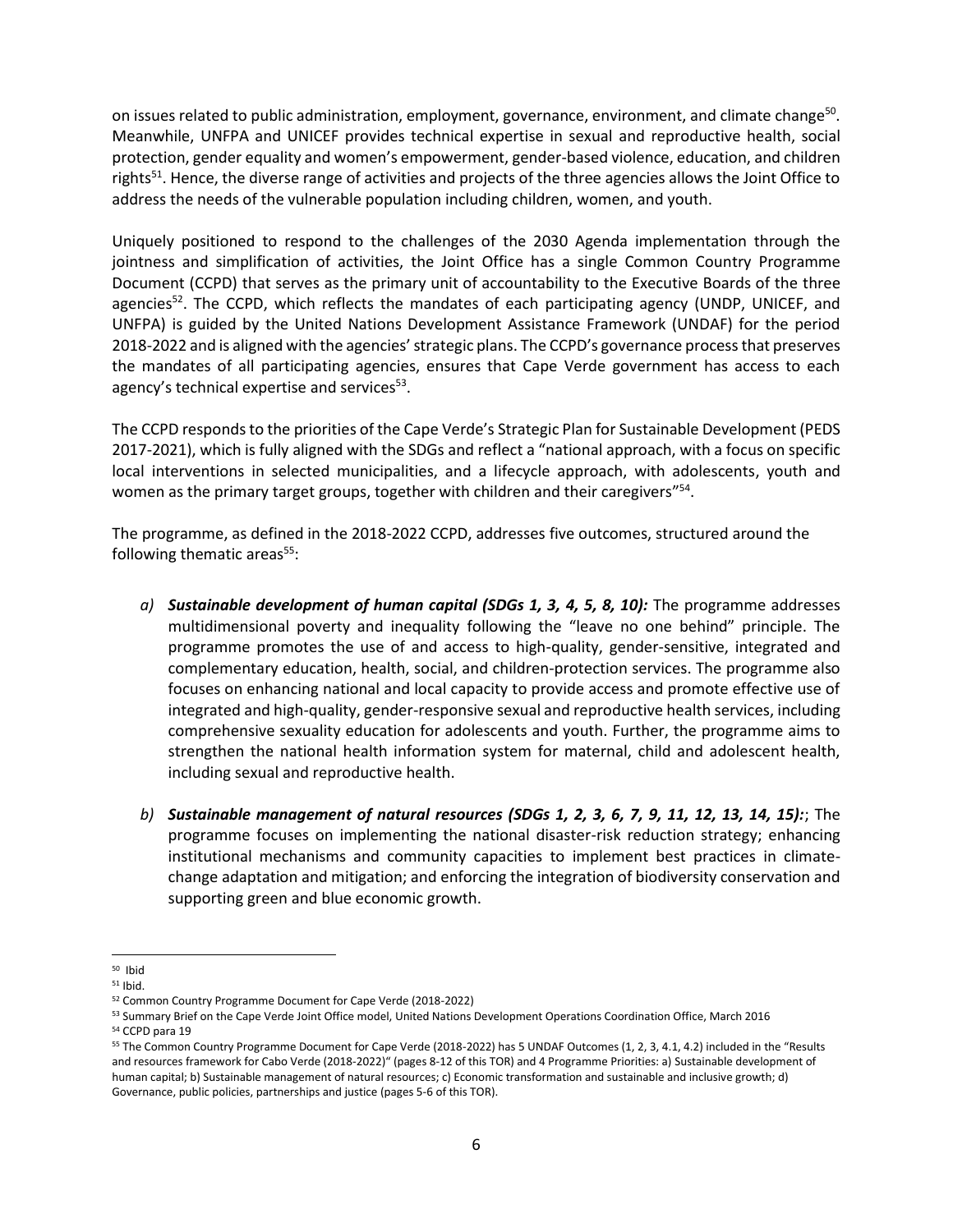- *c) Economic transformation and sustainable and inclusive growth (SDGs 1, 2, 5, 8, 9, 10):*; The programme supports the development and implementation of gender-sensitive and child-centred policies and programmes that promote inclusiveness, economic growth, and the creation of decent jobs. The programme aims to generate disaggregated evidence through the in-depth analysis of population dynamics to inform public policy making including implications of harnessing the potential of its youthful population in driving the country's development efforts.
- *d) Governance, public policies, partnerships and justice (SDGs 1, 5, 10, 16, 17):*:The programme focuses on enhancing the capacity of civil society and public administration to support the use of resources; promote citizen participation in governance processes, including young people and adolescents; combat gender inequalities and gender based violence; and improve the response of the justice system. Further, the program supports the integration of population dynamics and strategies to harness the demographic dividend into national and selected sectoral development.

The principal focus of the CCPD is to support the government in achieving the SDGs and its aligned with the principles of gender equality, human rights fulfilment, and "leaving no one behind". The principal focus of the CCPD is to support the enabling policy environment with achieving the national priority goals, protect development gains and reduce risks that could affect their progress towards the SDGs. Crosssectoral approaches to SDGs achievement, and enhanced planning, monitoring, and evaluation systems are emphasized in this programme. In terms of Sustainable Development Goals, the country programme 2018-2022 is expected to contribute to all SDGs in a "Delivering as one" context.

See table 1 below for budget and expenditures from 2018 – April 2021, by agency and by UNDAF outcome. See table in Annex 4 for the estimated resources for the four-years CCPD amounted to \$41,050,800. The data indicates that the Joint Office mobilized around 67 percent of the financial resources estimated to deliver the CCPD work program.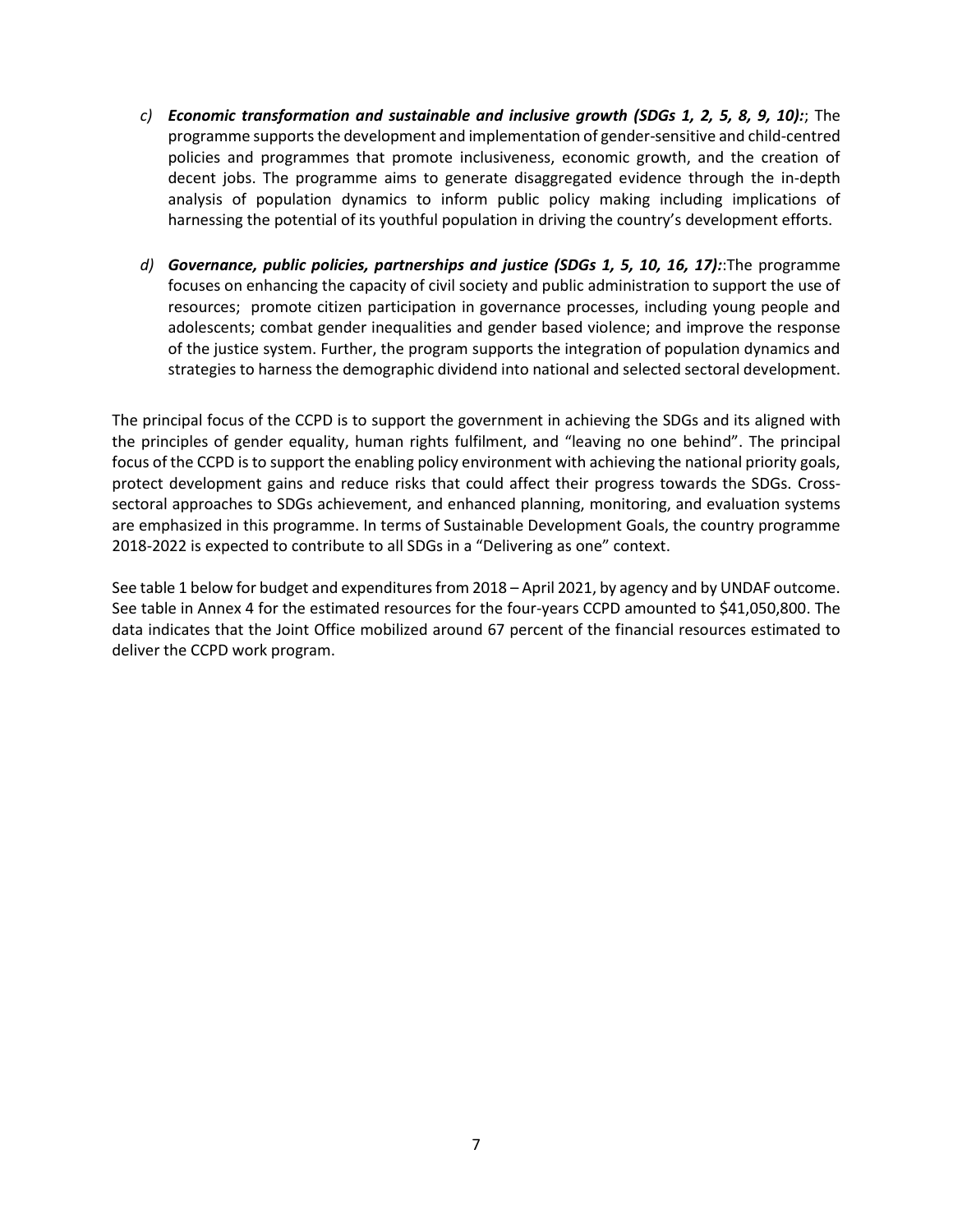| <b>Outcome</b>   | <b>UNDP</b><br><b>Budget</b> | <b>UNDP</b><br><b>Expenditure</b> | <b>UNFPA</b><br><b>Budget</b> | <b>UNFPA</b><br><b>Expenditure</b> | <b>UNICEF</b><br><b>Budget</b> | <b>UNICEF</b><br><b>Expenditure</b> | <b>Total</b><br><b>Budget</b> | <b>Total</b><br><b>Expenditure</b> |
|------------------|------------------------------|-----------------------------------|-------------------------------|------------------------------------|--------------------------------|-------------------------------------|-------------------------------|------------------------------------|
| <b>Outcome 1</b> | \$75,633                     | \$75,072                          | \$1,474,278                   | \$1,080,744                        | \$2,956,013                    | \$2,143,116                         | \$4,505,924                   | \$3,298,932                        |
| <b>Outcome 2</b> | \$6,810,125                  | \$4,017,816                       | \$0                           | \$0                                | \$0                            | \$0                                 | \$6,810,125                   | \$4,017,816                        |
| <b>Outcome 3</b> | \$8,252,744                  | \$7,090,614                       | \$269,646                     | \$179,153                          | \$872,731                      | \$593,727                           | \$9,395,121                   | \$7,863,494                        |
| <b>Outcome 4</b> | \$6,011,179                  | \$3,713,185                       | \$170,767                     | \$133,155                          | \$175,047                      | \$143,440                           | \$6,356,993                   | \$3,989,780                        |
| <b>Outcome 5</b> | \$190,413                    | \$131,009                         | \$126,275                     | \$75,531                           | \$80,000                       | \$53,580                            | \$396,688                     | \$260,120                          |
| <b>Total</b>     | \$21,340,094                 | \$15,027,695                      | \$2,040,966                   | \$1,468,583                        | \$4,083,791                    | \$2,933,863                         | \$27,464,851                  | \$19,430,141                       |

## Table 1 – Budget and Expenditures 2018 – April 2021

Source: UNDP, UNICEF and UNFPA data provided by Joint Office – April 2021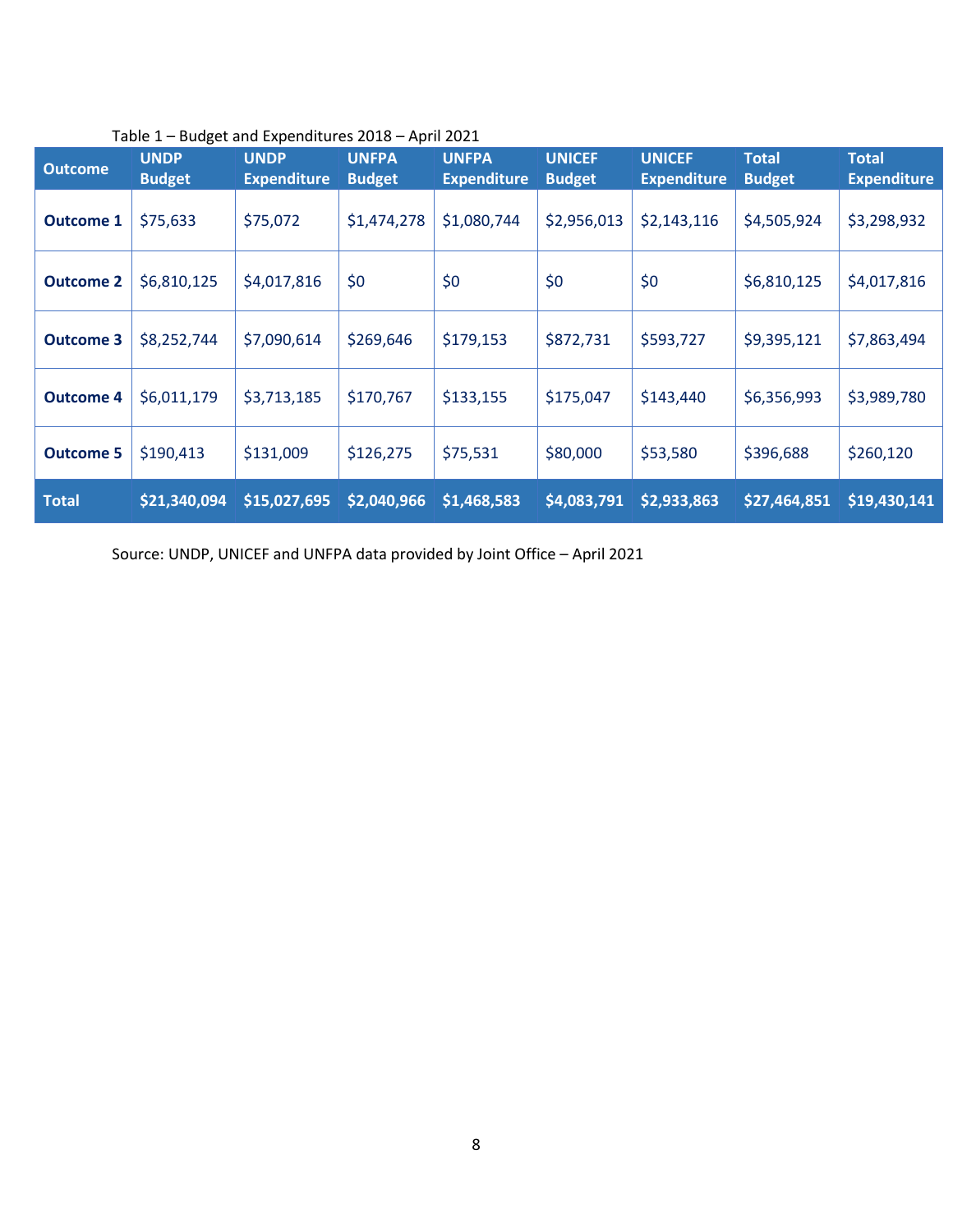## **4 PURPOSE, SCOPE, OBJECTIVE OF THE EVALUATION AND KEY EVALUATION QUESTIONS**

The purpose of the Common Country program evaluation is twofold. On one hand, to determine the extent to which the Country Program has achieved its intended results, in an efficient, well-coordinated, coherent, and economical way while maintaining relevance; on the other hand, it is about learning whether or not the Joint Office Model has been an enabler to support the effective and timely delivery of the CCPD, with increased effectiveness and efficiency, as well as capacity to leverage resources. The evaluation aims at compiling evidence of Joint Office contributions to development results in facilitating and leveraging national effort for achieving development results. The intended use of the is to:

- Support the development of the next Cape Verde Common Country Programme Document;
- Strengthen accountability of Joint Office to national stakeholders;
- Strengthen accountability of Joint Office to their respective Executive Boards.

The CCPE is an independent evaluation carried out within the overall provisions contained in the respective agencies Evaluation Policy.

The evaluation will focus on the CCPD including on the implementation modalities as operationalised with the Joint Office modalities during its current programme cycle, 2018-2022, with a view to contributing to the preparation of the next common country programme starting in 2023. The geographical and temporal scope is aligned with the CCPD 2018-21.

The Global COVID-19 pandemic has presented the Joint Office with considerable challenges in implementing its ongoing programme of work in line with the CCPD. Even more so than usual, UN has been required to be adaptable, refocusing and restructuring its development work to meet the challenges of the pandemic and country's need to effectively prepare, respond and recover from the wider COVID-19 crisis, including its socio-economic consequences. Thus, this CCPE will also consider the degree to which the Joint Office has been able to adapt to the crisis and support the country's preparedness and response to the pandemic, and its ability to recover while meeting the new development challenges that the pandemic has highlighted, or which may have emerged. Thus, the objective of the CCPE are:

- 1. To identify whether the Common Country Programme results have been/are likely to be delivered as planned (both quantitively and qualitatively) and explanatory factors in achieving these results or not;
- 2. To identify whether the Common Country Programme has contributed to the intended and planned national results, including SDG-focused results, in the context of UNSDCF outcome(s);
- 3. To identify whether the Joint Office Model has enhanced or is enhancing common strategic positioning and efficiency of the three agencies to advance their mandate and supporting national government;
- 4. To determine the extent to which the Joint Office Model has achieved its intended purpose, and any lessons that can be learned for the three agencies;
- 5. To determine to what extent the Joint office was able to adapt to the COVID-19 pandemic and implement the CCPD in a flexible manner.

The Joint evaluation will focus on the common country programme approved by the Executive Boards of the three agencies for the period 2018-2022 as well as the Joint Office modalities. The Joint CCPE will also pay close attention to common response of the three agencies to the COVID19 pandemic in the country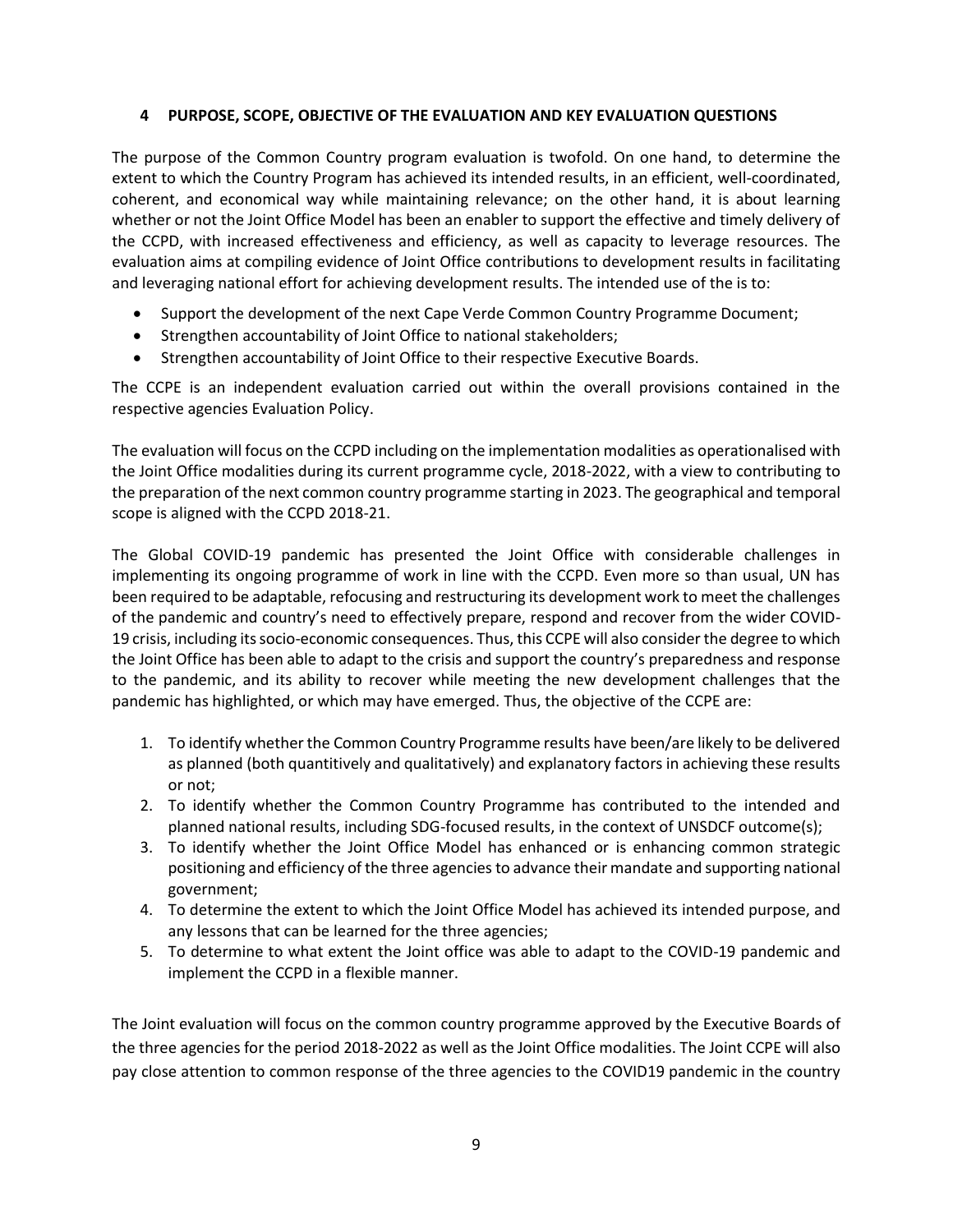to assess both its contribution and how the pandemic may have affected its planned programme implementation to support the development of the future CCPD and how it was handled by the Joint Office modality. In addition, the CCPE will cover cross-cutting issues, such as human rights; Leaving No One Behind, gender equality; disability; and transversal functions, such as coordination, coherence, monitoring and evaluation (M&E); innovation; resource mobilization; strategic partnerships, etc.

The CCPE will address the following key evaluation questions, which are fully aligned with the Joint Evaluation objectives. These questions will also guide the presentation of the evaluation findings in the report. The Evaluation questions also refer to several important criteria such as: Effectiveness, Relevance, Coherence, Coordination, Sustainability and Gender, Equity and Human Rights and Responsiveness. More detail questions and sub-questions are presented in the evaluation matrix in annex.

- 1. What results did the Common country programme intend to achieve during the period under review and what were the enabling factors or barriers?
	- a. What are the key results achieved under each outcome?
	- b. Is there any unintended, positives or negatives results?
	- c. How the Joint Office was able to overcome barriers, and/or capitalise on enabling factors?
	- d. Did Joint Country Programme Results contribute to the reduction of inequalities and exclusion?
- 2. To what extent have the results achieved by the CCPD effectively supported the national government toward the achievement of the SDGs?
	- a. Was capacity built as a consequence of the results achievement and how is it sustained?
	- b. To what extent have the Joint Program strategies contributed to improving the performance of Cape Verde Governmental institutions/service providers, systems, mechanisms, and policies?
	- c. To what extent do the needs of the most vulnerable and marginalized populations including children, women and adolescents, and those with disabilities were addressed and met?
	- d. To what extent does the joint work of UNDP, UNFPA and UNICEF supported national monitoring, evaluation and statistical systems, specifically on SDG integration to support policy analysis and planning?
- 3. To what extent does the Joint Office Modalities in the context of UNDS reform ensured the advancement of the 3 agencies mandates?
	- a. To what extent were operations (eg. finance, supply and procurement, IT, monitoring and reporting systems) - integrated and efficiently conducted?
	- b. To what extent does each agency was able to build on each other comparative advantage in delivering together?
	- c. To what extent does the Joint Office conduct joint planning, monitoring, evaluation and reporting activities?
	- d. To what extent has the Joint Office been able to innovate-both programmatically and operationally, such as in IT and technology- to support programming and implementation?
	- e. How effective was the coordination done by the RCO and UNCT?
	- f. Were accountabilities clear and understood by staff at all level for the three agencies?
	- g. To what extent was the coordination between the Joint Office and with the Regional Offices and Head Quarters of three agencies (UNDP, UNFPA and UNICEF), coherent, effective and timely?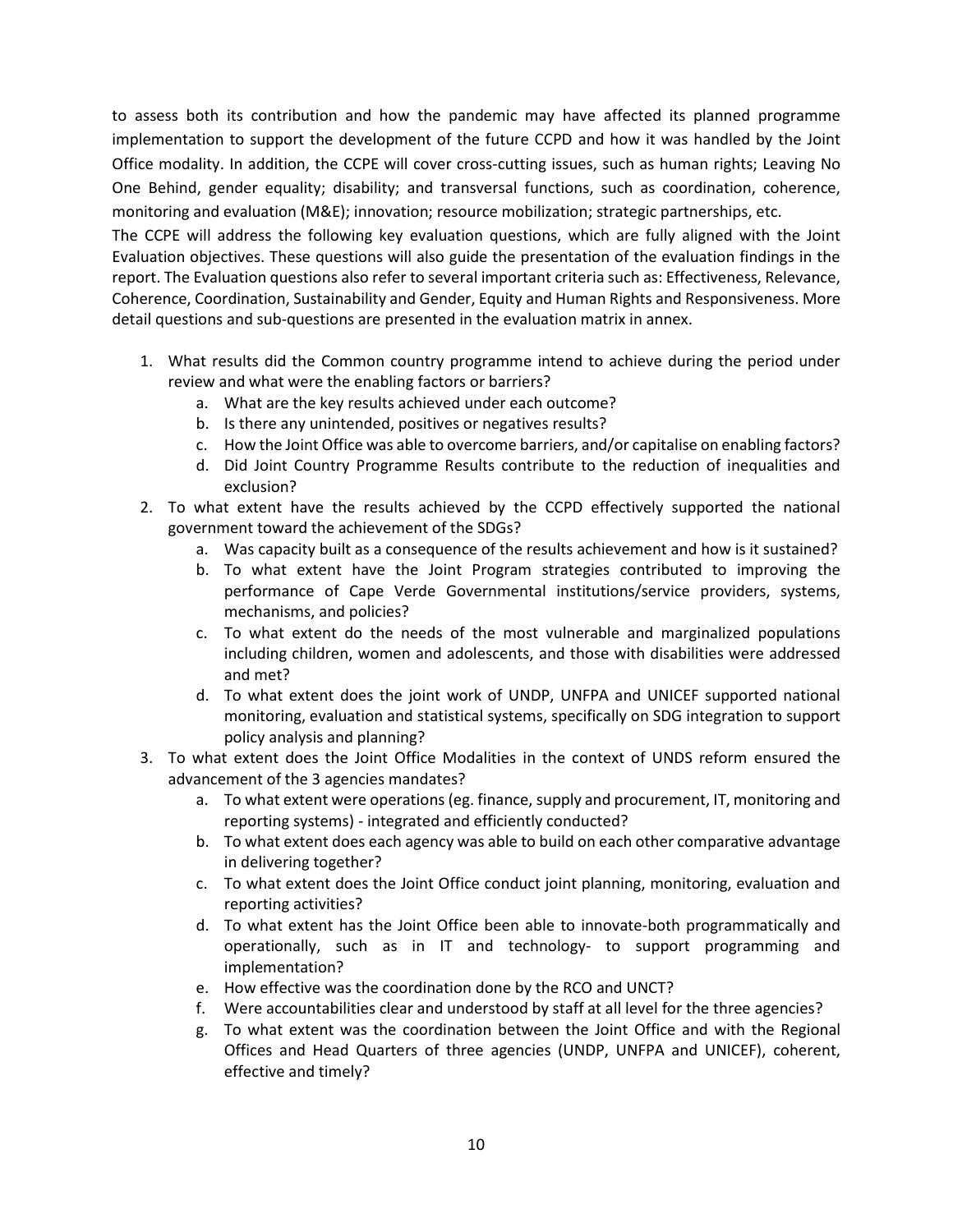- 4. To what extent has the Joint Office coordination modality been cost-effective with respect to the three agencies UNDP, UNFPA and UNICEF's mandate and resources?
	- a. To what extent has the Joint office uniquely position itself to implement the CCPD components such as strategies, program components and activities in support of SDGs?
	- b. To what extent has the Joint office been able to gain efficiency, including operational efficiency, be an effective mechanism, facilitating coherent advocacy, and programming?
	- c. To what extent has the planning, monitoring and evaluation systems of the three agencies been integrated?
	- d. To what extent has the joint office managed accountabilities and risks across the joint office structure and the participating UN agencies, when it comes to representation, and to policy, program, advocacy work or partnership building?
	- e. To what extent has the Joint office Structure been aligned with programme priorities and organizational structure?
	- f. To what extent has equity, human rights and gender equality consistently been integrated in all aspects of programming and implementation, including policy and advocacy?
- 5. To what extent has UNDP, UNFPA and UNICEF been able to adapt to the COVID-19 pandemic especially under the Joint Office modality in support of country's preparedness, response and recovery process?
	- a. To what extent has the Joint office been flexible and agile in delivering its program to adapt to the covid-19 pandemic?
	- b. To what extent has the Joint Office been able to reprogram, re-purpose its activities in light of Covid-19 pandemic while remaining relevant to national goals and SDGs?
	- c. To what extent has the Joint Office been able to respond to specific/ad-hoc/urgent requests of partner country counterparts?
	- d. How can the current Common Country Programme objectives, approaches and modalities be most relevant and adapted to the post Covid-19 country context for the next Common Country Programme?

## **5 METHODOLOGY**

The evaluation methodology will adhere to the United Nations Evaluation Group (UNEG) Norms & Standards.<sup>56</sup> The evaluation will adhere to the principle of 'do no harm', and will refrain from any activity that may place either a team member, a stakeholder or respondent at risk of being infected by the virus. The CCPE will cover all outcome areas.

The overall approach and methodology will be using a theory-based approach with mix quantitative and qualitative methodology to address evaluation questions as the implementation – connecting agency input to result - and result level. Thus, a Theory of Change (ToC) approach will be used in consultation with stakeholders, as appropriate, to define the intended results, risks and assumptions. Discussions of the ToC will focus on mapping and testing the risks and assumptions behind the programme's desired change(s) and the linkages between the Joint delivery modality, the intervention(s) and the intended country programme results. As part of this analysis, the CCPD's progression over the review period will also be examined. In assessing the CCPD's evolution, the Joint Office capacity to adapt to the changing context and respond to national development needs and priorities will be reviewed.

<sup>56</sup> <http://www.uneval.org/document/detail/1914>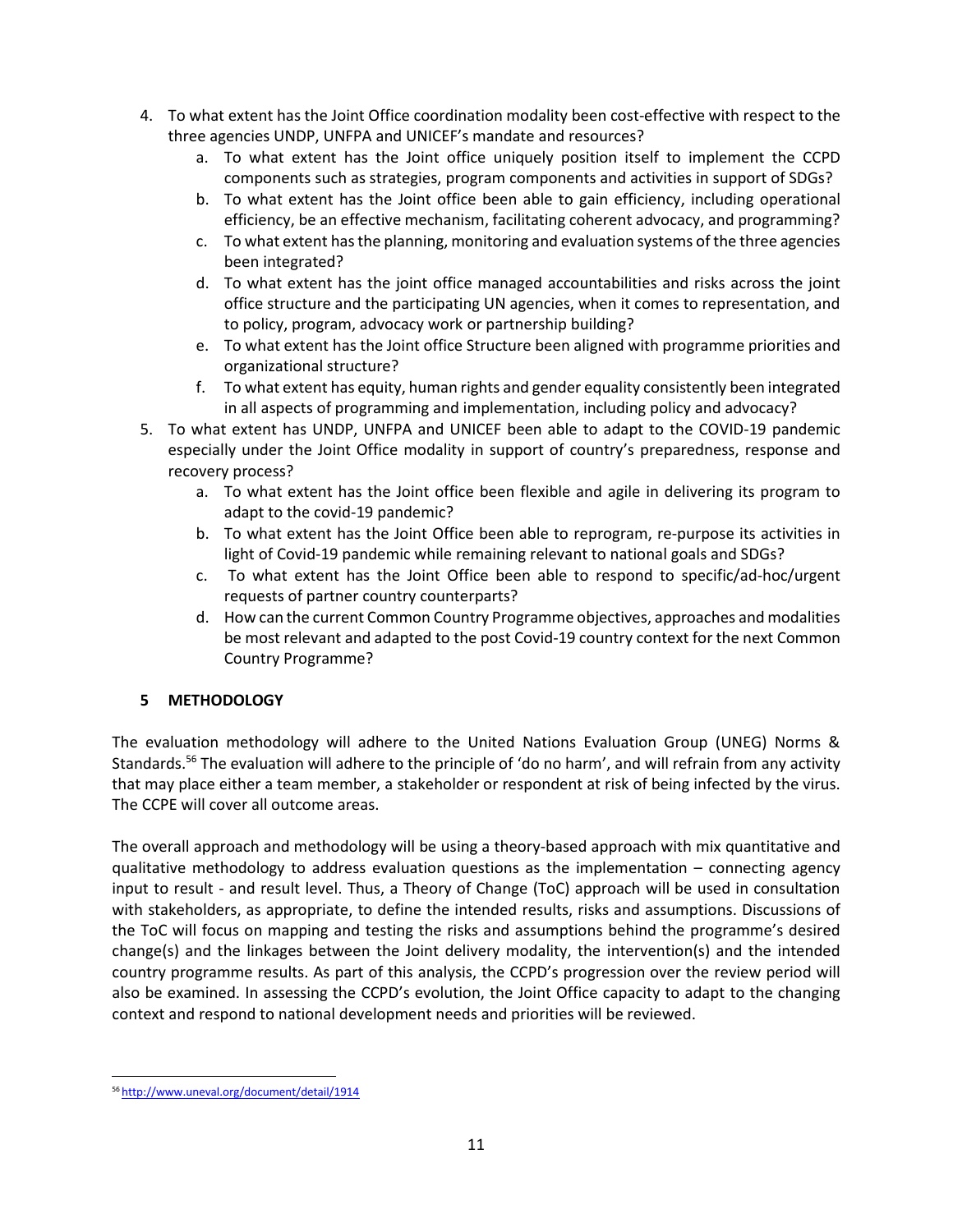The relevance and result achievements of the common country programme will be analysed under key questions 1 and 2. This will include an assessment of the CCPD achieved results and the extent to which these outputs have contributed to the intended outcomes and are relevant to national priorities and to the beneficiaries. In this process, both positive and negative, direct and indirect unintended outcomes will also be identified.

The Joint Office modalities will be analysed under key questions 3 and 4, which will look more in depth of the coherence of the intervention and support, as well as effective coordination and modalities as envisioned originally and in light of the UNDS reform.

Lastly, the support to country's preparedness, response and recovery process to the COVID-19 pandemic will be addressed in key question 5 by analysing the Joint Office programme responsiveness to the COVID-19 situation, the relevance of CCPD's support to the country including its alignment to national policies and other UN agencies and donors interventions as well as by assessing the effectiveness of the support provided and the sustainability of results achieved.

To better understand CCPD's and the Joint Office arrangement performance, the specific factors that have influenced - both positively or negatively - CCPD's performance and eventually, the sustainability of results in the country will be examined under evaluation question 4. The utilization of resources to deliver results (including managerial practices); the extent to which the Joint Office fostered partnerships and synergies with other UN agencies and actors (i.e. through south-south or triangular cooperation); and the integration of gender equality and women's empowerment and disability inclusion in design and implementation of the CCPD are also some of the aspects that will be assessed under this question.

Special attention will be given to integrate a gender-responsive and intercultural focus to the evaluation approach to data collection methods. In this context, the evaluation will analyse the extent to which UNDP, UNICEF and UNFPA support was designed and did contribute to gender equality. This analysis will be conducted considering the gender marker<sup>57</sup> and UNDP IEO's gender results effectiveness scale (GRES). The GRES classifies gender results into five categories as indicated in the schematic below. In addition, gender-related questions will be incorporated in the data collection methods and tools, such as the interview questionnaire, and reporting.

It is expected that the team develop and refine the methodology and data analysis plan in its inception report, once inform by preliminary desk review and key informant interviews with users and stakeholders.

 $57$  A corporate tool to sensitize programme managers in advancing GEWE by assigning ratings to projects during their design phase to indicate the level of expected contribution to GEWE. It can also be used to track planned programme expenditures on GEWE (not actual expenditures).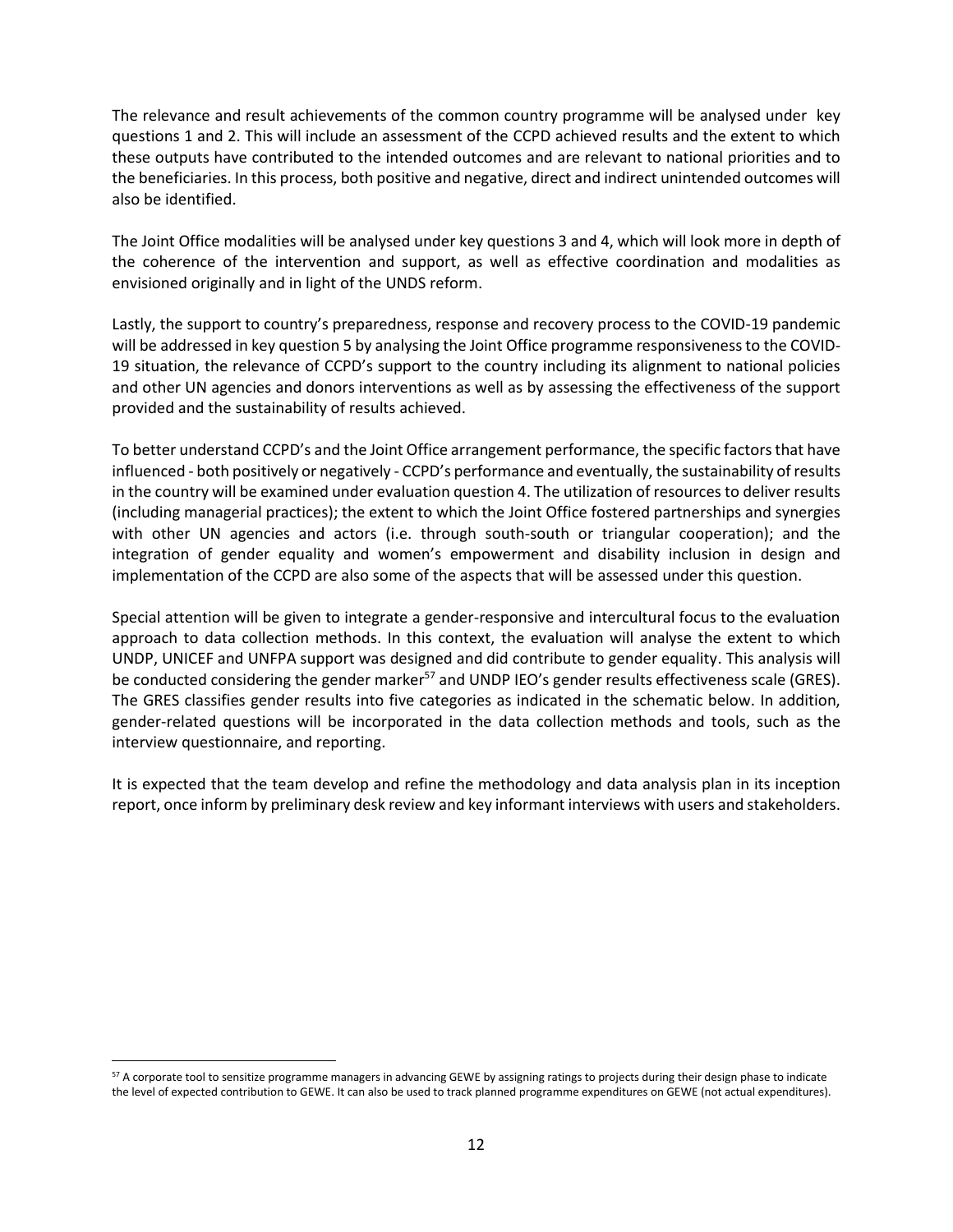

#### **6 DATA COLLECTION AND ANALYSIS**

**Assessment of data collection constraints and existing data.** The evaluation will gather and analyse all relevant previous evaluations available from the three agencies.

The CCPD Outcomes, UNDP, UNICEF and UNFPA Annual Reports, and the corporate planning system (CPS) associated with it provide indicators, baselines and their status of progress. To the extent possible, the CCPE will use these indicators and data, as well as other alternative indicators which may have been used by the Joint Office, to interpret the CCPD goals and to measure and assess progress toward the intended outcomes. However, the CCPD indicators try to assess aspects of performance that are well-outside of the three agencies' direct sphere of control, and for which the programme has limited influence. To mitigate these limitations, the evaluation will work with Theories of Change to try to understand goals and map assumptions against the expected and achieved results. In addition, primary data collection will depend on COVID-19 restrictions and the possibility of conducting virtual consultation. In response to these constraints, the evaluation team will expand the number of interviews with key informants as well as recruit national expertise and/or consultants familiar with Cape Verde context and challenges.

**Data collection methods.** The evaluation will use primary and secondary data sources, including desk review of corporate and project documentation, data surveys from stakeholders and beneficiaries as relevant. A multi-stakeholder approach will be followed, and telephone/zoom interviews will include government representatives, civil-society organizations, private-sector representatives, UN agencies, multilateral organizations, bilateral donors, the Joint Office and Regional Offices/Bureau, and beneficiaries of the programme. Efforts will be made to collect views from a diverse range of stakeholders on the JO's performance as well as to reach out to beneficiaries, while maintaining an do no harm approach and ethical responsive data collection in the context of Covid-19 pandemic and thus using remote data collection methodology as relevant. At the start of the evaluation, a stakeholder analysis will be conducted with the support of the Joint Office to identify relevant partners and beneficiaries to be consulted, as well as those who may not work directly with the three agencies, but play a key role or help the valuation assess Joint Office contributions to the CCPD outcomes. This stakeholder analysis will serve to identify key informants for interviews during the main data collection phase of the evaluation, and to examine any potential partnerships that could further improve Joint Office's contribution to the country.

The proposed criteria for selecting projects may include the following and will be further refined by the evaluation team: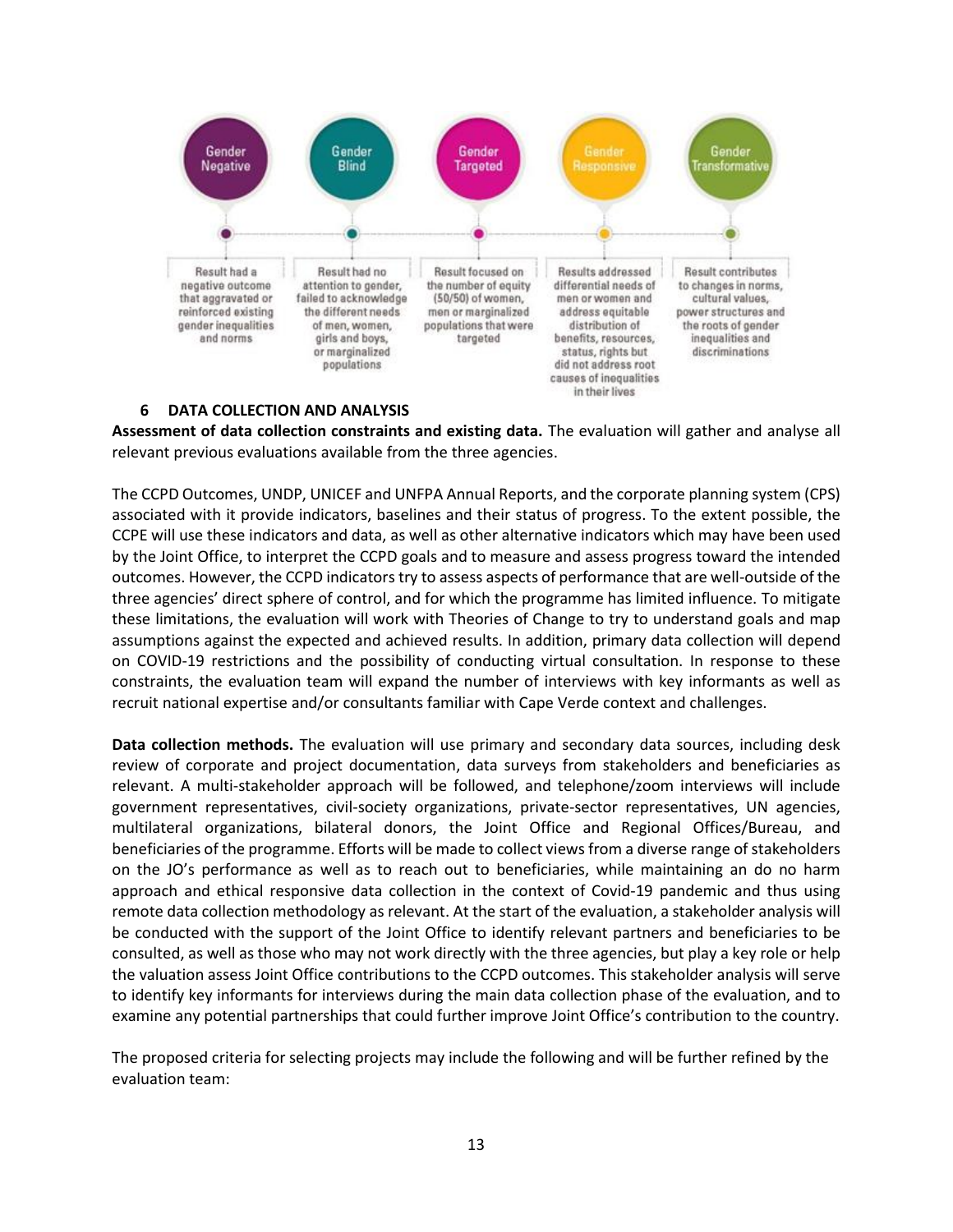- Programme coverage (projects covering various components/outcomes, joint projects and crosscutting areas);
- Financial expenditure (projects/interventions of large sizes, will be prioritised);
- Urban-Rural coverage;
- Maturity (covering both completed and active projects);
- Programme cycle (coverage of projects/intervention from the current cycle);

The Evaluation Management Group (EMG) and the Joint Office will identify an initial list of background and programme-related documents and post it on an CCPE SharePoint website<sup>58</sup>. Document reviews will include: background documents on the national context, documents prepared by international partners and other UN agencies during the period under review; programmatic documents such as workplans and frameworks; progress reports; monitoring self-assessments such as the annual reports; and evaluations conducted by the three agencies and partners, including quality assurance reports where available. A premission questionnaire will be administered and expected to be completed at least two weeks prior to the beginning of the data collection consultations.

All information and data collected from multiple sources and through various means will be triangulated to ensure its validity before the evaluation reaches conclusions and recommendations. An evaluation matrix will be used to guide how each of the questions will be addressed to organize the available evidence by key evaluation question. This will also facilitate the analysis process and will support the evaluation team in drawing well-substantiated conclusions and recommendations.

In line with the UNEG Guidance on Integrating Human Rights and Gender Equality in Evaluations, the CCPE will examine the level of gender mainstreaming across all the programme and operations. Gender-related data will be collected by using corporately available sources (e.g. the Gender Marker) and programme/ project-based sources (e.g. through desk reviews of documents and interviews), where available, and assessed against its programme outcomes and the GRES. It is expected that the work of the team be in conformity with UNEG Ethical Code of Conduct<sup>59</sup>.

## **7 MANAGEMENT ARRANGEMENTS**

**Independent Evaluation Office of UNDP, Evaluation Office of UNFPA and Evaluation Office of UNICEF:**  will each designate an evaluation manager responsible for the joint evaluation. The three managers, and associated staff, will form an Evaluation Management Group (EMG). The regional offices of the agencies will also nominate a staff as part of the management group which will be responsible for leading the evaluation in consultation with the respective agencies' stakeholders. UNDP IEO will serve as focal point for administrative purpose as they related to contracting, and the EMG will coordinate the evaluation team of independent consultants and engage with them as necessary, provide quality assurance, review the deliverables, and approve them.

**Joint Country Office in Cape Verde:** The Joint Country Office will support the evaluation team to liaise with key partners and other stakeholders, make available to the team all necessary information regarding the three agencies' programmes, projects and activities in the country, complete the pre-mission questionnaire and provide factual verifications of the draft report on a timely basis. The Joint Country Office will provide support in kind (e.g. scheduling of interviews with project staff, stakeholders and beneficiaries). The Joint Country Office staff will also be interviewed. To ensure the independence of the

<sup>58</sup> A list of project and strategic documents of UNDP, UNFPA, and UNICEF (e.g. Work Plans, Annual Reports) have been uploaded in the CCPE SharePoint.

<sup>5959</sup> <http://www.unevaluation.org/document/detail/102>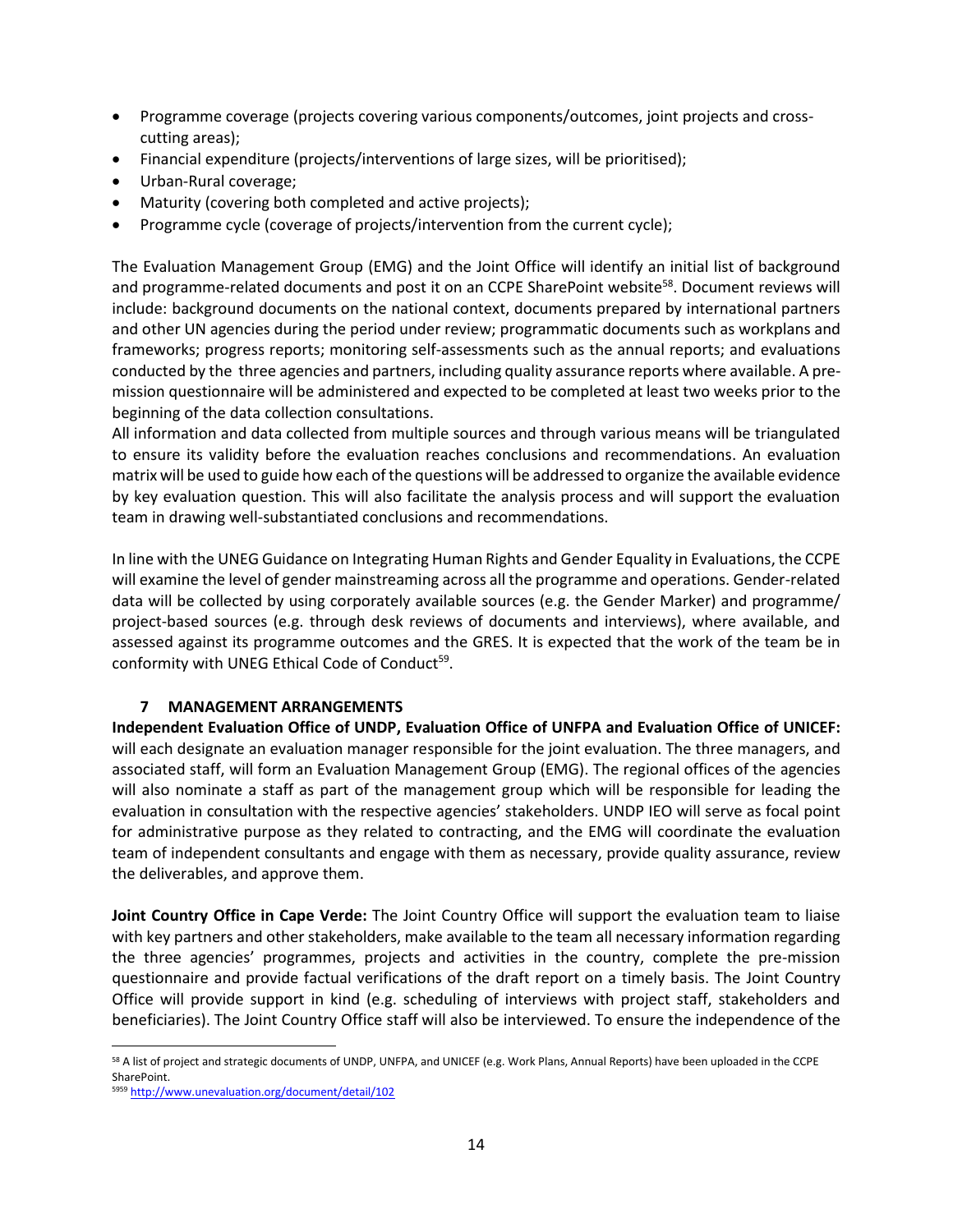exercise and the anonymity of interviewees, the Joint Country Office staff will not participate in the stakeholders' interviews. Once a final report has been prepared, the Joint Office will prepare a management response to the evaluation recommendations, in consultation with the three agencies' country and regional offices. It will support the use and dissemination of the final CCPE report at the country level. The Joint Country Office and the EMG will jointly organize the final stakeholder debriefing, ensuring participation of key government counterparts, through a videoconference, where findings, conclusions and recommendations of the evaluation will be presented.

**Evaluation Reference Group (ERG)**: ERG will be established during the inception phase of the evaluation to provide additional information and guidance to the evaluation management team and to facilitate the participation of stakeholders. The ERG will be informed of the evaluation progress and will be provided with an opportunity to feedback at key milestones of the evaluation process, namely the Terms of Reference, Inception report and the Draft Evaluation Report.

**UNDP Regional Bureau for Africa and UNICEF and UNFPA Regional Offices:** will support the evaluation through information sharing and will participate in the final stakeholder debriefing.

**Evaluation Team:** The EMG will constitute an evaluation team to undertake the CCPE, composed of a total of 3 external consultants with expertise in the programme areas of the CCPD, including a Team Leader, responsible for the overall coordination of the team workstream into the delivery of a consolidated evaluation report and to whom each team member will report to. The EMG will be responsible for the selection of the team of consultants, with a priority given to national consultants for equal competency, *ceteris paribus*.

Under the guidance of the EMG, the external consultants will conduct a preliminary desk reviews, produce and inception report with a clear design, develop an evaluation matrix based on the evaluation purpose, objectives and key evaluation questions, data collection and data analysis plan, key risks and mitigation strategy, conduct data collection and analysis according to the design and plan, approach and method and produce the final evaluation report incorporating comments from the EMG.

The roles of the different members of the evaluation team can be summarised in Table 2 and will be further refined at inception stage.

| Table 2: Data collection responsibilities (tentative) |                            |  |  |
|-------------------------------------------------------|----------------------------|--|--|
| <b>Outcome/Area</b>                                   | Data collection and report |  |  |
|                                                       |                            |  |  |
| Outcome 1                                             | Consultant 1               |  |  |
| Outcome 2                                             | Consultant 2               |  |  |
| Outcome 3                                             | Consultant 1               |  |  |
| Outcome 4                                             | Consultant 3               |  |  |
| Outcome 5                                             | Consultant 3               |  |  |
| Gender equality and disability                        | All team members           |  |  |
| Strategic positioning issues                          | All team members           |  |  |
| Operations and management issues                      | Team Leader                |  |  |
| Overall consolidation of Evaluation Report            | Team Leader                |  |  |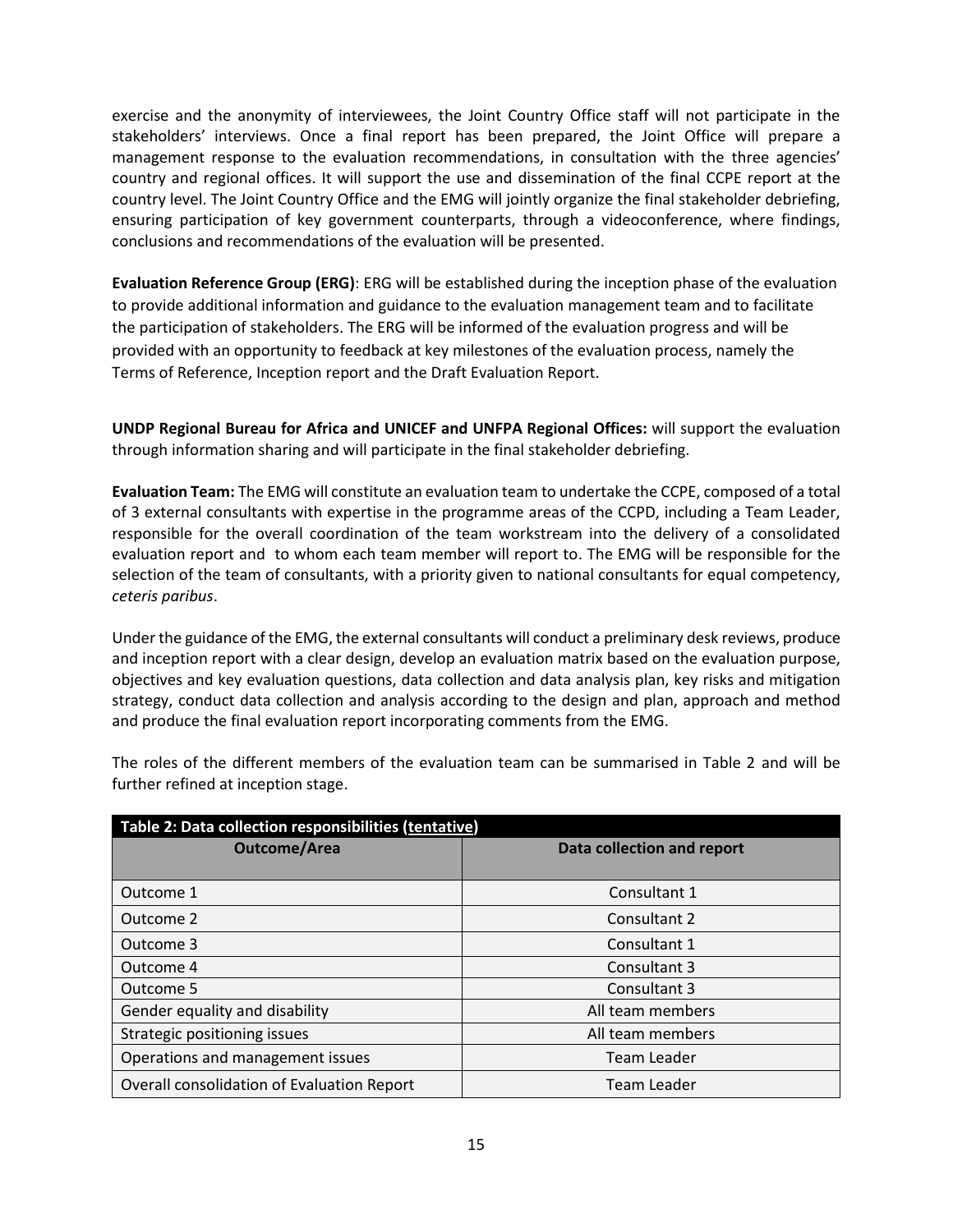The envisioned level of effort (number of days) for this CCPE is describe in the Table 3 below against key evaluation phases:

| <b>Evaluation</b><br>phase               | <b>Consultant 1</b><br>9 projects | <b>Consultant 2</b><br>8 projects | <b>Consultant 3</b><br>7 projects | Additional days for Total<br><b>Consultant with</b><br><b>TL responsibilities</b> |          |
|------------------------------------------|-----------------------------------|-----------------------------------|-----------------------------------|-----------------------------------------------------------------------------------|----------|
| Inception<br>phase-<br>research<br>phase | 8                                 | $\overline{7}$                    | 8                                 | 5                                                                                 | 28       |
| Data<br>collection<br>phase              | 8                                 | 7                                 | 14                                | 5                                                                                 | 34       |
| Data analysis<br>phase                   | $\overline{7}$                    | 5                                 | 10                                | 5                                                                                 | 27       |
| <b>Reporting</b><br>phase                | 7                                 | 7                                 | 10                                | $10*$                                                                             | 34       |
| <b>Total</b>                             | 30                                | 26                                | 42                                | 25                                                                                | 123 days |

## **Table 3: Estimated level of effort by team member (number of days)**

\* Given the Team Leader will consolidate the overall final report from the outcome evaluation reports, additional days are estimated.

#### **8 EVALUATION PROCESS**

There are five key phases to the evaluation process, as summarized below, which constitute the framework for conducting the evaluation.

**Phase 1: Preparatory work.** Following the initial consultation with the Joint office, the EMG prepares the ToR and the evaluation design, including a preliminary evaluation matrix with potential evaluation questions and sub-questions. Once the TOR is approved by the Evaluation Offices of UNDP, UNICEF, UNFPA, additional evaluation team members with relevant skills and expertise across the different outcome areas will be recruited. The EMG, with the support of the JO, collects all relevant data and documentation for the evaluation.

**Phase 2: Desk analysis**. Evaluation team members will conduct desk review of relevant materials and identify specific evaluation questions, and issues. Further, in-depth data collection will be conducted by administering a pre-mission questionnaire to the Joint Office. Based on this, detailed questions, gaps and issues that require validation during the data collection phase will be identified and submitted into an inception report and an analysis paper. Based on the approved TORs, the report will specific among other element the design, and data collection and data analysis plan, risks, and mitigation strategy in implementing the proposed design and plan, and reporting strategy.

**Phase 3: Data collection.** The evaluation team will engage in data collection activities, depending on COVID restrictions, in respect with ethical guidance and do no harm principle. The estimated duration of the data collection period will be 3 - 4 weeks. Data will be collected according to the approach outlined in Section 5 with responsibilities outlined in Section 7. At the end of the data collection phase, the evaluation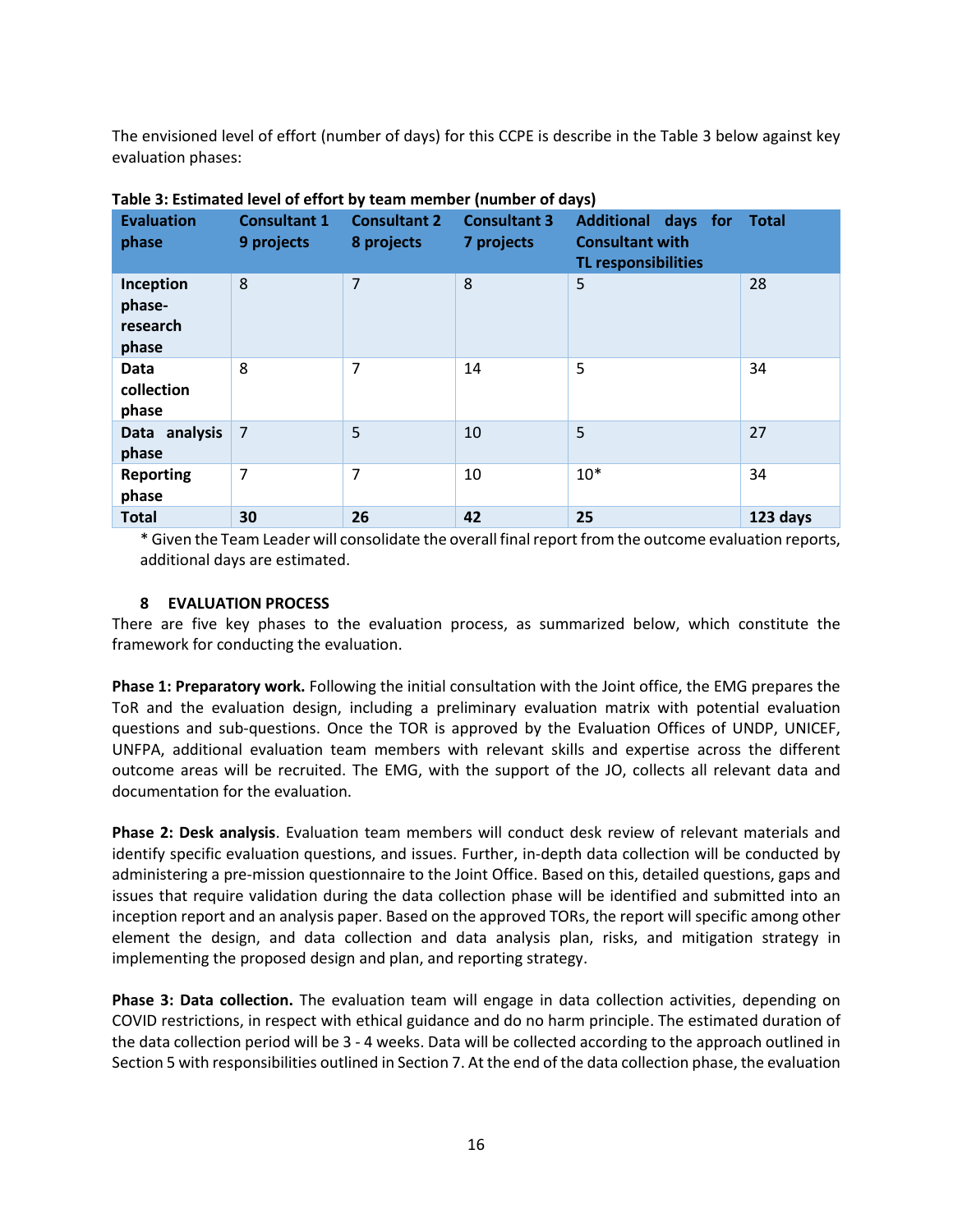team may hold a debriefing presentation of the key preliminary findings to the Joint Office when all additional data gaps and areas of further analysis should be identified for follow-up.

**Phase 4: Analysis, report writing, quality review and debrief.** Based on the analysis of data collected and triangulated, the Team Leader will undertake a synthesis process to write the CCPE report, based on the provisional draft final evaluation report of the team members. The first draft of the synthesis report, and provisional draft evaluation report from the team members will be subject to peer review by the EMG. The quality assured draft report(s) will then be circulated to the Joint Office for factual corrections. The second draft, having taken into account any factual corrections, will be shared with national stakeholders for further comments. Any necessary additional corrections will be made, and the Cape Verde Joint Country Office and other Offices as relevant will prepare the management response to the CCPE as per each agency specific Evaluation Policy requirements. The report will then be shared at a final debriefing (via videoconference) where the results of the evaluation are presented to key national stakeholders. Ways forward will be discussed with a view to creating greater ownership by national stakeholders in taking forward the recommendations and strengthening national accountability of the Joint Office. Considering the discussion at the stakeholder event, the final evaluation report will be produced.

**Phase 5: Publication and dissemination.** The CCPE report, including the management response, and evaluation brief will be widely distributed electronically. The evaluation report will be made available to UNDP, UNICEF and UNFPA Executive Board at the time of the approval of a new Common Country Programme Document. It will be distributed by the three evaluation offices and to the evaluation units of other international organisations, evaluation societies/networks and research institutions in the region. The Cape Verde Joint Country Office will disseminate the report to stakeholders in the country.

## **9 TIMEFRAME FOR THE CCPE PROCESS**

The timeframe and responsibilities for the evaluation process are tentatively $60$  as follows:

| Table 4: Timeframe for the CCPE process going to the Board in September 2021 (tentative) |                        |                                        |  |
|------------------------------------------------------------------------------------------|------------------------|----------------------------------------|--|
| <b>Activity</b>                                                                          |                        | Responsible party   Proposed timeframe |  |
| <b>Phase 1: Preparatory work</b>                                                         |                        |                                        |  |
| TOR – approval by the Evaluation Offices of<br>UNDP, UNICEF, UNFPA                       | <b>EMG</b>             | June 2021                              |  |
| Selection of other evaluation team members                                               | <b>EMG</b>             | June 2021                              |  |
| <b>Phase 2: Inception - Desk analysis</b>                                                |                        |                                        |  |
| Desk review of reference material and inception                                          | Evaluation team        | <b>July 2021</b>                       |  |
| report and analysis paper                                                                |                        |                                        |  |
| <b>Phase 3: Data collection</b>                                                          |                        |                                        |  |
| Data collection                                                                          | Evaluation team        | August 2021                            |  |
| Phase 4: Analysis, report writing, quality review and debrief                            |                        |                                        |  |
| Analysis and Synthesis outcome reports                                                   | <b>Evaluation Team</b> | September 2021                         |  |
| Zero draft CCPE for clearance by EMG                                                     | Team Leader            | September 2021                         |  |
| First draft CCPE for Joint office for comments                                           | Joint Office           | October 2021                           |  |
| Second draft shared<br>with<br>the<br>national<br>counterparts for comments              | GOV                    | November 2021                          |  |
| Management response                                                                      | Joint Office           | November 2021                          |  |

 $60$  The timeframe is indicative of process and deadlines and does not imply full-time engagement of the team during the period.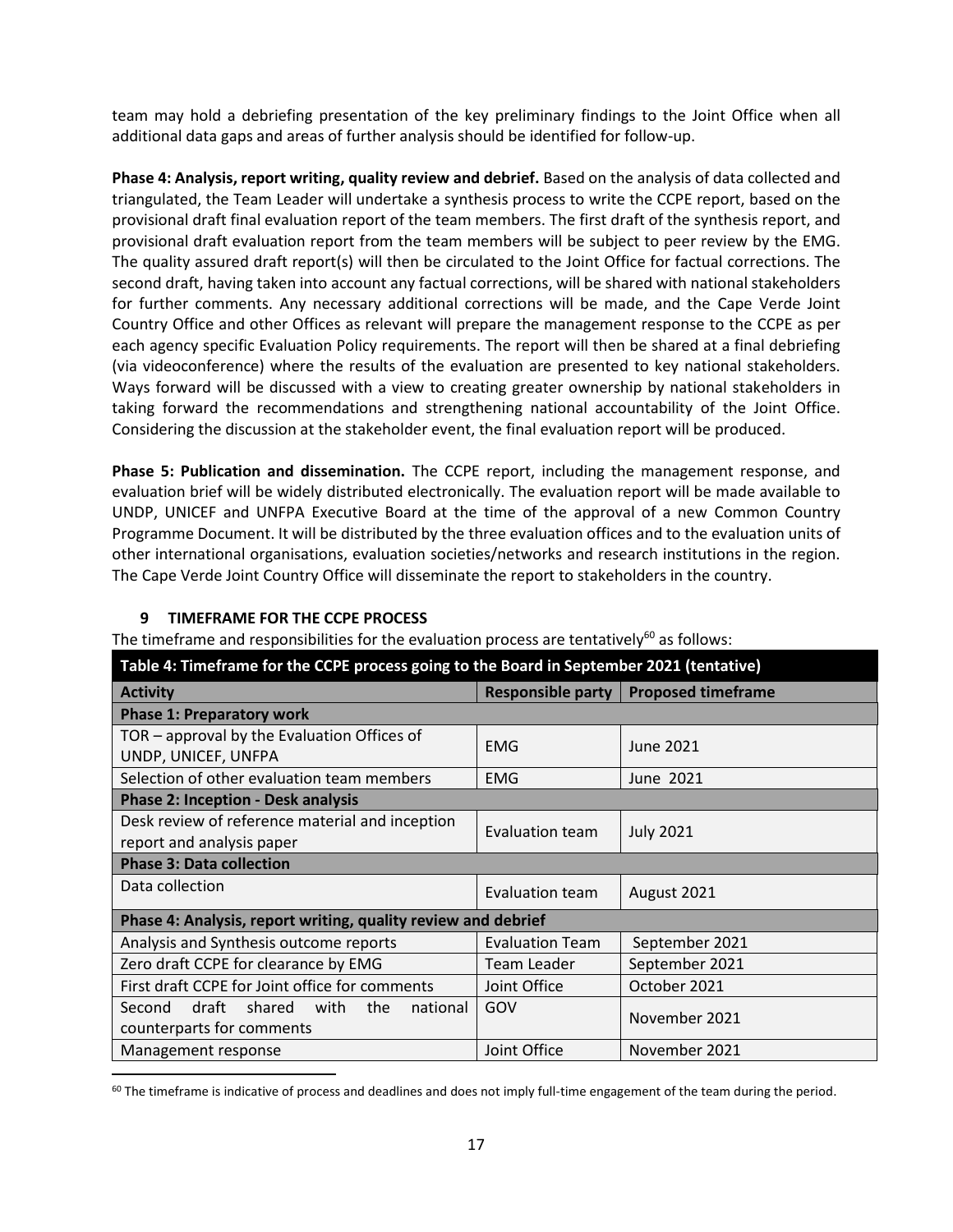| Final debriefing with national stakeholders | Joint<br>Office/EMG/Team<br>Leader | November 2021 |
|---------------------------------------------|------------------------------------|---------------|
| <b>Phase 5: Production and Follow-up</b>    |                                    |               |
| Editing and formatting                      | UNDP with EMG                      | December 2022 |
|                                             | review                             |               |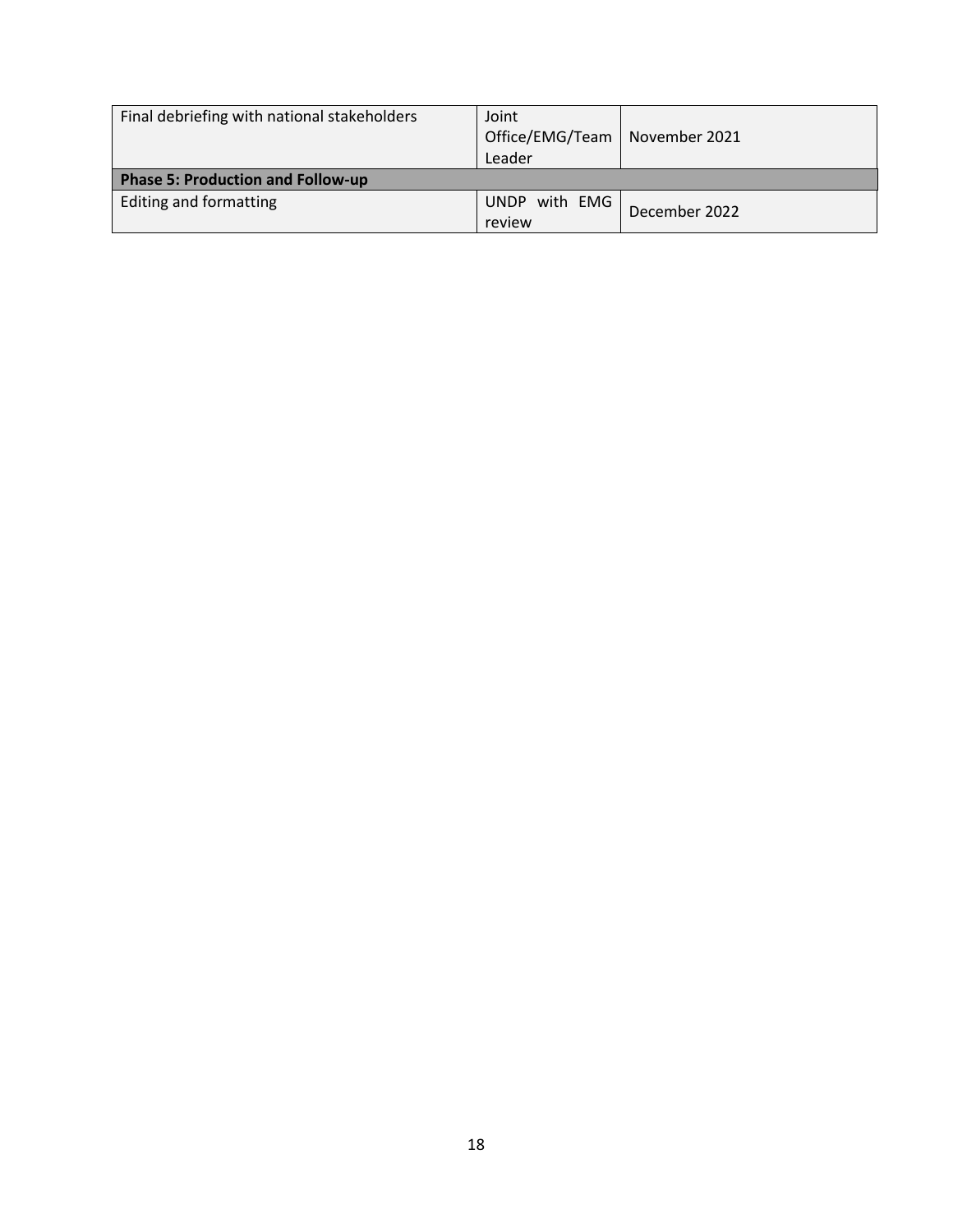#### **ANNEX 1 – Job description for Environment Specialist**

#### *Cape Verde*

# **Common Country Programme Evaluation UNDP, UNFPA, UNICEF**

#### **Job Description for Environment Specialist**

#### **National Consultant: Common Country Programme Evaluation- Cape Verde**

| Location:                                                  | Home-based                                               |
|------------------------------------------------------------|----------------------------------------------------------|
| <b>Application Deadline:</b>                               | (2 weeks from publication date) (Midnight New York, USA) |
| <b>Type of Contract:</b>                                   | Individual Contract                                      |
| Post Level:                                                | National/International Consultant                        |
| <b>Languages Required:</b>                                 | Portuguese and English                                   |
| <b>Starting Date:</b>                                      | June 2021                                                |
| (date when the selected candidate is<br>expected to start) |                                                          |
| <b>Duration of Initial Contract:</b>                       | 26 days spread between June and November 2021            |

#### **Background**

The Independent Evaluation Office (IEO) of the United Nations Development Programme (UNDP), the Evaluation Office of the United Nations International Children's Emergency Fund (UNICEF) and the Evaluation Office of the United Nations Population Fund (UNFPA) are jointly conducting an Common Country Programme Evaluation (CCPE) of the Cape Verde Common Country Programme to capture and demonstrate evaluative evidence of the joint office's contributions to development results at the country level, as well as the effectiveness of their organizations' strategy in facilitating and leveraging national effort for achieving development results. In Cape Verde, these three agencies operate under a Joint Office modality, which entails a single Common Country Programme Document (CCPD), delivered jointly by the three agencies.

The IEO, the Evaluation Office of UNICEF, and the Evaluation Office of UNFPA are jointly hiring an independent consultant/evaluator to cover the area of environment **(Outcome 2)** under the Cape Verde Country Programme for the 2018-2021 cycle. The consultant will also support the assessment of crosscutting issues such as gender equality, partnerships, coordination, capacity development, among others.

The evaluation team will be led by a **Team Leader**, who will have additional responsibilities to cover operational aspects of the Joint Office and consolidate the overall evaluation report. The role of Team Leader is an additional responsibility which one of the three team members may take, depending on interest, skills, and experience. **Candidates should clearly state in their cover letter whether they are interested in taking the additional role of Team Leader for the evaluation. For all application for any of the position**, the candidate needs to provide a concise technical proposal on how they intend to deliver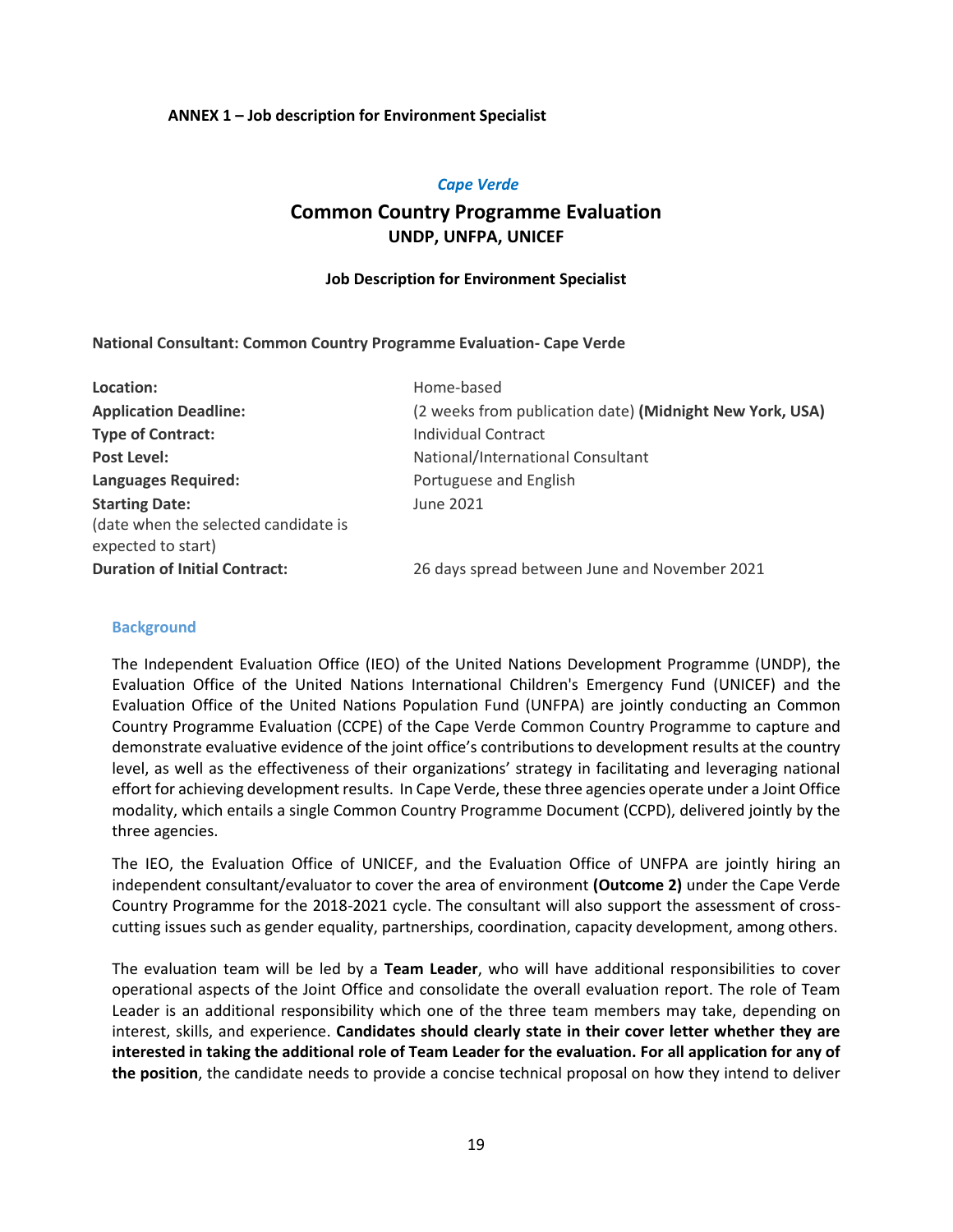of the TORs, regardless of their interest or not for the Tea Leader role, within the proposed number of days.

The assignment is home-based (tentatively scheduled for June – November 2021).

## **Duties and responsibilities**

Under the guidance of the Evaluation Management Group the consultant will:

- conduct preliminary research and desk review of relevant documents provided by the Evaluation Management Group and the Joint Office for the assigned thematic area;
- develop a data collection plan including the data collection instruments to be used and a list of key stakeholders for interviews;
- together with other team members, conduct data collection activities with a focus on the environment including transversal functions, such as coordination, coherence, monitoring and evaluation (M&E); innovation; resource mobilization; strategic partnerships, etc;
- collect, analyse and synthesize primary and secondary data for the assigned thematic area, through interviews and meetings (virtual) with relevant UN staff, and key partners such as government counterparts, beneficiaries, local partners, civil society organisations, private sector and academia;
- conduct data collection activities for the assessment of the assigned thematic area (Outcome 2) and cross-cutting issues as might be required;
- participate and contribute to the team's working sessions, including the analysis workshop and presentation of preliminary evaluation findings to the Joint Country Office in Cape Verde at the end of the data collection activities;
- prepare an outcome analysis paper for the assigned thematic area and revise it as needed, as per comments received from the Evaluation Management Group; and
- contribute to the preparation of the final Common Country Programme Evaluation report, as well as the following revisions based on the comments received from the Evaluation Management Group , Joint Office, Regional Bureau/Offices, and other stakeholders; and
- Participate together with the Evaluation Management Group in a post-evaluation stakeholder workshop presenting the key findings to reference group and broader stakeholders.

Additional tasks in case of Team Leader role

- conduct preliminary research and desk review of relevant documents provided by the Evaluation Management Group and the Joint Office focusing on organizational effectiveness and efficiency of the Joint Office;
- lead preparation of a robust inception report and analysis paper for approval by the Evaluation Management Group;
- conduct data collection activities with a focus on organizational effectiveness and efficiency including transversal functions, such as coordination, coherence, monitoring and evaluation (M&E); innovation; resource mobilization; strategic partnerships, etc;
- lead and contribute to the team's working sessions, including the analysis workshop and presentation of preliminary evaluation findings to the Joint Office in Cape Verde at the end of the data collection activities;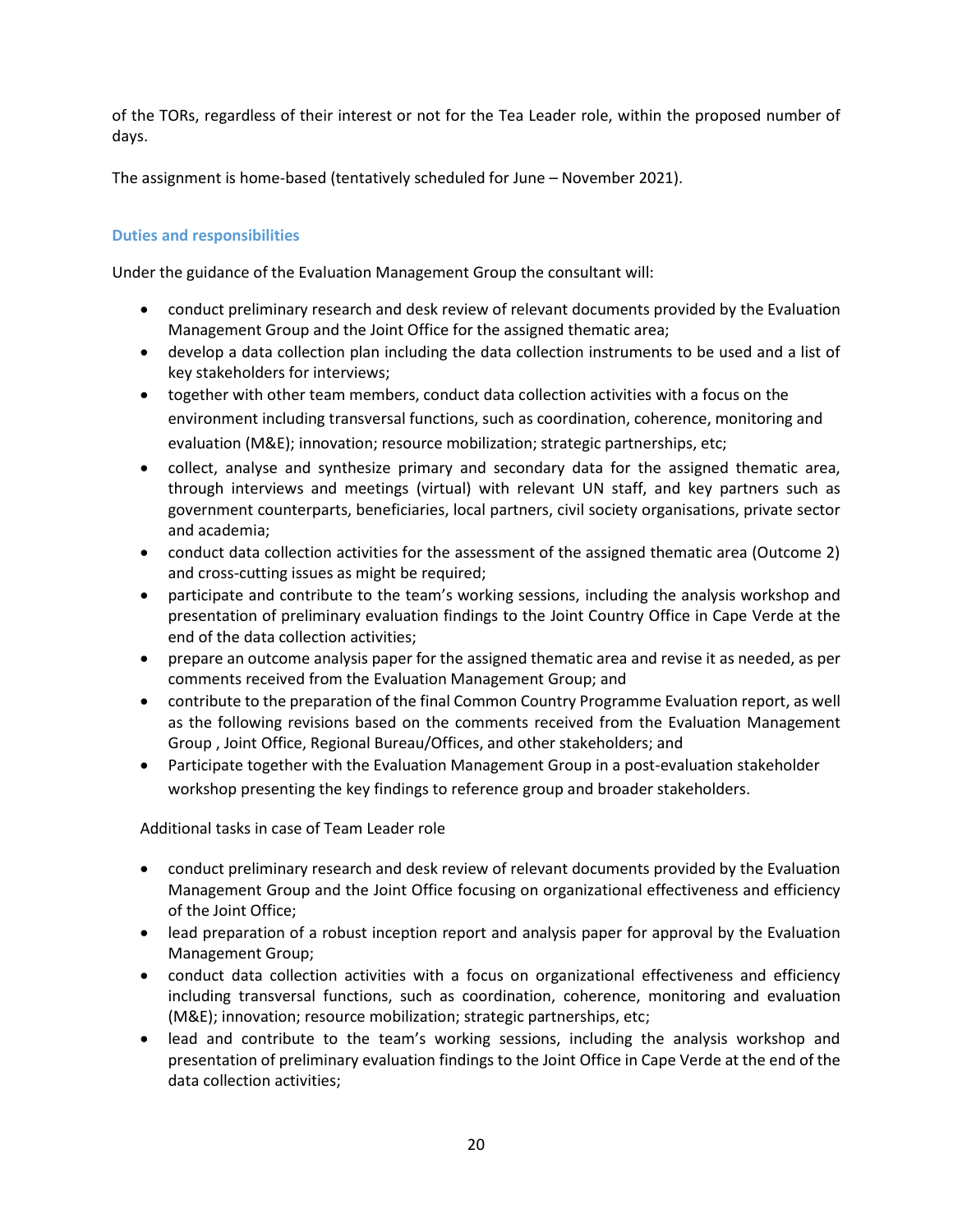- synthesize contributions from other team members and lead the preparation of the draft and final Common Country Programme Evaluation report, as well as the following revisions based on the comments received from the Evaluation Management Group, Joint Office, Regional Bureau/Offices, and other stakeholders;
- assume sole responsibility in ensuring the consistency, quality and timely delivery of expected products, and overall coordination with the evaluation management group.

## **Expected outputs and indicative timeframe**

The consultant, working under the leadership of the Evaluation Management Group, will contribute to ensuring the overall quality of the evaluation, including the timely delivery of the draft outcome analysis paper and of the intermediate outputs in the task areas previously stipulated. No payment will be processed until the deliverables have been fully approved by the Evaluation Management Group. The deliverables include:

- Draft analysis paper based on the desk review: a draft report containing preliminary findings of the desk review, summary of the context and other evaluative evidence, a specific theory of change of the thematic area and indication of any data gaps to be addressed during data collection in the country. As annexes the paper should include a data collection plan with a list of stakeholders to consult and any additional protocol questions, tools and instruments necessary for data collection specific to the thematic area. Due at least two weeks prior to the start of data collection activities. (June)
- Data collection and final analysis paper: a report of up to 20 pages as an input to the evaluation report. Due two weeks after the data collection activities. (July – August)
- Comprehensive review: necessary adjustments to the analysis papers and drafts of the Joint Common Country Programme Evaluation report. Due one week after requests for review. (September– November)
- Final evaluation report and stakeholder workshop: Finalize the CCPE report and together with the evaluation management group, participate in final presentations to stakeholders remotely. This should be done within two weeks of acceptance of the final evaluation report.

Additional outputs in case of Team Leader role

- Inception report and analysis paper based on the desk review: The inception report is expected to constitute the design, evaluation matrix, approach and methodology of the evaluation and workplan of the evaluation team, and any additional protocol questions, tools and instruments necessary for data collection addressing the five outcome areas. A template will be provided for this purpose. A comprehensive desk review analysis, including analysis of emerging areas for investigation, summary of the context and other evaluative evidence, and indication of any data gaps to be addressed during data collection in the country. The desk review analysis should form part of the inception report. Due at least two weeks prior to the start of data collection activities. (June)
- Draft evaluation report: Systematize analytical papers produced by other team members to specific thematic/outcomes areas and lead the preparation of draft evaluation report. Comments and changes by the evaluation management group and evaluation reference group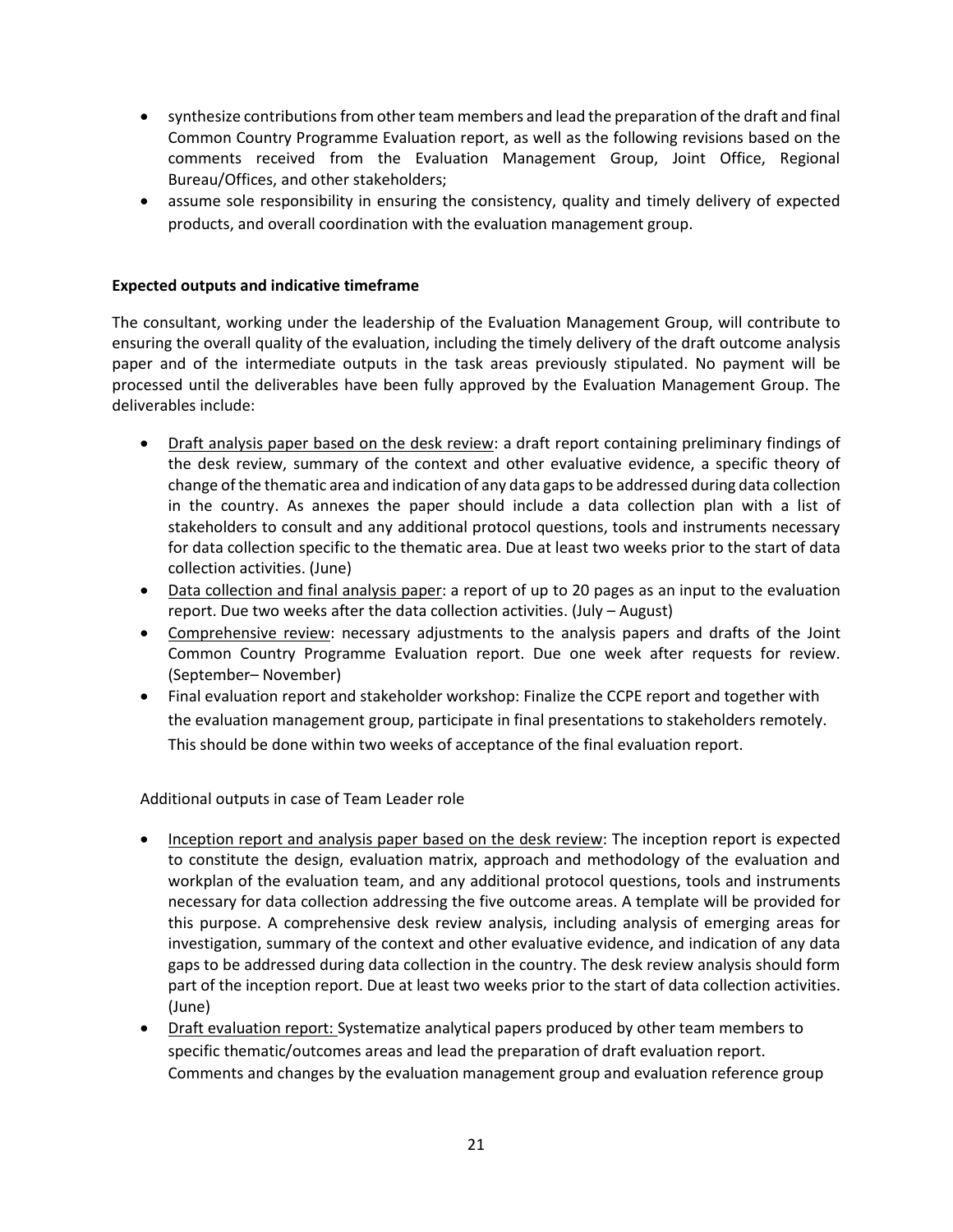should be retained by the evaluation team to show how they have addressed comments. Due three weeks after the data collection activities. (July – August)

• Final evaluation report and stakeholder workshop: Finalize the CCPE report and together with the evaluation management group, participate in final presentations to stakeholders remotely. This should be done within two weeks of acceptance of the final evaluation report.

All key products and the Common Country Programme Evaluation report will be produced in English. It will follow the standard UNEG publication guidelines.

## **Remuneration and duration of contract**

The duration of the consultancy contract is estimated to take 30 working days between the date of contract signature and mid November 2021 with most of the work happening between June and August 2021. An additional 25 working days are added should the consultant also take the role of Team Leader. The total amount of the contract will be based on an agreed lumpsum. Payments will be based on the delivery of outputs, as follows:

| Upon satisfactory presentation of the inception report and draft analysis paper based on<br>the desk review | 20% |
|-------------------------------------------------------------------------------------------------------------|-----|
|                                                                                                             |     |
| Upon completion of the data collection and data analysis and satisfactory presentation of                   | 40% |
| draft final Common Country Programme Evaluation report to EMG                                               |     |
| Upon satisfactory review and necessary adjustments to the Common Country Programme                          | 30% |
| Evaluation report                                                                                           |     |
| Contribution to the final stakeholder workshop and incorporation of any final comments to                   | 10% |
| the Evaluation report                                                                                       |     |

## **Required Skills and Experience**

In recruiting an independent consultant covering specific areas referred to in the country programme, the IEO, the Evaluation Office of UNICEF and the Evaluation Office of UNFPA seek an experienced evaluator with the following qualifications:

## **Education**

• A Master's Degree in a field relevant to the assignment.

## **Professional Experience:**

• At least 10 years of relevant experience in conducting evaluations in the field of international development;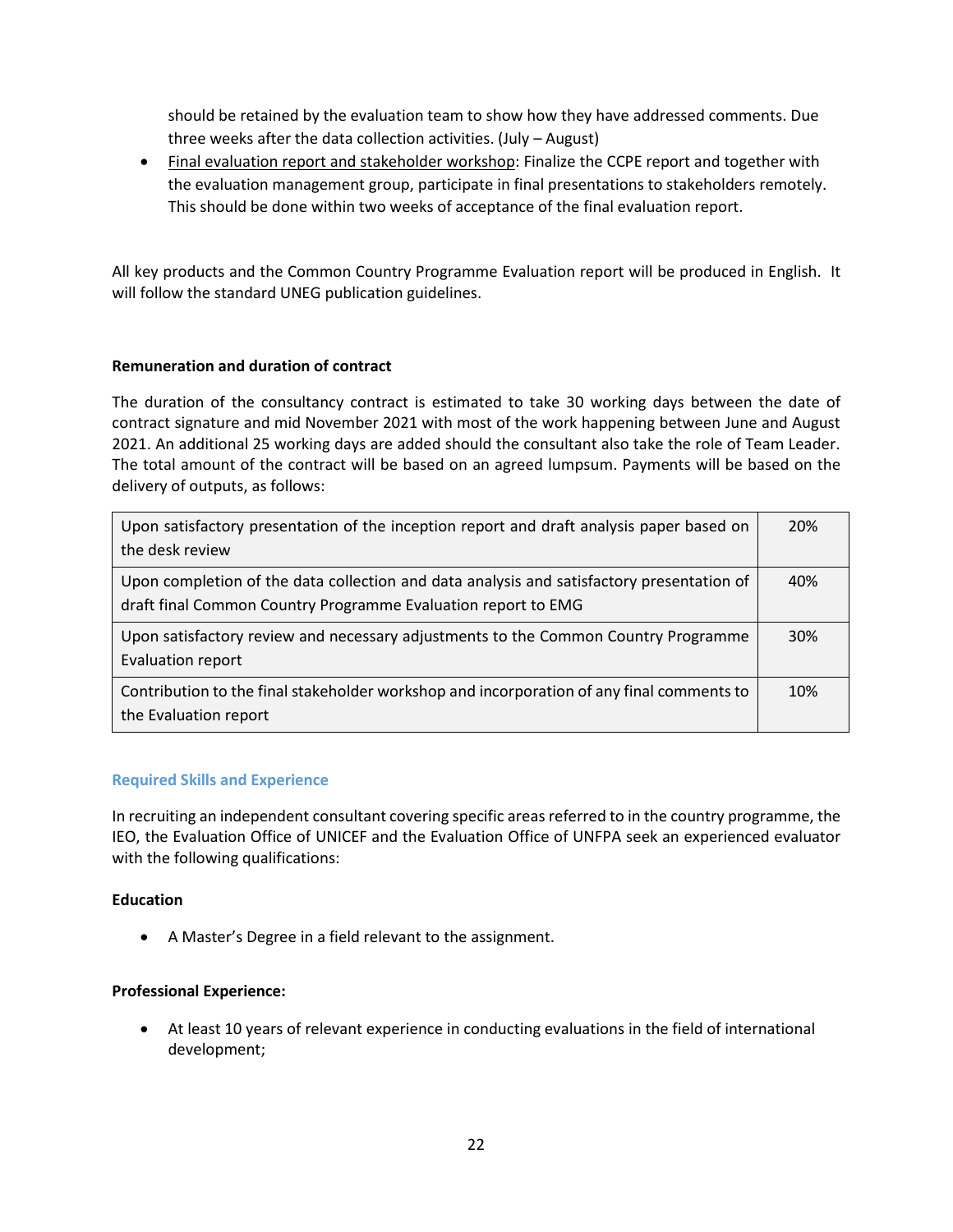- Demonstrated expertise in environment, climate change, natural resource management, sustainable production, and gender issues;
- Experience in programme evaluation and/or mastery of data collection techniques and methods, interviews particularly with indigenous groups and communities, and quantitative and qualitative analysis;
- Experience in gender-sensitive programming and/or evaluation is required.

## **Other knowledge and skills:**

- Excellent proven oral and drafting skills in Portuguese and English, with excellent analysis and synthesis skills;
- Knowledge of the country context, development issues and challenges;
- Familiarity with UNDP, UNFPA, UNICEF or UN operations in the country or region is an advantage;
- Availability to focus on the evaluation as required to meet deliverable deadlines within the agreed timeframe.

## **Languages:**

• Ability to work in Portuguese (oral and written) and English is mandatory. French is an advantage.

## **Competencies**

## **Functional competencies**

- Strong analytical skills, including ability to quickly assess a diverse range of information with a discerning sense for quality of data; and
- Good mastery of information technology required for organized presentation of information.

## **Development and Operational Effectiveness**

- Adhere to the principle of confidentiality and ethical code of conducts during the evaluation;
- Ability to work under pressure, multi-tasking skills;

## **Corporate Competencies**

• Ability to work in multicultural and multidisciplinary teams, acting with professionalism, diplomacy, tact, and courtesy.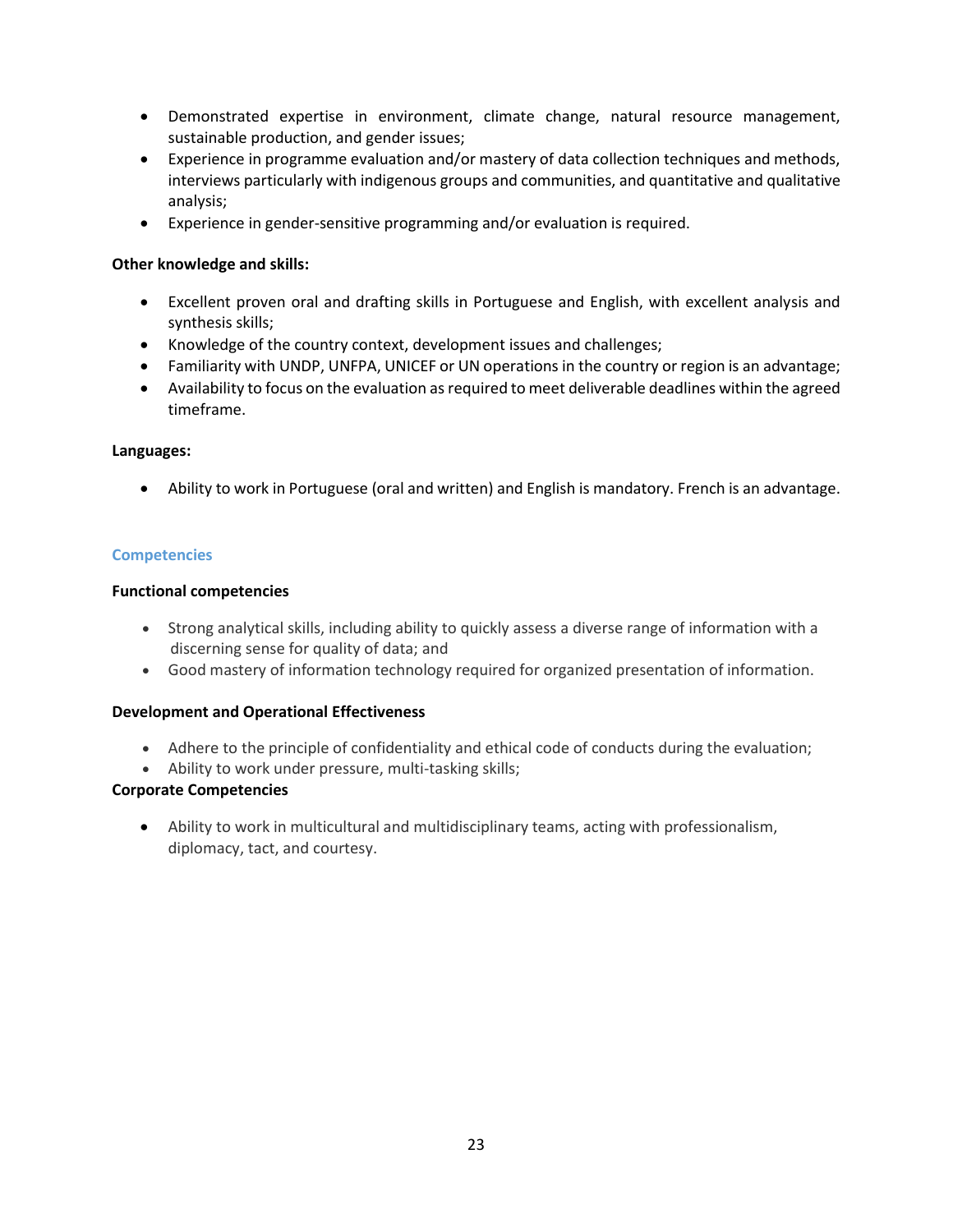#### **ANNEX 2 – Job description for Democratic Governance Specialist**

# *Cape Verde* **Common Country Programme Evaluation UNDP, UNFPA, UNICEF**

#### **Job Description for Democratic Governance**

**National Consultant: Common Country Programme Evaluation- Cape Verde**

| Location:                                                  | Home-based                                               |
|------------------------------------------------------------|----------------------------------------------------------|
| <b>Application Deadline:</b>                               | (2 weeks from publication date) (Midnight New York, USA) |
| <b>Type of Contract:</b>                                   | Individual Contract                                      |
| <b>Post Level:</b>                                         | National/International Consultant                        |
| <b>Languages Required:</b>                                 | Portuguese and English                                   |
| <b>Starting Date:</b>                                      | June-2021                                                |
| (date when the selected candidate is<br>expected to start) |                                                          |
| <b>Duration of Initial Contract:</b>                       | 27 days spread between June and November 2021            |

#### **Background**

The Independent Evaluation Office (IEO) of the United Nations Development Programme (UNDP), the Evaluation Office of the United Nations International Children's Emergency Fund (UNICEF) and the Evaluation Office of the United Nations Population Fund (UNFPA) are jointly conducting an Common Country Programme Evaluation (CCPE) of the Cape Verde Common Country Programme to capture and demonstrate evaluative evidence of the joint office's contributions to development results at the country level, as well as the effectiveness of their organizations' strategy in facilitating and leveraging national effort for achieving development results. In Cape Verde, these three agencies operate under a Joint Office modality, which entail a single Common Country Programme Document (CCPD), delivered jointly by the three agencies.

The IEO, the Evaluation Office of UNICEF, and the Evaluation Office of UNFPA are jointly hiring an independent consultant/evaluator to cover the area of democratic governance, citizen participation, justice, and human rights s **(outcomes 4 and 5)** under the Cape Verde Country Programme for the 2018- 2021 cycle. The consultant will also support the assessment of cross-cutting issues such as gender equality, partnerships, coordination, capacity development, among others.

The evaluation team will be led by a **Team Leader**, who will have additional responsibilities to cover operational aspects of the Joint Office and consolidate the overall evaluation report. The role of Team Leader is an additional responsibility which one of the three team members may take, depending on interest, skills, and experience. **Candidates should clearly state in their cover letter whether they are interested in taking the additional role of Team Leader for the evaluation. For all application for any of the position**, the candidate needs to provide a concise technical proposal on how they intend to deliver of the TORs, regardless of their interest or not for the Tea Leader role, within the proposed number of days.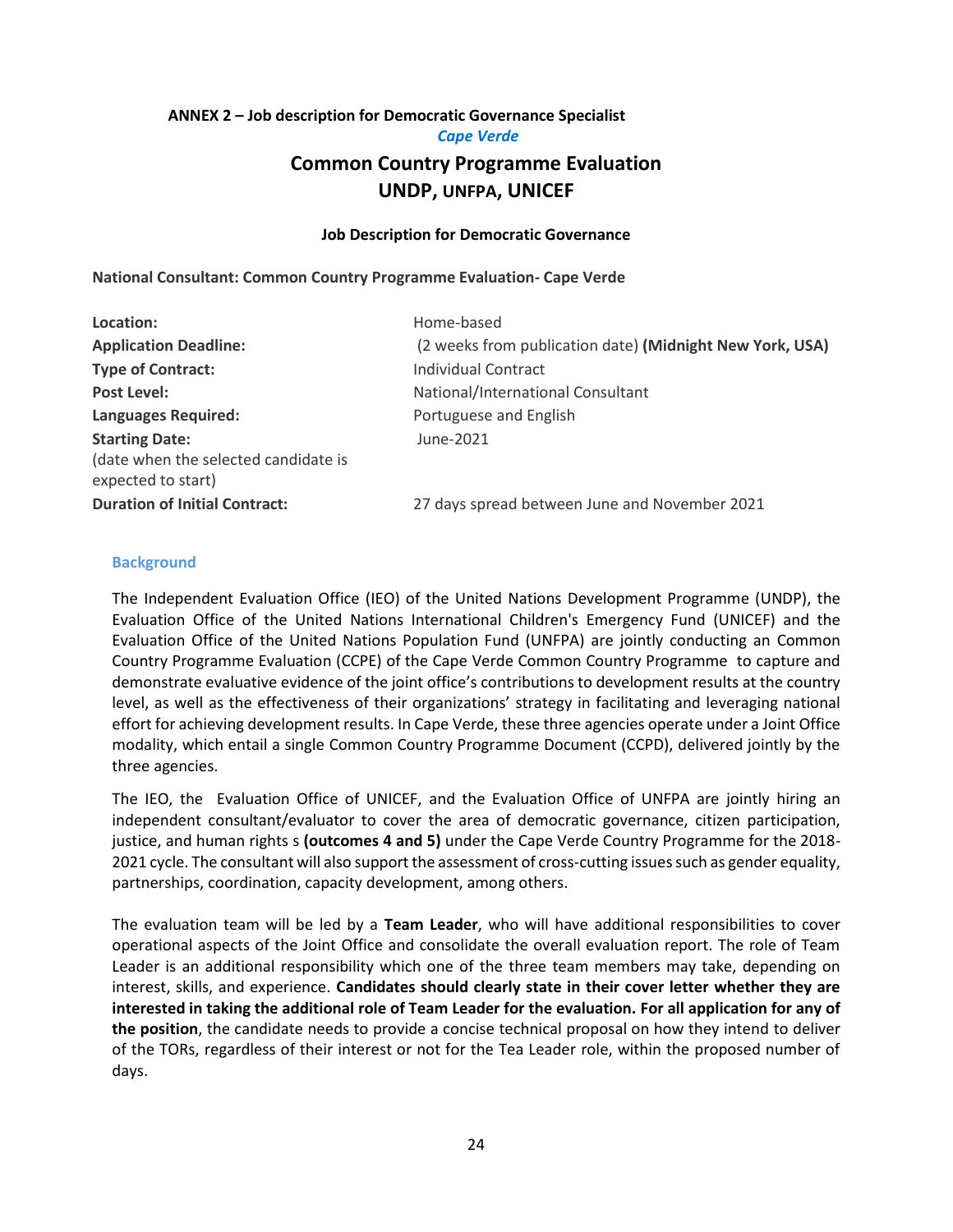The assignment is home-based (tentatively scheduled for June–November 2021).

## **Duties and responsibilities**

Under the guidance of the Evaluation Management Group the consultant will:

- conduct preliminary research and desk review of relevant documents provided by the Evaluation Management Group and the Joint Office for the assigned thematic area;
- develop a data collection plan including the data collection instruments to be used and a list of key stakeholders for interviews;
- together with other team members, conduct data collection activities with a focus on democratic governance including transversal functions, such as coordination, coherence, monitoring and evaluation (M&E); innovation; resource mobilization; strategic partnerships, etc;
- collect, analyse and synthesize primary and secondary data for the assigned thematic area, through interviews and meetings (virtual) with relevant UN staff, and key partners such as government counterparts, beneficiaries, local partners, civil society organisations, private sector and academia;
- conduct data collection activities for the assessment of the assigned thematic area (Outcomes 4, and 5) and cross-cutting issues as might be required;
- participate and contribute to the team's working sessions, including the analysis workshop and presentation of preliminary evaluation findings to the Joint Office in Cape Verde at the end of the data collection activities;
- prepare an outcome analysis paper for the assigned thematic area and revise it as needed, as per comments received from the Evaluation Management Group; and
- contribute to the preparation of the final CCPE report, as well as the following revisions based on the comments received from the Evaluation Management Group, Joint Office, Regional Bureau/Offices, and other stakeholders; and
- participate together with the Evaluation Management Group in a post-evaluation stakeholder workshop presenting the key findings to reference group and broader stakeholders.

Additional tasks in case of Team Leader role

- conduct preliminary research and desk review of relevant documents provided by the Evaluation Management Group and the Joint Office focusing on organizational effectiveness and efficiency of the Joint Office;
- lead preparation of a robust inception report and analysis paper for approval by the Evaluation Management Group;
- conduct data collection activities with a focus on organizational effectiveness and efficiency including transversal functions, such as coordination, coherence, monitoring and evaluation (M&E); innovation; resource mobilization; strategic partnerships, etc;
- lead and contribute to the team's working sessions, including the analysis workshop and presentation of preliminary evaluation findings to the Joint Office in Cape Verde at the end of the data collection activities;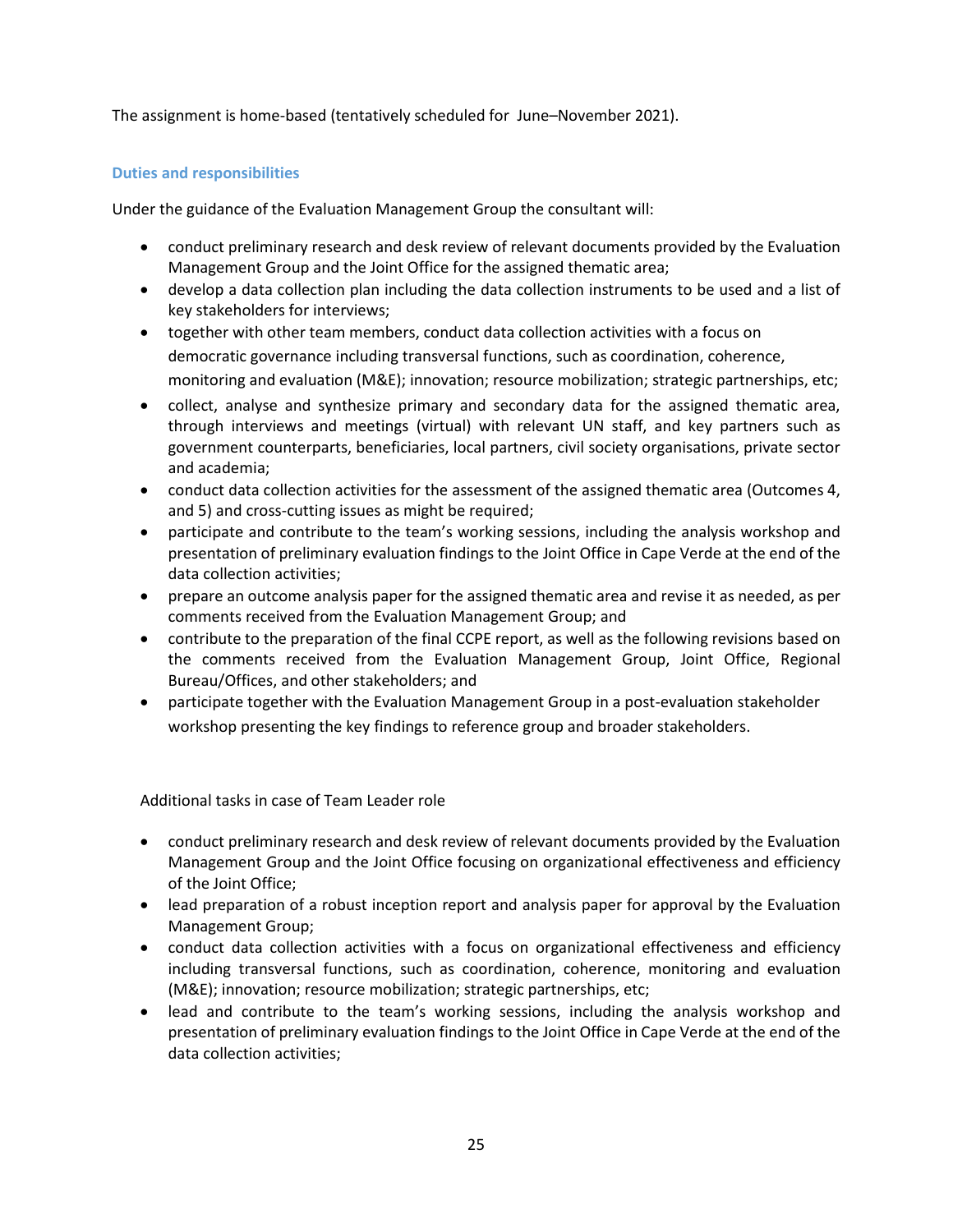- synthesize contributions from other team members and lead the preparation of the draft and final Common Country Programme Evaluation report, as well as the following revisions based on the comments received from the Evaluation Management Group, Joint Office, Regional Bureau/Offices, and other stakeholders;
- assume sole responsibility in ensuring the consistency, quality and timely delivery of expected products, and overall coordination with the evaluation management group.

## **Expected outputs and indicative timeframe**

The consultant, working under the leadership of the Evaluation Management Group, will contribute to ensuring the overall quality of the evaluation, including the timely delivery of the draft outcome analysis paper and of the intermediate outputs in the task areas previously stipulated. No payment will be processed until the deliverables have been fully approved by the Evaluation Management Group. The deliverables include:

- Inception Report: a report containing the evaluation team's plan on how to conduct the evaluation and how to answer the evaluation questions. As annexes the paper should include a data collection plan with a list of stakeholders to consult and any additional protocol questions, tools and instruments necessary for data collection specific to the thematic area. Due at least two weeks prior to the start of data collection activities. (June)
- Draft analysis paper based on the desk review: a draft report containing preliminary observations based on desk review, summary of the context and other evaluative evidence, a specific theory of change of the thematic area and indication of any data gaps to be addressed during data collection in the country.
- Data collection and final analysis paper: a report of up to 20 pages as an input to the evaluation report. Due two weeks after the data collection activities. (July – August)
- Comprehensive review: necessary adjustments to the analysis papers and drafts of the CCPE report. Due one week after requests for review. (September – November)
- Final evaluation report and stakeholder workshop: Finalize the CCPE report and together with the evaluation management group, participate in final presentations to stakeholders remotely. This should be done within two weeks of acceptance of the final evaluation report.

Additional outputs in case of Team Leader role

• Inception report and analysis paper based on the desk review: The inception report is expected to constitute the design, evaluation matrix, approach and methodology of the evaluation and workplan of the evaluation team, and any additional protocol questions, tools and instruments necessary for data collection addressing the five outcome areas. A template will be provided for this purpose. A comprehensive desk review analysis, including analysis of emerging areas for investigation, summary of the context and other evaluative evidence, and indication of any data gaps to be addressed during data collection in the country. The desk review analysis should form part of the inception report. Due at least two weeks prior to the start of data collection activities. (June)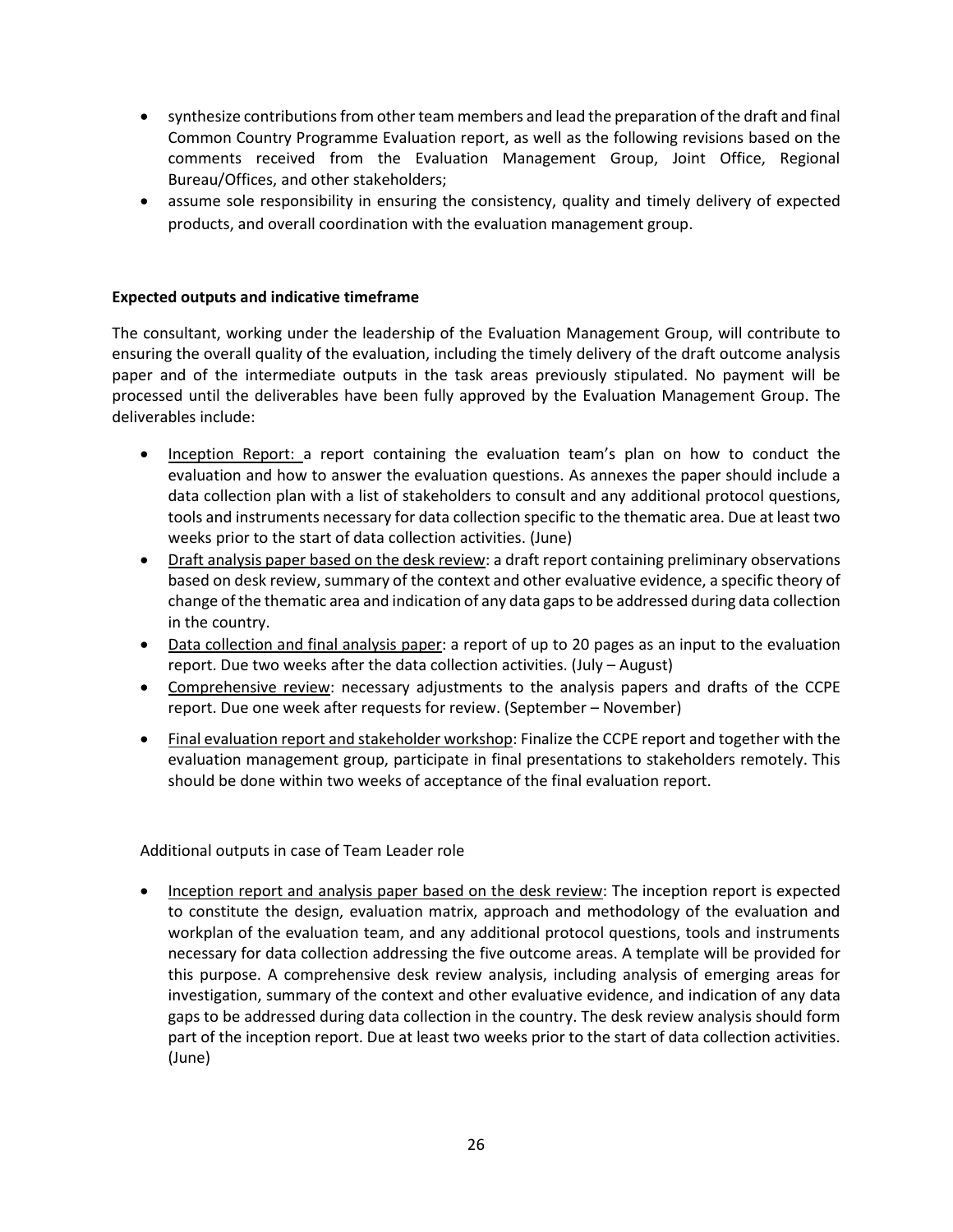- Draft evaluation report: Systematize analytical papers produced by other team members to specific thematic/outcomes areas and lead the preparation of draft evaluation report. Comments and changes by the evaluation management group and evaluation reference group should be retained by the evaluation team to show how they have addressed comments. Due three weeks after the data collection activities. (July – August)
- Final evaluation report and stakeholder workshop: Finalize the CCPE report and together with the evaluation management group, participate in final presentations to stakeholders remotely. This should be done within two weeks of acceptance of the final evaluation report.

All key products and the Common Country Programme Evaluation report will be produced in English. It will follow the standard UNEG publication guidelines.

## **Remuneration and duration of contract**

The duration of the consultancy contract is estimated to take 30 working days between the date of contract signature and mid November 2021 with most of the work happening between June and August 2021. An additional 25 working days are added should the consultant also take the role of Team Leader. The total amount of the contract will be based on an agreed lumpsum. Payments will be based on the delivery of outputs, as follows:

| Upon satisfactory presentation of the inception report and draft analysis paper based on<br>the desk review                                                | 20% |
|------------------------------------------------------------------------------------------------------------------------------------------------------------|-----|
| Upon completion of the data collection and data analysis and satisfactory presentation of<br>draft final Common Country Programme Evaluation report to EMG | 40% |
| Upon satisfactory review and necessary adjustments to the Common Country Programme<br>Evaluation report                                                    | 30% |
| Contribution to the final stakeholder workshop and incorporation of any final comments to<br>the Evaluation report                                         | 10% |

## **Required Skills and Experience**

In recruiting an independent consultant covering specific areas referred to in the country programme, the IEO, the Evaluation Office of UNICEF, and the Evaluation Office of UNFPA seek an experienced evaluator with the following qualifications:

## **Education**

• A Master's Degree in a field relevant to the assignment.

## **Professional Experience:**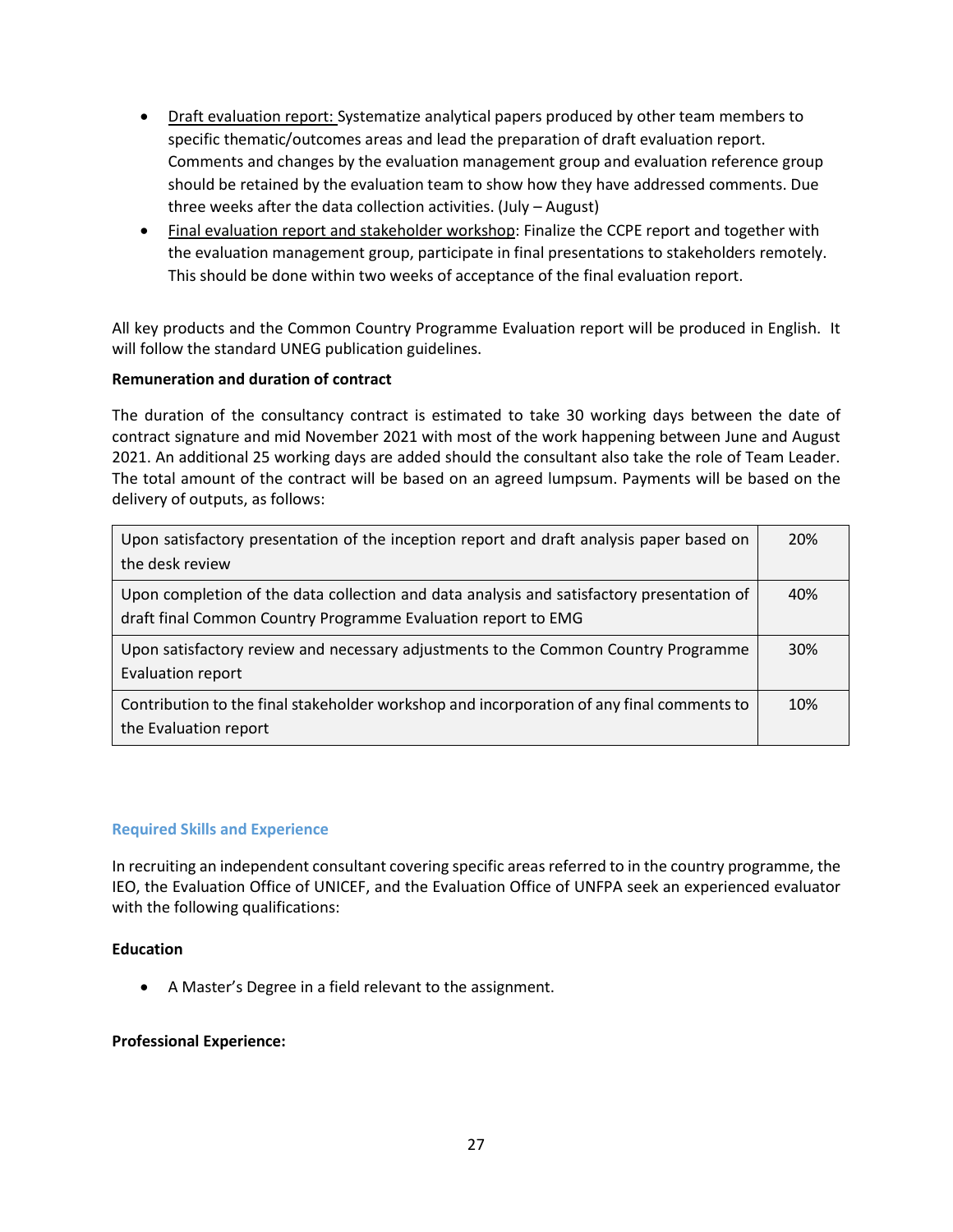- At least 10 years of relevant experience in conducting evaluations in the field of international development;
- Demonstrated expertise in democratic governance, citizen participation, access to justice, and human rights;
- Experience in programme evaluation and/or mastery of data collection techniques and methods, interviews particularly with indigenous groups and communities, and quantitative and qualitative analysis;
- Experience in gender-sensitive programming and/or evaluation is required;

## **Other knowledge and skills:**

- Excellent proven oral and drafting skills in Portuguese and English, with excellent analysis and synthesis skills;
- Knowledge of the country context, development issues and challenges;
- Familiarity with UNDP, UNFPA, UNICEF or UN operations in the country or region is an advantage;
- Availability to focus on the evaluation as required to meet deliverable deadlines within the agreed timeframe.

## **Languages:**

• Ability to work in Portuguese (oral and written) and English is mandatory. French is an advantage.

## **Competencies**

## **Functional competencies**

- Strong analytical skills, including ability to quickly assess a diverse range of information with a discerning sense for quality of data; and
- Good mastery of information technology required for organized presentation of information.

## **Development and Operational Effectiveness**

- Adhere to the principle of confidentiality and ethical code of conducts during the evaluation;
- Ability to work under pressure, multi-tasking skills;

## **Corporate Competencies**

• Ability to work in multicultural and multidisciplinary teams, acting with professionalism, diplomacy, tact, and courtesy.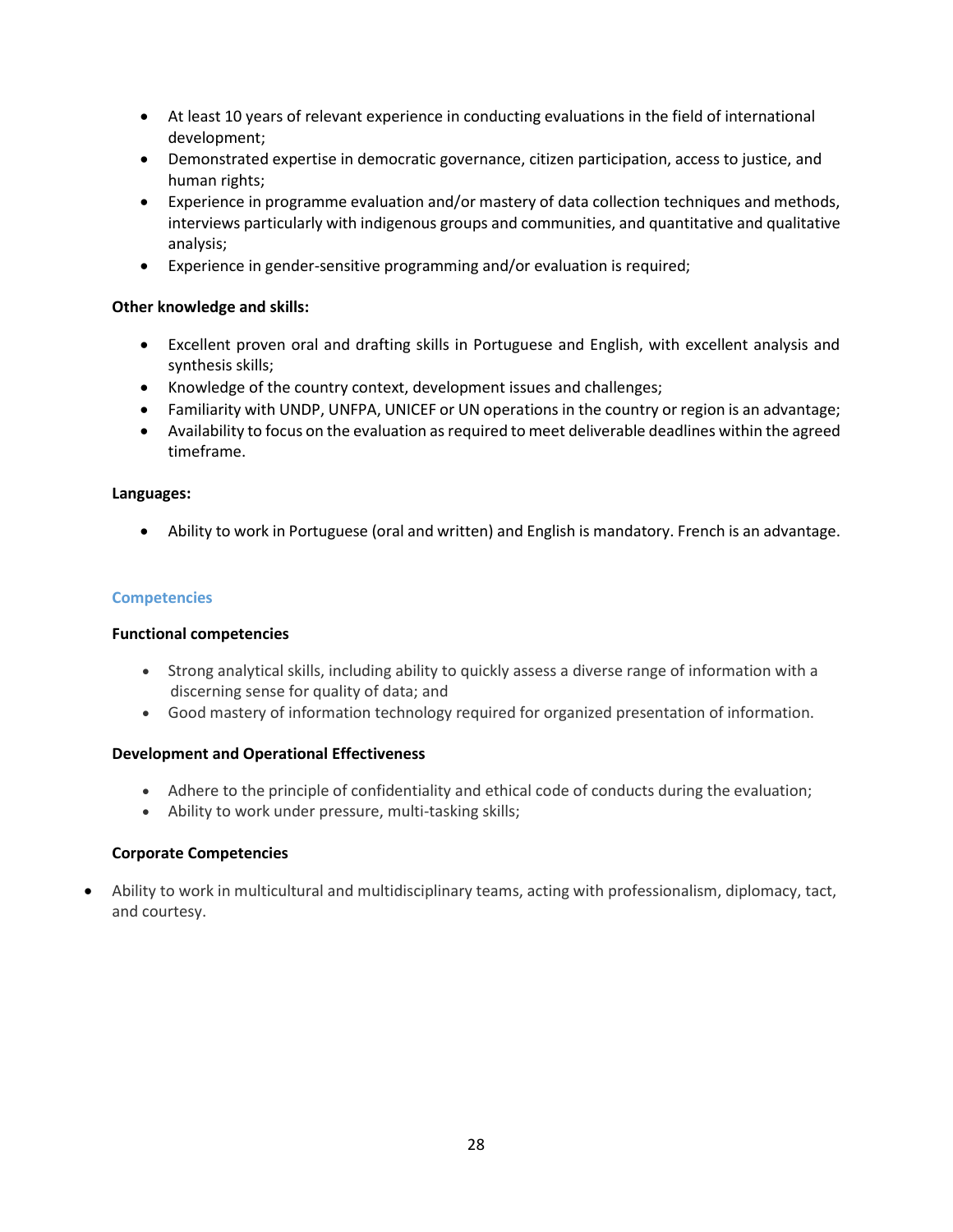# **ANNEX 3 – Job description for Inclusive Growth and Livelihood Specialist** *Cape Verde*

# **Common Country Programme Evaluation UNDP, UNFPA, UNICEF**

## **Job Description for the Evaluation Specialist with sectorial expertise in health, education, gender, social and/or child protection Specialist**

| Location:                            | Home-based                                               |
|--------------------------------------|----------------------------------------------------------|
| <b>Application Deadline:</b>         | (2 weeks from publication date) (Midnight New York, USA) |
| <b>Type of Contract:</b>             | Individual Contract                                      |
| Post Level:                          | National/International Consultant                        |
| <b>Languages Required:</b>           | Portuguese and English                                   |
| <b>Starting Date:</b>                | June -2021                                               |
| (date when the selected candidate is |                                                          |
| expected to start)                   |                                                          |
| <b>Duration of Initial Contract:</b> | 42 days spread between June and November 2021            |

#### **Background**

The Independent Evaluation Office (IEO) of the United Nations Development Programme (UNDP), the Evaluation Office of the United Nations International Children's Emergency Fund (UNICEF) and the Evaluation Office of the United Nations Population Fund (UNFPA) are jointly conducting an Common Country Programme Evaluation (CCPE) of the Cape Verde Common Country Programme to capture and demonstrate evaluative evidence of the joint office's contributions to development results at the country level, as well as the effectiveness of their organizations' strategy in facilitating and leveraging national effort for achieving development results. In Cape Verde, these three agencies operate under a Joint Office modality, which entail a single Common Country Programme Document (CCPD), delivered jointly by the three agencies.

The IEO, the Evaluation Office of UNICEF, and the Evaluation Office of UNFPA are jointly hiring an independent consultant/evaluator to cover the area of inclusive growth and livelihoods, which includes issues related to sexual and reproductive health services, education, gender, social and child protection **(outcomes 1 and 3)** under the Cape Verde Country Programme for the 2018-2021 cycle. The consultant will also support the assessment of cross-cutting issues such as gender equality, partnerships, coordination, capacity development, among others.

The evaluation team will be led by a **Team Leader**, who will have additional responsibilities to cover operational aspects of the Joint Office and consolidate the overall evaluation report. The role of Team Leader is an additional responsibility which one of the three team members may take, depending on interest, skills, and experience. **Candidates should clearly state in their cover letter whether they are interested in taking the additional role of Team Leader for the evaluation. For all application for any of the position**, the candidate needs to provide a concise technical proposal on how they intend to deliver of the TORs, regardless of their interest or not for the Tea Leader role, within the proposed number of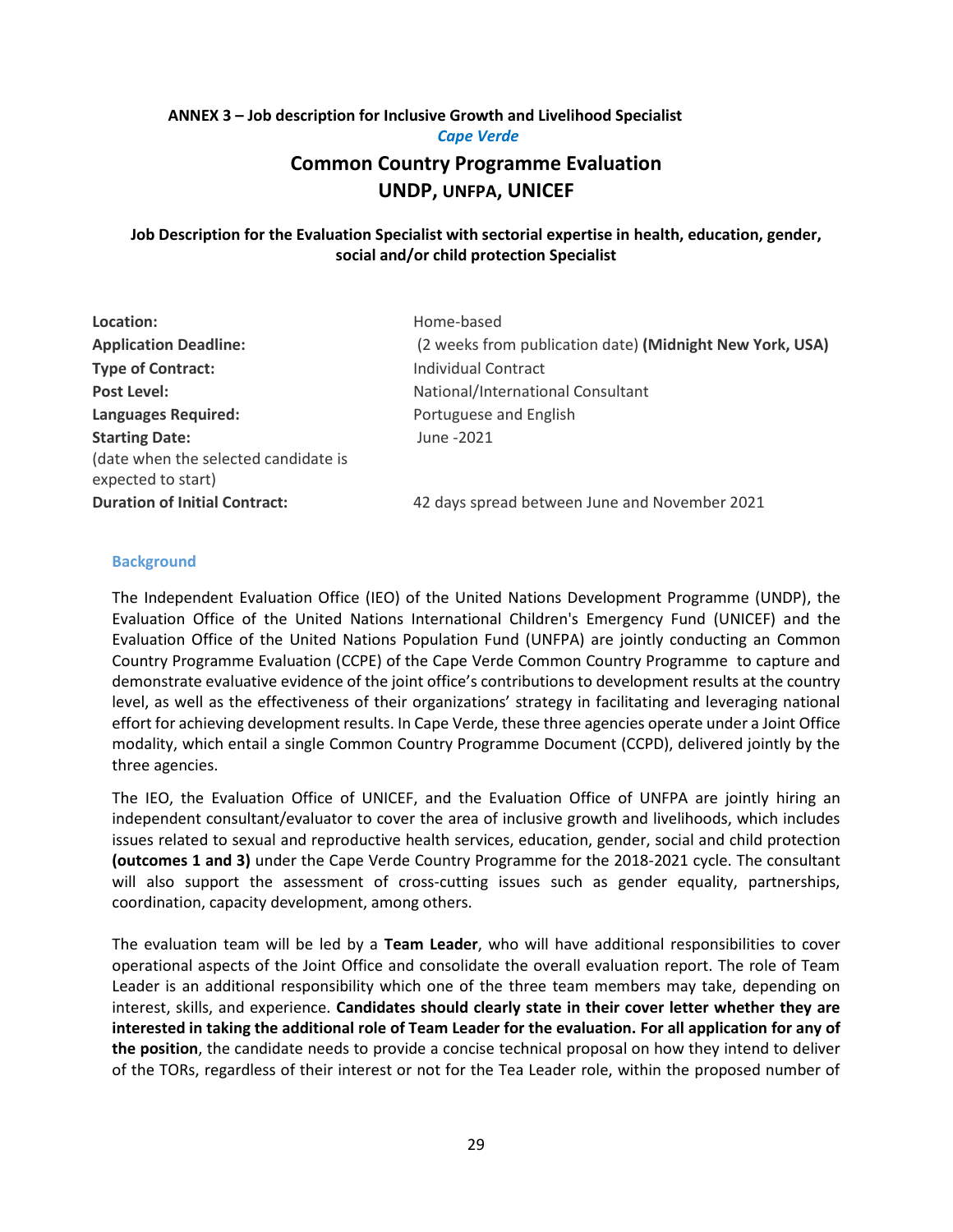days.

The assignment is home-based (tentatively scheduled for June –November 2021).

## **Duties and responsibilities**

Under the guidance of the Evaluation Management Group the consultant will:

- conduct preliminary research and desk review of relevant documents provided by the Evaluation Management Group and the Joint Office for the assigned thematic area;
- develop a data collection plan including the data collection instruments to be used and a list of key stakeholders for interviews;
- together with other team members, conduct data collection activities with a focus on inclusive growth including transversal functions, such as coordination, coherence, monitoring and evaluation (M&E); innovation; resource mobilization; strategic partnerships, etc;
- collect, analyse and synthesize primary and secondary data for the assigned thematic area, through interviews and meetings (virtual) with relevant UN staff, and key partners such as government counterparts, beneficiaries, local partners, civil society organisations, private sector and academia;
- conduct data collection activities for the assessment of the assigned thematic area (Outcomes 1, and 3) and cross-cutting issues as might be required;
- participate and contribute to the team's working sessions, including the analysis workshop and presentation of preliminary evaluation findings to the Joint Office in Cape Verde at the end of the data collection activities;
- prepare an outcome analysis paper for the assigned thematic area and revise it as needed, as per comments received from the Evaluation Management Group; and
- contribute to the preparation of the final CCPE report, as well as the following revisions based on the comments received from the Evaluation Management Group, Joint Office, Regional Bureau/Offices, and other stakeholders, and
- participate together with the Evaluation Management Group in a post-evaluation stakeholder workshop presenting the key findings to reference group and broader stakeholders.

Additional tasks in case of Team Leader role

- conduct preliminary research and desk review of relevant documents provided by the Evaluation Management Group and the Joint Office focusing on organizational effectiveness and efficiency of the Joint Office;
- lead preparation of a robust inception report and analysis paper for approval by the Evaluation Management Group;
- conduct data collection activities with a focus on organizational effectiveness and efficiency including transversal functions, such as coordination, coherence, monitoring and evaluation (M&E); innovation; resource mobilization; strategic partnerships, etc;
- lead and contribute to the team's working sessions, including the analysis workshop and presentation of preliminary evaluation findings to the Joint Office in Cape Verde at the end of the data collection activities;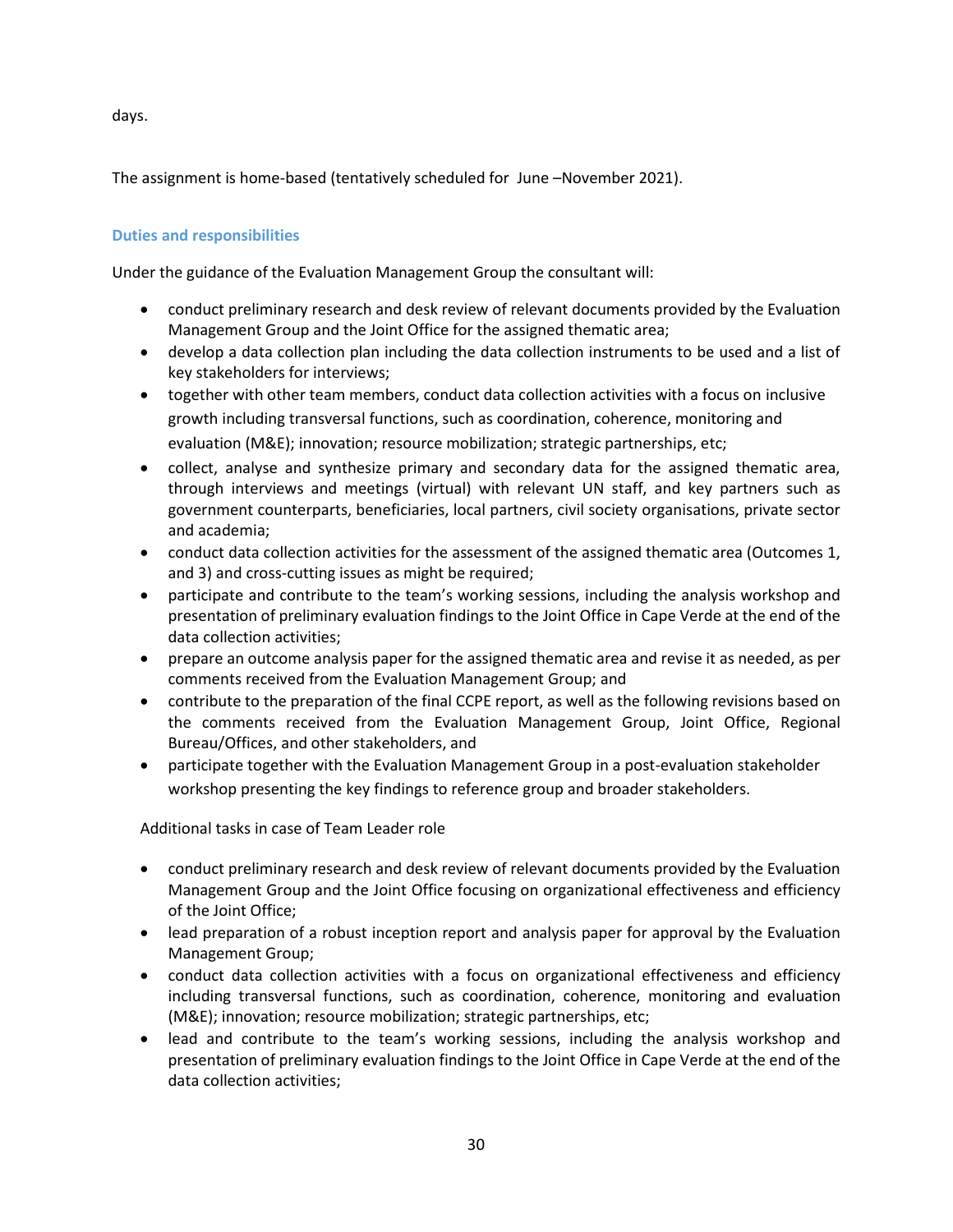- synthesize contributions from other team members and lead the preparation of the draft and final Common Country Programme Evaluation report, as well as the following revisions based on the comments received from the Evaluation Management Group, Joint Office, Regional Bureau/Offices, and other stakeholders;
- assume sole responsibility in ensuring the consistency, quality and timely delivery of expected products, and overall coordination with the evaluation management group.

## **Expected outputs and indicative timeframe**

The consultant, working under the leadership of the Evaluation Management Group, will contribute to ensuring the overall quality of the evaluation, including the timely delivery of the draft outcome analysis paper and of the intermediate outputs in the task areas previously stipulated. No payment will be processed until the deliverables have been fully approved by the Evaluation Management Group. The deliverables include:

- Draft analysis paper based on the desk review: a draft report containing preliminary findings of the desk review, summary of the context and other evaluative evidence, a specific theory of change of the thematic area and indication of any data gaps to be addressed during data collection in the country. As annexes the paper should include a data collection plan with a list of stakeholders to consult and any additional protocol questions, tools and instruments necessary for data collection specific to the thematic area. Due at least two weeks prior to the start of data collection activities. (June)
- Data collection and final analysis paper: a report of up to 20 pages as an input to the evaluation report. Due two weeks after the data collection activities. (July – August)
- Comprehensive review: necessary adjustments to the analysis papers and drafts of the CCPE report. Due one week after requests for review. (September – November)
- Final evaluation report and stakeholder workshop: Finalize the CCPE report and together with the evaluation management group, participate in final presentations to stakeholders remotely. This should be done within two weeks of acceptance of the final evaluation report.

Additional outputs in case of Team Leader role

- Inception report and analysis paper based on the desk review: The inception report is expected to constitute the design, evaluation matrix, approach and methodology of the evaluation and workplan of the evaluation team, and any additional protocol questions, tools and instruments necessary for data collection addressing the five outcome areas. A template will be provided for this purpose. A comprehensive desk review analysis, including analysis of emerging areas for investigation, summary of the context and other evaluative evidence, and indication of any data gaps to be addressed during data collection in the country. The desk review analysis should form part of the inception report. Due at least two weeks prior to the start of data collection activities. (June)
- Draft evaluation report: Systematize analytical papers produced by other team members to specific thematic/outcomes areas and lead the preparation of draft evaluation report. Comments and changes by the evaluation management group and evaluation reference group should be retained by the evaluation team to show how they have addressed comments. Due three weeks after the data collection activities. (July – August)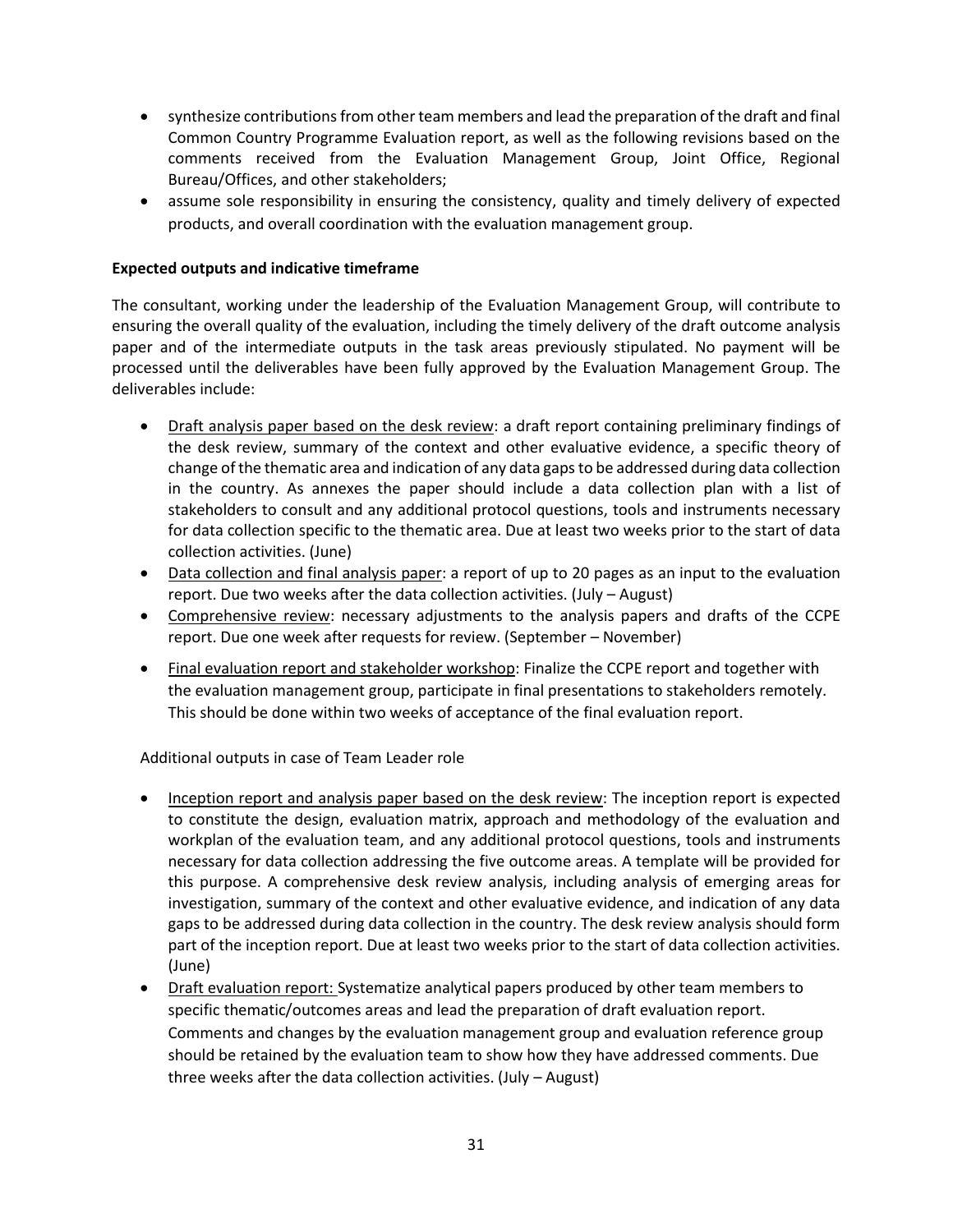• Final evaluation report and stakeholder workshop: Finalize the CCPE report and together with the evaluation management group, participate in final presentations to stakeholders remotely. This should be done within two weeks of acceptance of the final evaluation report.

All key products and the Common Country Programme Evaluation report will be produced in English. It will follow the standard UNEG publication guidelines.

## **Remuneration and duration of contract**

The duration of the consultancy contract is estimated to take 30 working days between the date of contract signature and mid November 2021 with most of the work happening between June and August 2021. An additional 25 working days are added should the consultant also take the role of Team Leader. The total amount of the contract will be based on an agreed lumpsum. Payments will be based on the delivery of outputs, as follows:

| Upon satisfactory presentation of the inception report and draft analysis paper based on<br>the desk review                                                | 20%        |
|------------------------------------------------------------------------------------------------------------------------------------------------------------|------------|
| Upon completion of the data collection and data analysis and satisfactory presentation of<br>draft final Common Country Programme Evaluation report to EMG | 40%        |
| Upon satisfactory review and necessary adjustments to the Common Country Programme<br>Evaluation report                                                    | <b>30%</b> |
| Contribution to the final stakeholder workshop and incorporation of any final comments to<br>the Evaluation report                                         | 10%        |

## **Required Skills and Experience**

In recruiting an independent consultant covering specific areas referred to in the country programme, the IEO, the Evaluation Office of UNICEF, and the Evaluation Office of UNFPA seek an experienced evaluator with the following qualifications:

#### **Education**

• A Master's Degree in a field relevant to the assignment.

## **Professional Experience:**

- At least 10 years of relevant experience in conducting evaluations in the field of international development;
- Demonstrated expertise in sexual and reproductive health services, education, gender, social and child protection, and gender equality and the empowerment of women and girls;
- Experience in programme evaluation and/or mastery of data collection techniques and methods, interviews particularly with indigenous groups and communities, and quantitative and qualitative analysis;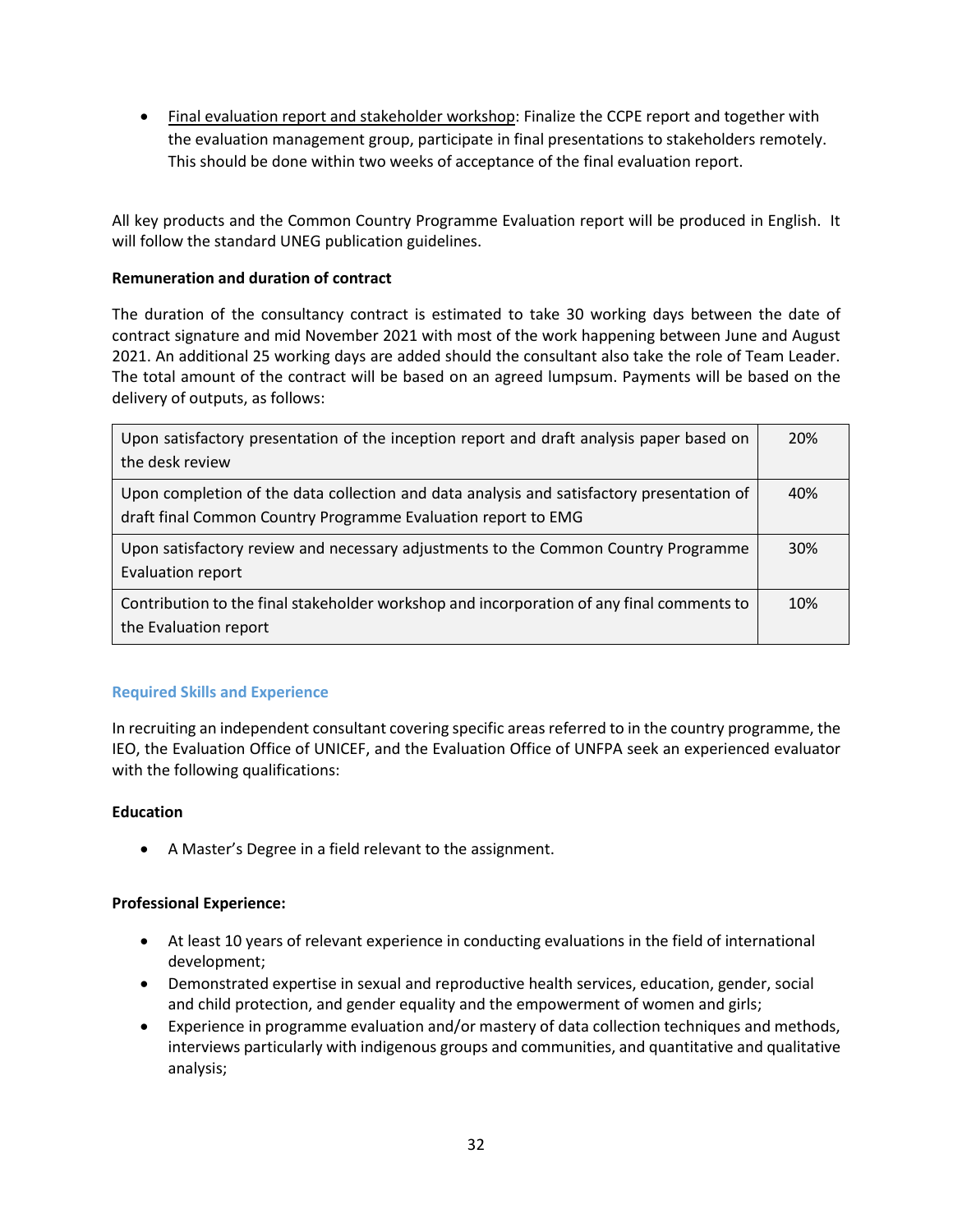• Experience in gender-sensitive programming and/or evaluation is required;

## **Other knowledge and skills:**

- Excellent proven oral and drafting skills in Portuguese and English, with excellent analysis and synthesis skills;
- Knowledge of the country context, development issues and challenges;
- Familiarity with UNDP, UNFPA, UNICEF or UN operations in the country or region is an advantage;
- Availability to focus on the evaluation as required to meet deliverable deadlines within the agreed timeframe.

## **Languages:**

• Ability to work in Portuguese (oral and written) and English is mandatory. French is an advantage.

## **Competencies**

## **Functional competencies**

- Strong analytical skills, including ability to quickly assess a diverse range of information with a discerning sense for quality of data; and
- Good mastery of information technology required for organized presentation of information.

## **Development and Operational Effectiveness**

- Adhere to the principle of confidentiality and ethical code of conducts during the evaluation;
- Ability to work under pressure, multi-tasking skills;

## **Corporate Competencies**

• Ability to work in multicultural and multidisciplinary teams, acting with professionalism, diplomacy, tact, and courtesy.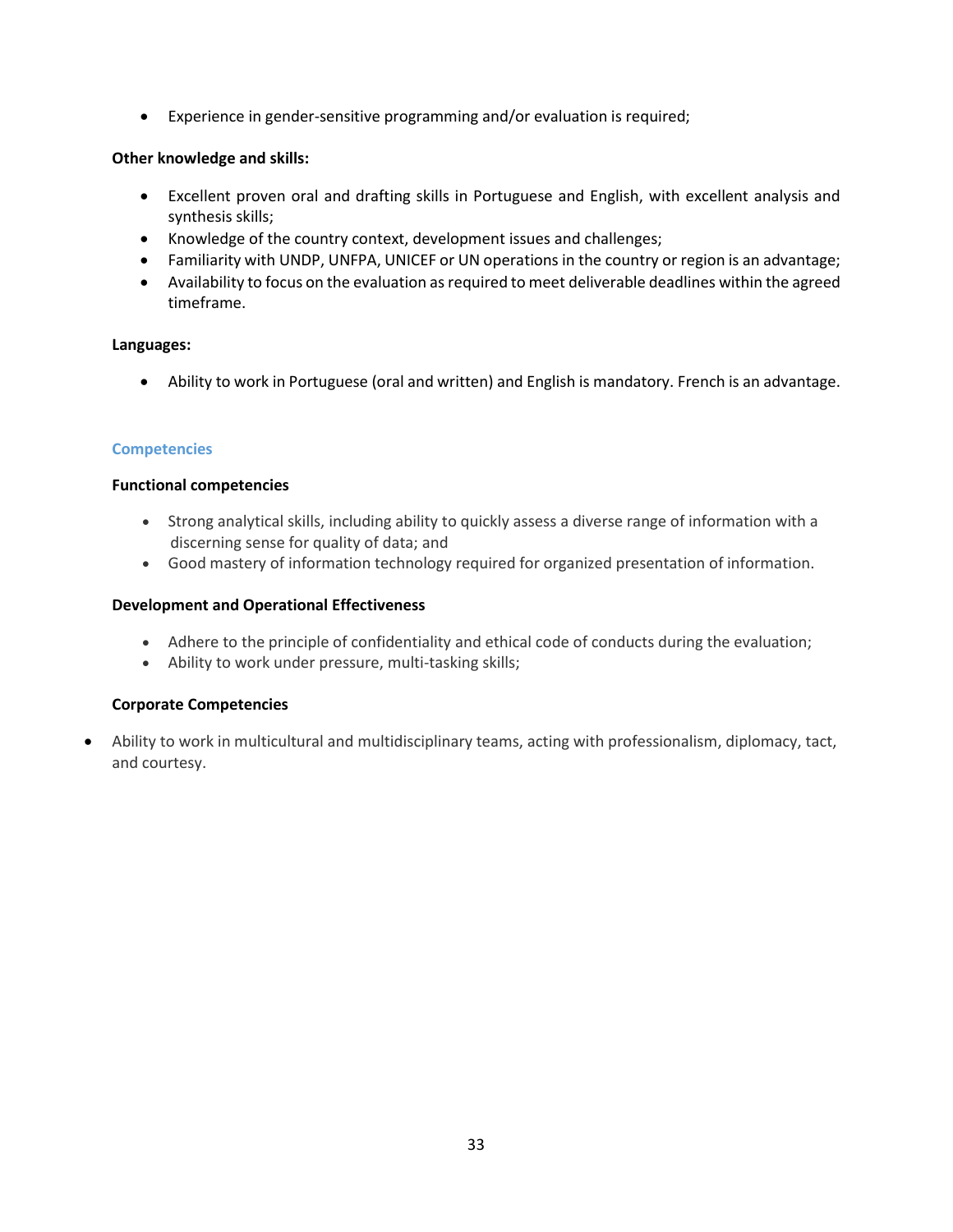| ANNEX 4 - UNDAF <sup>61</sup> outcomes to which the CCPD planned to contribute in the period 2018-2022 <sup>62</sup> |  |
|----------------------------------------------------------------------------------------------------------------------|--|
|----------------------------------------------------------------------------------------------------------------------|--|

| <b>UNDAF outcome</b>                                                                                                                                                                                                                                                                                                          | UNDP, UNFPA, UNICEF<br><b>Common Country Programme outputs</b>                                                                                                                                                                                                                                                                                                                                                                                                                                                                                                                                              | Indicative resources $(\xi)^{63}$                           |                                                             |                                                                 |
|-------------------------------------------------------------------------------------------------------------------------------------------------------------------------------------------------------------------------------------------------------------------------------------------------------------------------------|-------------------------------------------------------------------------------------------------------------------------------------------------------------------------------------------------------------------------------------------------------------------------------------------------------------------------------------------------------------------------------------------------------------------------------------------------------------------------------------------------------------------------------------------------------------------------------------------------------------|-------------------------------------------------------------|-------------------------------------------------------------|-----------------------------------------------------------------|
|                                                                                                                                                                                                                                                                                                                               |                                                                                                                                                                                                                                                                                                                                                                                                                                                                                                                                                                                                             | <b>Regular</b>                                              | Other                                                       | <b>Total</b>                                                    |
| <b>UNDAF Outcome 1:</b><br>By 2022, Cape Verdeans,<br>particularly the most vulnerable,<br>have improved access to, and<br>use more quality health and<br>education services, and benefit<br>more<br>from social and child protection<br>and social inclusion, which are<br>gender-sensitive, throughout<br>their life cycle. | Output 1.1. National and local capacity<br>enhanced to provide access and promote<br>effective use of integrated and high-quality,<br>gender-responsive health services, including<br>sexual and reproductive health, especially for<br>adolescents and youth.<br>Output 1.2. National and local capacity for<br>maternal, perinatal and child-health services<br>strengthened.<br>Output 1.3. Educational learning outcomes for<br>girls and boys enhanced and relevant to the<br>country's development potential.<br>Output 1.4. Access to inclusive and equitable<br>child protection services enhanced. | <b>UNDP: \$0</b><br>UNFPA: \$990,000<br>UNICEF: \$2,000,000 | <b>UNDP: \$0</b><br>UNFPA: \$900,000<br>UNICEF: \$2,696,000 | <b>UNDP: \$064</b><br>UNFPA: \$1,890,000<br>UNICEF: \$4,696,000 |

<sup>61</sup> UNDAF for Cape Verde 2018-2022. https://en.unesco.org/sites/default/files/undaf.cabo\_verde.pdf

<sup>62</sup> Source: UNDP, UNFPA, UNICEF CPD for Cape Verde (2018-2022)

<sup>&</sup>lt;sup>63</sup> Indicative resources from the CPD 2018-2022 results and resources framework

<sup>64</sup> UNDP resources have been allocated to this outcome for COVID response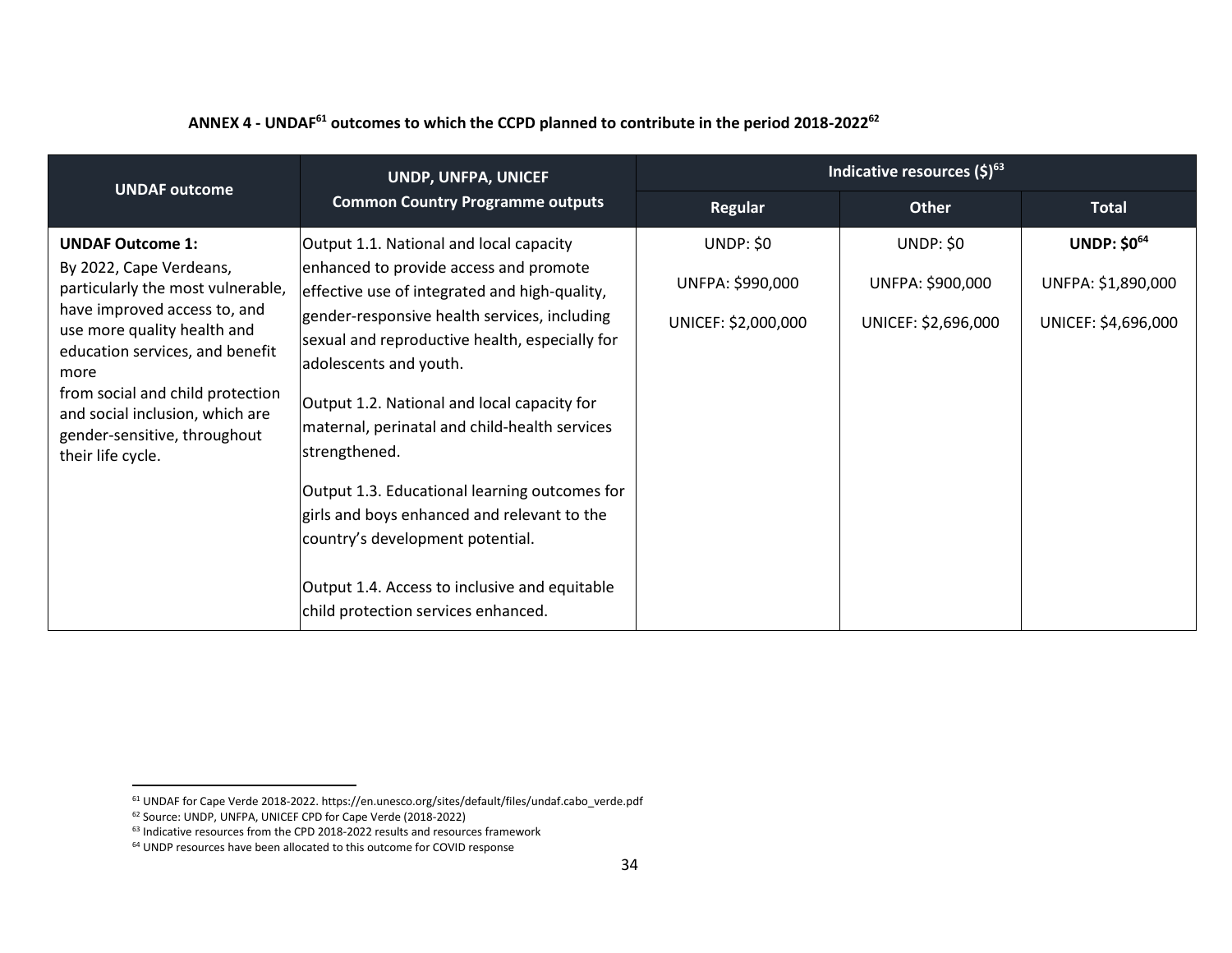| <b>UNDAF outcome</b>                                                                                                                                                                                                                                                                                                                                                          | UNDP, UNFPA, UNICEF<br><b>Common Country Programme outputs</b>                                                                                                                                                                                                                                                                                                                                                                                                                                                                                                                                                        | Indicative resources $(\xi)^{63}$                    |                                                       |                                                       |
|-------------------------------------------------------------------------------------------------------------------------------------------------------------------------------------------------------------------------------------------------------------------------------------------------------------------------------------------------------------------------------|-----------------------------------------------------------------------------------------------------------------------------------------------------------------------------------------------------------------------------------------------------------------------------------------------------------------------------------------------------------------------------------------------------------------------------------------------------------------------------------------------------------------------------------------------------------------------------------------------------------------------|------------------------------------------------------|-------------------------------------------------------|-------------------------------------------------------|
|                                                                                                                                                                                                                                                                                                                                                                               |                                                                                                                                                                                                                                                                                                                                                                                                                                                                                                                                                                                                                       | Regular                                              | <b>Other</b>                                          | <b>Total</b>                                          |
| <b>UNDAF Outcome 2:</b><br>By 2022, all people, particularly<br>the most vulnerable, benefit<br>from enhanced national and<br>local capacity to apply<br>integrated and innovative<br>approaches to the sustainable<br>and participative management<br>of natural resources and<br>biodiversity, climate change<br>adaptation and mitigation, and<br>disaster-risk reduction. | Output 2.1. Selected institutions have<br>strengthened technical and operational<br>capacities to mainstream child and gender-<br>sensitive disaster-risk reduction into national<br>and local development policies.<br>Output 2.2. Selected government institutions<br>and local communities have enhanced<br>technical capacity to implement climate change<br>adaptation and mitigation measures.<br>Output 2.3. Enhanced legal, policy and<br>institutional frameworks are in place for<br>conservation, sustainable use and access, and<br>benefit-sharing of natural resources,<br>biodiversity and ecosystems. | UNDP: \$1,020,000<br>UNFPA: \$0<br>UNICEF: \$225,000 | UNDP: \$12,815,000<br>UNFPA: \$0<br>UNICEF: \$250,000 | UNDP: \$13,835,000<br>UNFPA: \$0<br>UNICEF: \$475,000 |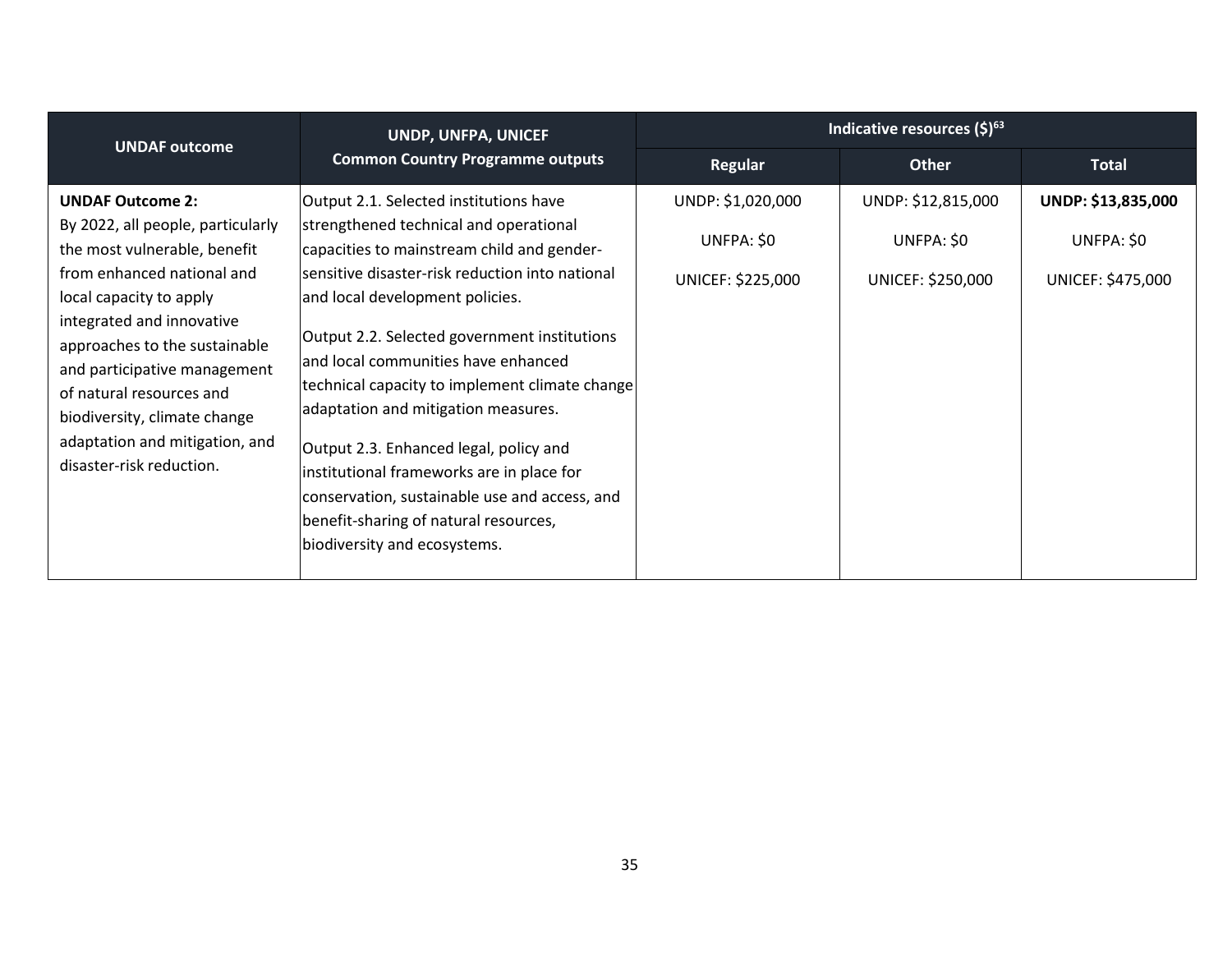| <b>UNDAF outcome</b>                                                                                                                                                                                                                                                  | UNDP, UNFPA, UNICEF<br><b>Common Country Programme outputs</b>                                                                                                                                                                                                                                                                                                                                                                                                                                                                                                                                                                                                                                                                                                                                                                                                  | Indicative resources $(5)^{63}$                          |                                                            |                                                            |
|-----------------------------------------------------------------------------------------------------------------------------------------------------------------------------------------------------------------------------------------------------------------------|-----------------------------------------------------------------------------------------------------------------------------------------------------------------------------------------------------------------------------------------------------------------------------------------------------------------------------------------------------------------------------------------------------------------------------------------------------------------------------------------------------------------------------------------------------------------------------------------------------------------------------------------------------------------------------------------------------------------------------------------------------------------------------------------------------------------------------------------------------------------|----------------------------------------------------------|------------------------------------------------------------|------------------------------------------------------------|
|                                                                                                                                                                                                                                                                       |                                                                                                                                                                                                                                                                                                                                                                                                                                                                                                                                                                                                                                                                                                                                                                                                                                                                 | <b>Regular</b>                                           | <b>Other</b>                                               | <b>Total</b>                                               |
| <b>UNDAF Outcome 3:</b><br>By 2022, all Cape Verdeans of<br>working age, particularly women<br>and youth, benefit from decent<br>work through economic<br>transformation in key sectors,<br>which leads to more sustainable<br>and inclusive economic<br>development. | Output 3.1. The Ministries of Finance, Economy<br>and Employment have strengthened<br>institutional capacity for the formulation and<br>implementation of policies and programmes<br>that harness the demographic dividend for<br>inclusive and sustainable economic growth.<br>Output 3.2. Young people and women have<br>enhanced ability to secure employment,<br>including self-employment.<br>Output 3.3. Municipalities have strengthened<br>technical capacities to develop integrated and<br>SDG-aligned territorial development strategies<br>that promote local employment opportunities<br>particularly for youth and women.<br>Output 3.4. The Ministry of Family and Social<br>Inclusion has enhanced technical capacity to<br>ensure access to the social protection system<br>by the most vulnerable groups, particularly<br>women and children. | UNDP: \$480,000<br>UNFPA: \$200,000<br>UNICEF: \$600,000 | UNDP: \$5,000,000<br>UNFPA: \$625,000<br>UNICEF: \$250,000 | UNDP: \$5,480,000<br>UNFPA: \$825,000<br>UNICEF: \$850,000 |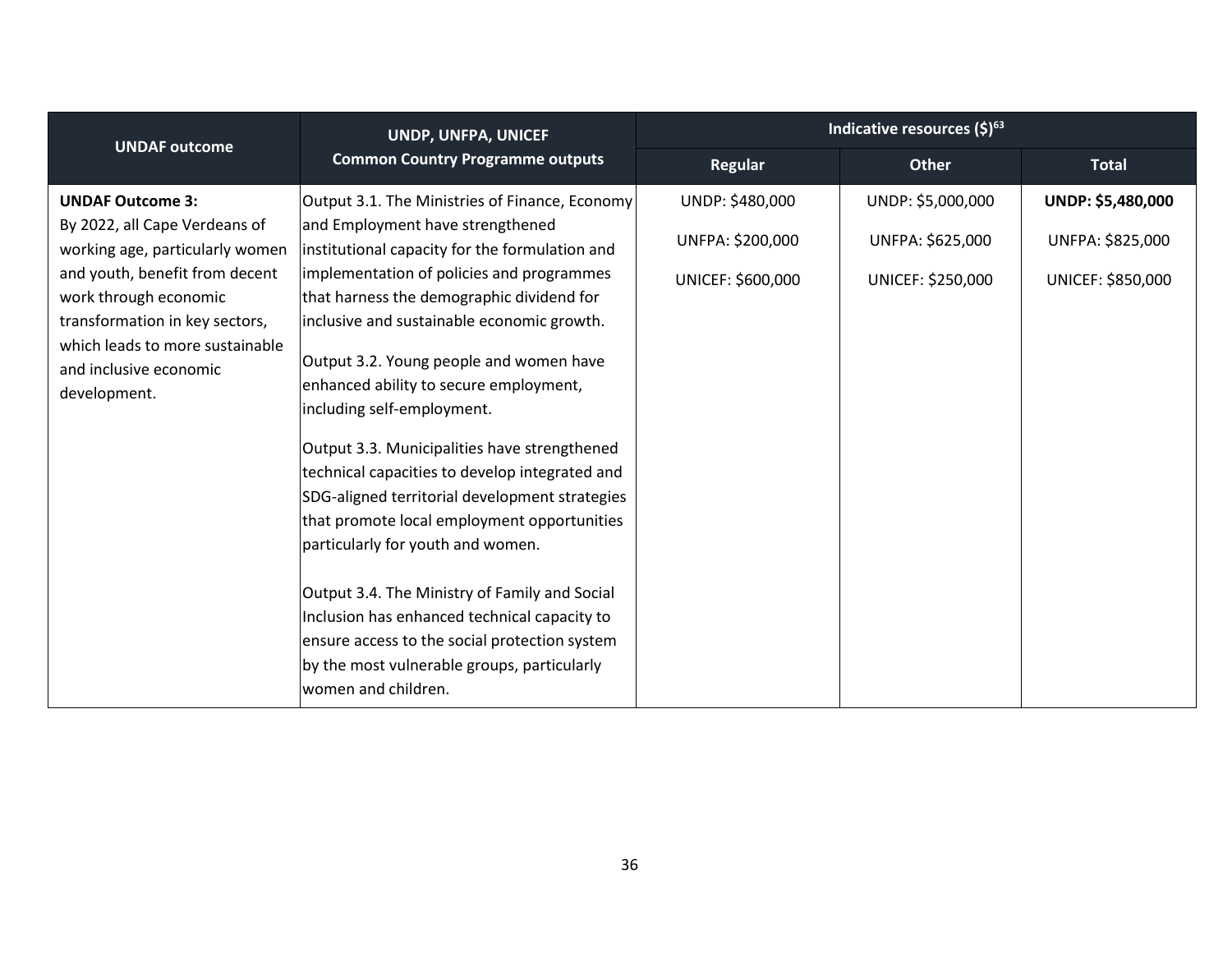| <b>UNDAF outcome</b>                                                                                                                                                                                        | UNDP, UNFPA, UNICEF<br><b>Common Country Programme outputs</b>                                                                                                                                                                                                                                                                                                                                                                                                                                                                                                                                                                                      | Indicative resources $(5)^{63}$                          |                                                            |                                                            |
|-------------------------------------------------------------------------------------------------------------------------------------------------------------------------------------------------------------|-----------------------------------------------------------------------------------------------------------------------------------------------------------------------------------------------------------------------------------------------------------------------------------------------------------------------------------------------------------------------------------------------------------------------------------------------------------------------------------------------------------------------------------------------------------------------------------------------------------------------------------------------------|----------------------------------------------------------|------------------------------------------------------------|------------------------------------------------------------|
|                                                                                                                                                                                                             |                                                                                                                                                                                                                                                                                                                                                                                                                                                                                                                                                                                                                                                     | <b>Regular</b>                                           | <b>Other</b>                                               | <b>Total</b>                                               |
| <b>UNDAF Outcome 4.1:</b><br>By 2022, Cape Verdean citizens<br>benefit from a system of<br>democratic governance and<br>public administration that is<br>more effective, transparent, and<br>participative. | Output 4.1. Young people and women have<br>enhanced capacities to engage in critical<br>development issues and decision-making<br>processes.<br>Output 4.2. Public administrations at central<br>and local levels are equipped with innovative<br>strategies, capacities and tools to adequately<br>implement and monitor the country's<br>commitments to sustainable development.<br>Output 4.3. The Government has enhanced<br>technical capacity to establish and manage a<br>partnership framework to mobilize financial and<br>technical resources and to engage civil society<br>and the private sector in the implementation of<br>the SDGs. | UNDP: \$550,000<br>UNFPA: \$500,000<br>UNICEF: \$300,000 | UNDP: \$4,800,000<br>UNFPA: \$400,000<br>UNICEF: \$350,000 | UNDP: \$5,350,000<br>UNFPA: \$900,000<br>UNICEF: \$650,000 |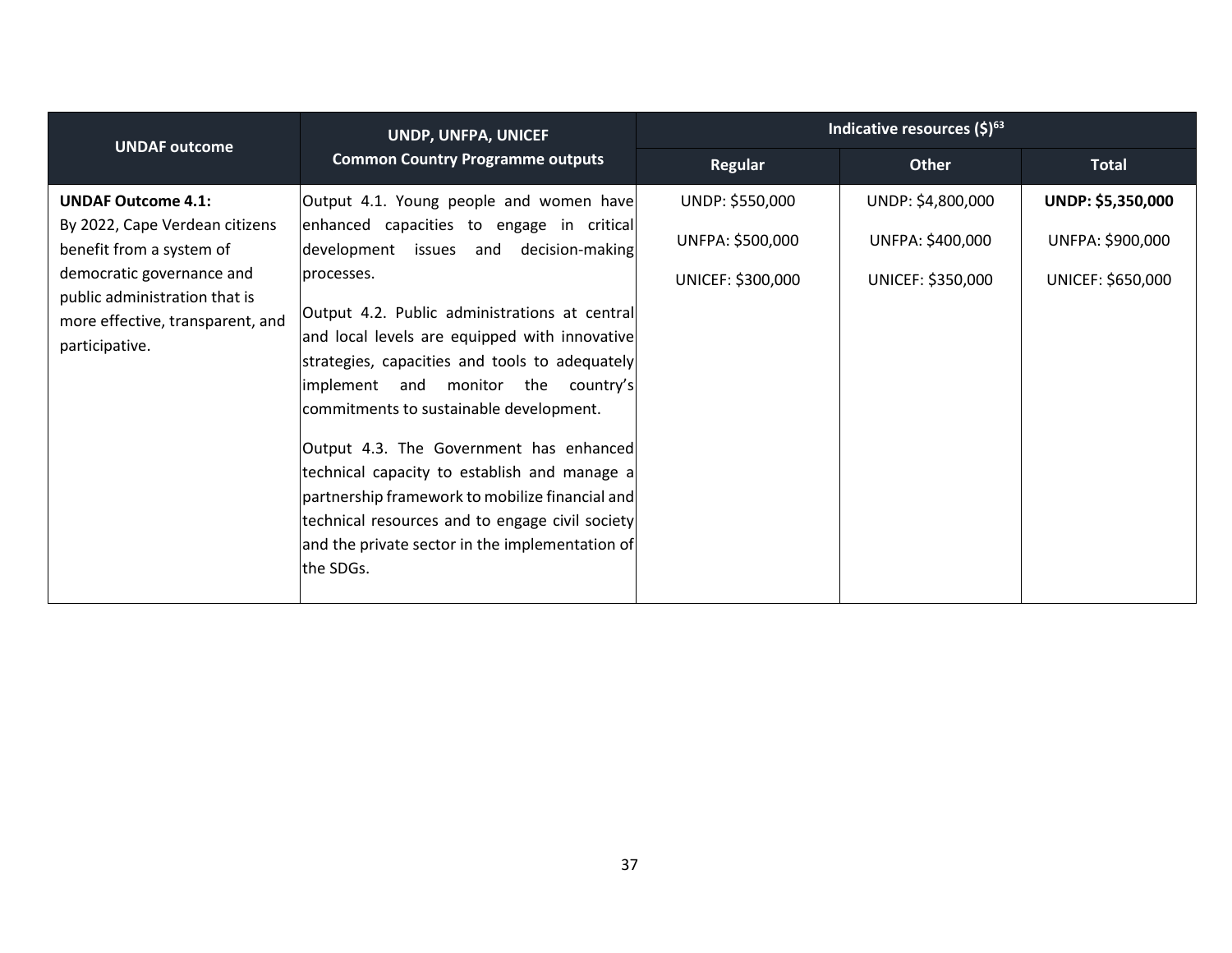| <b>UNDAF outcome</b>                                                                                                                                                                                                                                                          | UNDP, UNFPA, UNICEF<br><b>Common Country Programme outputs</b>                                                                                                                                                                                                                                                   | Indicative resources $(\xi)^{63}$                        |                                                            |                                                                                     |
|-------------------------------------------------------------------------------------------------------------------------------------------------------------------------------------------------------------------------------------------------------------------------------|------------------------------------------------------------------------------------------------------------------------------------------------------------------------------------------------------------------------------------------------------------------------------------------------------------------|----------------------------------------------------------|------------------------------------------------------------|-------------------------------------------------------------------------------------|
|                                                                                                                                                                                                                                                                               |                                                                                                                                                                                                                                                                                                                  | <b>Regular</b>                                           | <b>Other</b>                                               | <b>Total</b>                                                                        |
| <b>UNDAF Outcome 4.2:</b><br>By 2022, Cape Verdeans,<br>particularly women, youth and<br>children, benefit from increased<br>human security, improved social<br>cohesion and a responsive and<br>inclusive justice system that<br>leads to the fulfilment of human<br>rights. | Output 4.4. Institutions at central and local<br>levels have enhanced capacity to effectively<br>implement national instruments for the<br>promotion of gender equality and combating<br>gender-based violence.<br>Output 4.5. The justice system has enhanced<br>capacity to promote human rights, with a focus | UNDP: \$450,000<br>UNFPA: \$435,000<br>UNICEF: \$300,000 | UNDP: \$2,500,000<br>UNFPA: \$700,000<br>UNICEF: \$250,000 | UNDP: \$2,950,000<br>UNFPA: \$1,135,000<br>UNICEF: \$550,000                        |
|                                                                                                                                                                                                                                                                               | on women and children in contact with the law,<br>and greater efficiency in the judicial process.                                                                                                                                                                                                                |                                                          |                                                            |                                                                                     |
| Support to programme/cross-sectoral costs                                                                                                                                                                                                                                     |                                                                                                                                                                                                                                                                                                                  | UNFPA: \$375,000                                         | UNFPA: \$0                                                 | UNFPA: \$375,000                                                                    |
|                                                                                                                                                                                                                                                                               |                                                                                                                                                                                                                                                                                                                  | UNICEF: \$900,000                                        | UNICEF: \$189,800                                          | UNICEF: \$1,089,800                                                                 |
| Subtotal (by agency)                                                                                                                                                                                                                                                          |                                                                                                                                                                                                                                                                                                                  | <b>Regular</b>                                           |                                                            | <b>UNDP: \$2,500,000</b><br><b>UNFPA: \$2,500,000</b><br><b>UNICEF: \$4,325,000</b> |
|                                                                                                                                                                                                                                                                               |                                                                                                                                                                                                                                                                                                                  | <b>Other</b>                                             |                                                            | UNDP: \$25,115,000<br><b>UNFPA: \$2,625,000</b><br><b>UNICEF: \$3,985,800</b>       |